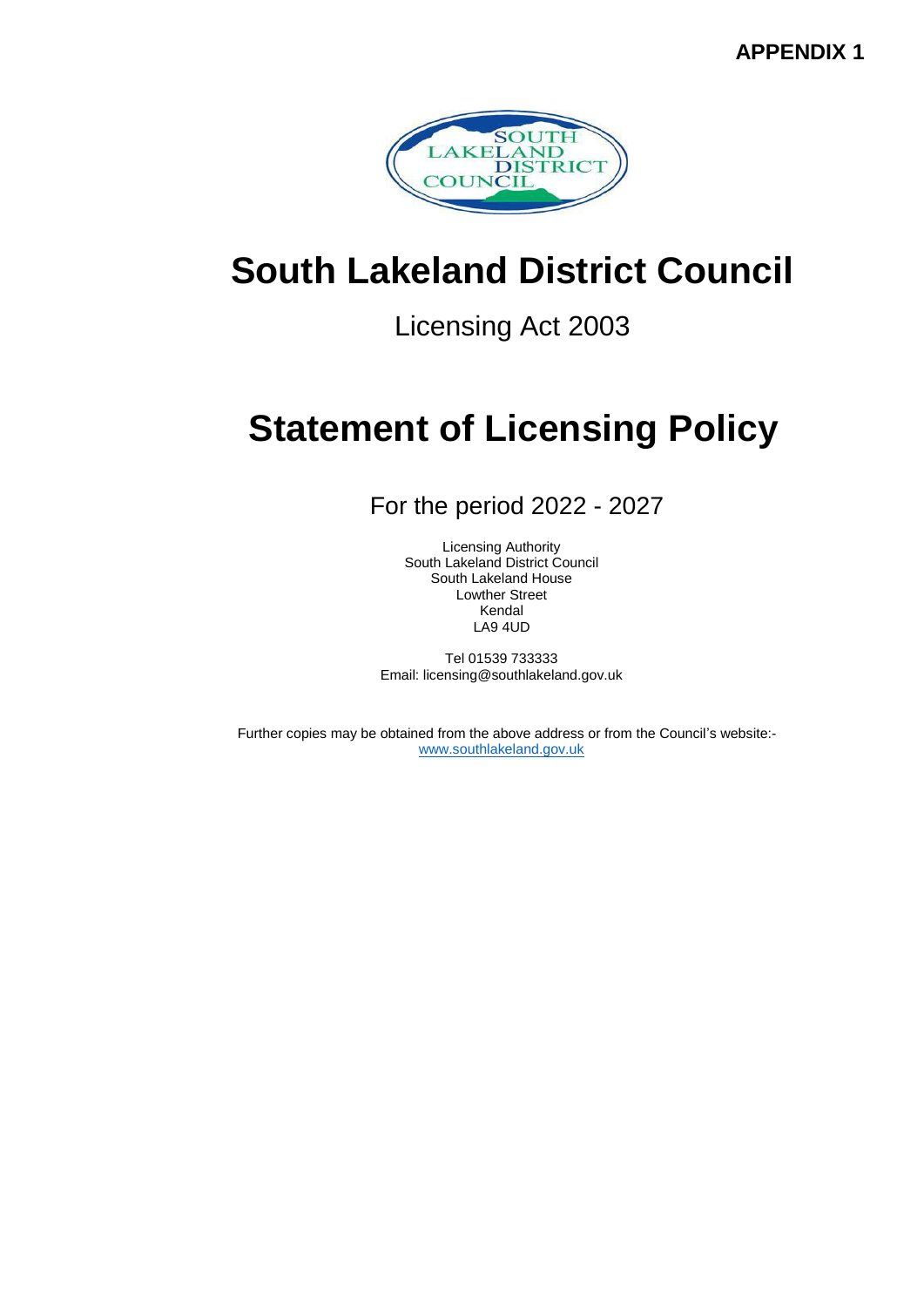| 1.0  |  |  |  |  |
|------|--|--|--|--|
| 2.0  |  |  |  |  |
| 3.0  |  |  |  |  |
| 4.0  |  |  |  |  |
| 5.0  |  |  |  |  |
| 6.0  |  |  |  |  |
| 7.0  |  |  |  |  |
| 8.0  |  |  |  |  |
| 9.0  |  |  |  |  |
| 10.0 |  |  |  |  |
| 11.0 |  |  |  |  |
| 12.0 |  |  |  |  |
|      |  |  |  |  |
|      |  |  |  |  |
|      |  |  |  |  |
|      |  |  |  |  |
|      |  |  |  |  |
|      |  |  |  |  |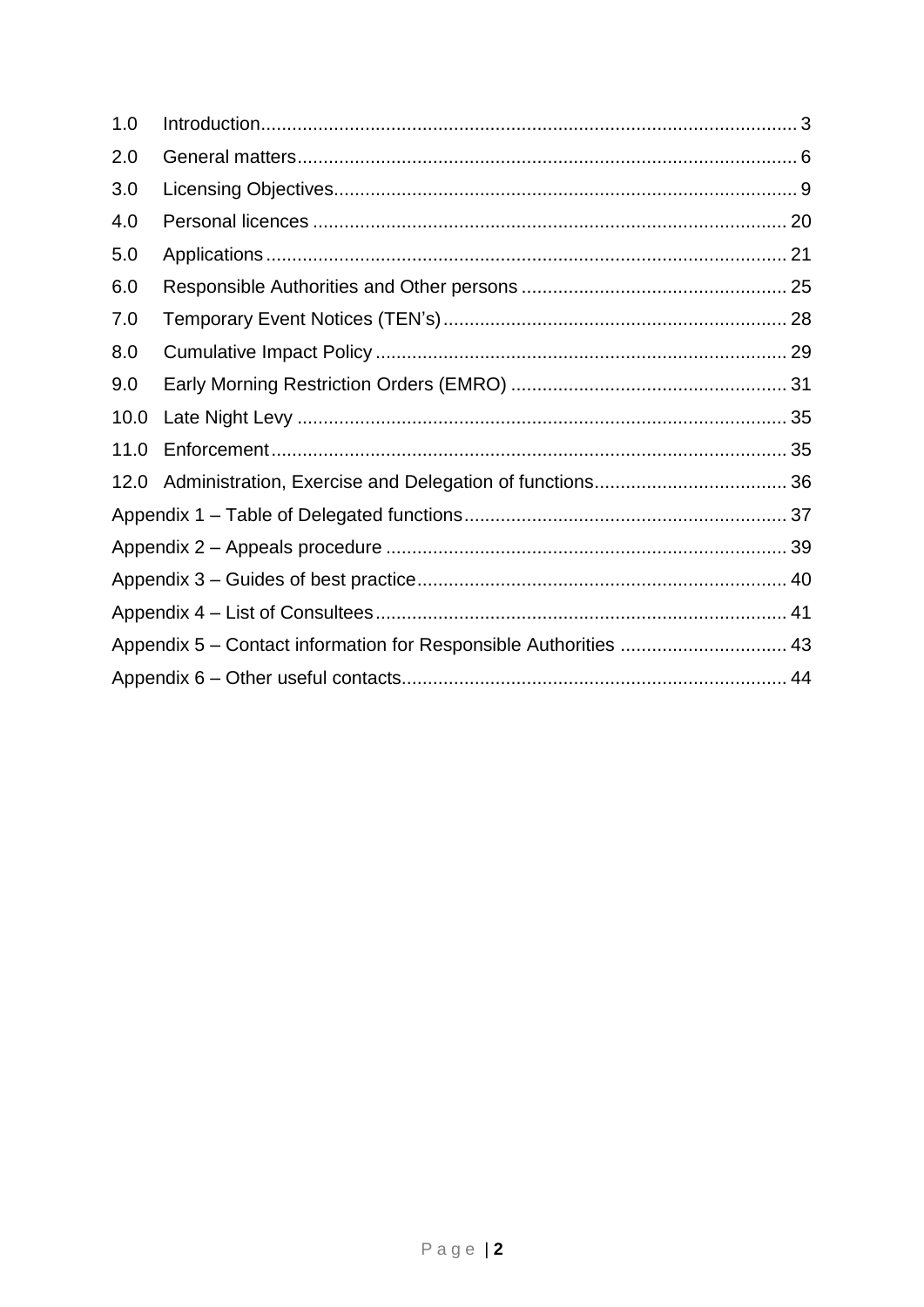# **South Lakeland District Council Statement of Licensing Policy Licensing Act 2003**

# **1.0 Introduction**

- **1.1** South Lakeland District Council is situated in South Cumbria and covers the northern segment of Morecambe Bay, the Cartmel and Furness peninsulas, as well as portions of the Lake District National Park and Yorkshire Dales National Park.
- **1.2** South Lakeland has a strong services and tourism industry and the Licensing Authority recognises that entertainment, hospitality and leisure are a major contributor to the economy of the area. There are approximately one thousand businesses associated with the Licensing Act provisions and these include theatres, restaurants, public houses, off-licences, nightclubs, private members clubs and takeaway outlets. There is also a mixed provision of outlets ranging from village halls and small public houses in the rural area to community centres and nightspots in the town centres.
- **1.3** The Council is committed to developing South Lakeland's regional status and appreciates the importance leisure businesses have for the local economy. The Council's policies and priorities aim to reflect the needs and aspirations of existing and new local businesses. The thriving food, drink and entertainment businesses in the area are an important part of the local economy and this policy is critical to their continuing success and for attracting further investment and opportunity to the area. Balanced against this are the Council's legal duties with regard to public safety, nuisance and commitment with its partners to reducing crime and fear of crime.
- **1.4** It is also important to protect and maintain our environment so that residents, visitors and other businesses can enjoy the opportunities for living, visiting and working within the area safely and free from nuisance. The Council values its younger people and is active in ensuring they are offered a wide range of opportunities and experiences to develop while seeking to protect them from harm.
- **1.5** Guidance such as the Licensing Policy aims to advise businesses and individuals on how they can develop, as well as clarifying the national licensing legislation.
- **1.6** If you require further clarification on the Licensing Policy please contact our Licensing Team.

# **Purpose of policy**

**1.7** This document sets out the revised Statement of Licensing Policy for South Lakeland District Council, which is the Licensing Authority, under the Licensing Act 2003 ("the Act"). The policy will be kept under review and as a minimum will be reviewed no later than 2026. During this period it may be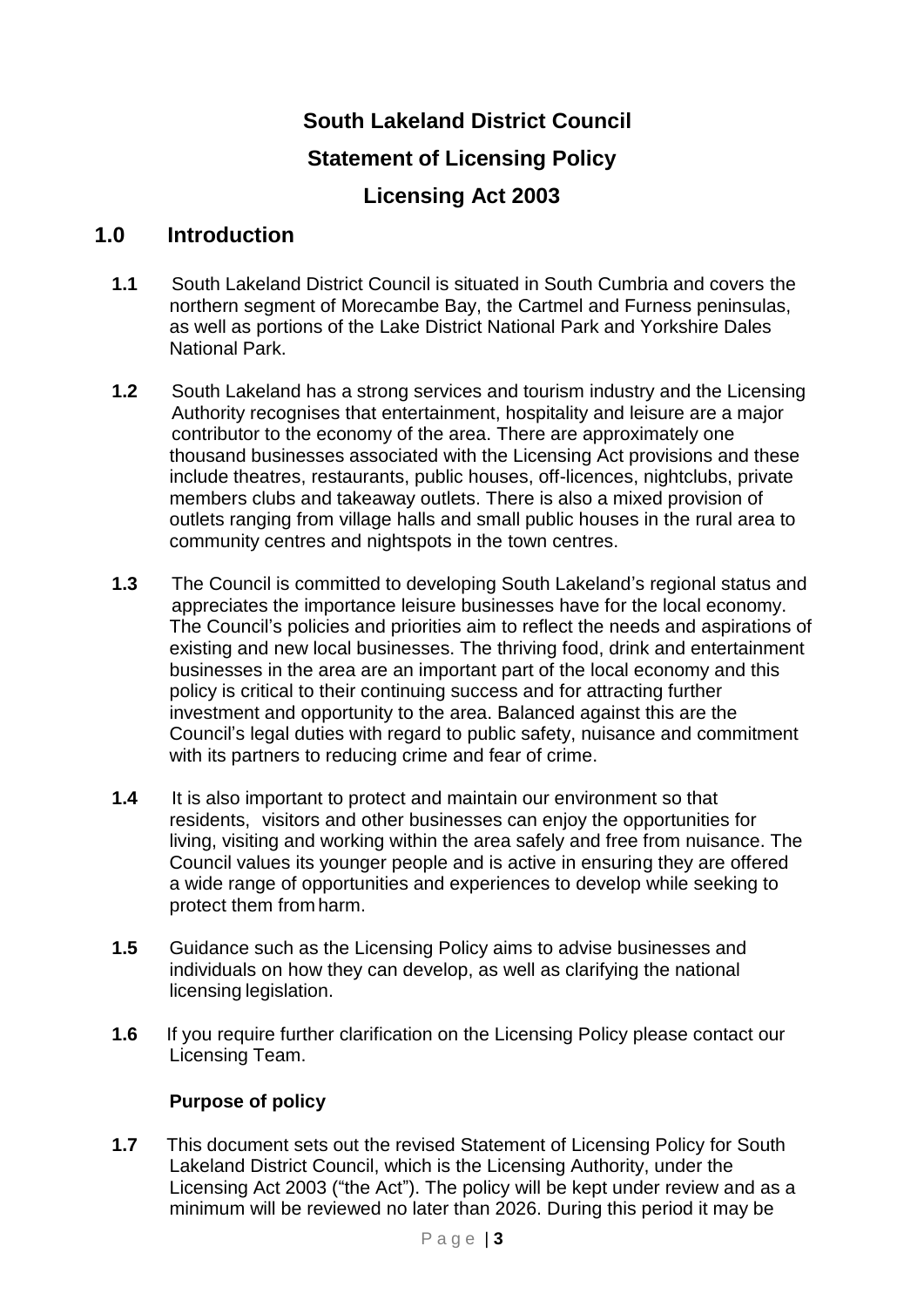revised in light of experience or following revisions to guidance issued under section 182 of the Licensing Act 2003 (please also note paragraph 1.15 below which relates to Local Government reorganisation).

- **1.8** This statement of licensing policy is a requirement of Section 5 of the Act and has been prepared in accordance with the provisions of the it as well as Revised Guidance issued under Section 182 of the Act (currently dated April 2018). The Licensing Authority is, therefore, bound by the Act, any regulations made under it and the Section 182 guidance**.**
- **1.9** For the purpose of reviewing its Licensing Policy and in accordance with the requirements the Act, the Licensing Authority has consulted with:
	- The Police
	- The Fire Authority
	- Director of Public Health
	- Representatives of existing holders of premises licences and personal licences
	- Representatives of existing holders of club premises certificates
	- Local businesses and their representatives
	- Local residents and their representatives
- **1.10** The Licensing Authority has thoroughly considered the responses received and has given appropriate weight to the views expressed by those consultees.
- **1.11** The policy will underpin how the Licensing Authority at South Lakeland District Council carries out any function in respect of individual applications made under the terms of Act. To achieve this it has four main purposes:
	- o To provide Members of the Licensing Committee with a decision making framework. This policy will be referred to and taken into account at hearings held under the provisions of the Act and associated regulations.
	- o To inform applicants of the parameters within which the Authority are able to make licensing decisions and allow them to take this into account when making applications.
	- o To provide guidance to local residents and businesses of the boundaries within which the Licensing Authority will make licensing decisions. This will assist those parties when making representations in relation to various applications.
	- o To support the Licensing Authority if it has to demonstrate in a court of law how it arrived to its licensing decisions.
- **1.12** The policy covers new applications, transfers of licence, variations of licences and certificates and provisional statements. It also includes the review of licences and certificates because they can lead to the revocation of an existing entitlement.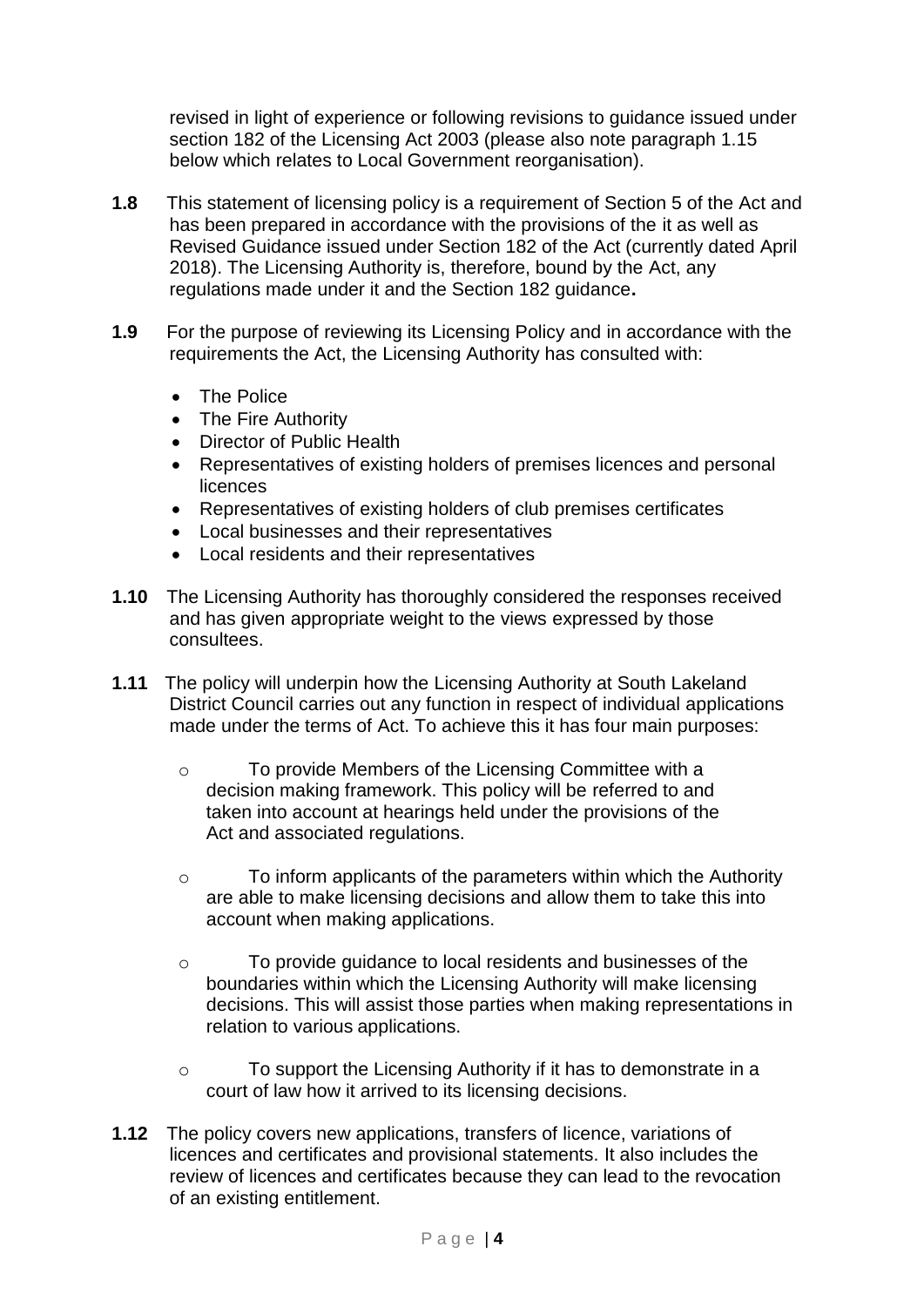- **1.13** In line with Revised Guidance issued under section 182 of the Licensing Act 2003 the Licensing Authority aims to ensure that the responsibilities of the licensing function are 'self-financing'. This means the cost of dealing with all matters arising under the Act should be wholly met by the fees generated through it.
- **1.14** Since it was introduced the Act has been altered a number of times and supporting legislation has either been updated or changed. Therefore, applicants and current licence / certificate holders should ensure that they keep up to do with any legislative and / or procedural changes on an ongoing basis.
- **1.15** Local Government Reorganisation within Cumbria is proposing a structural change to the existing arrangements of Local Government organisation. The outcome determined by the Secretary of State, is that 2 unitary authorities are created, one in the east and one in the west. This will be enacted by an act of Parliament in March 2022 via a Structural Change Order. The new East authority will be formed by the existing authorities of South Lakeland District Council, Barrow Borough Council, Eden District Council and Cumbria County Council. This change is likely to result in a combined approach to the licensing strategy across the revised area.

# **Scope of this policy**

- **1.16** The Council as the Licensing Authority is responsible for authorising licensable activities, the issue of personal licences and other matters set out in the Act within this District. This policy relates to all those licensable activities identified as falling within the provisions of the Act, namely:
	- Retail sale of alcohol;
	- Supply of alcohol to club members;
	- $\bullet$  Provision of 'regulated entertainment' to the public, to club members or with a view to profit; and
	- Supply of late night refreshment being supply of hot food and / or drink from any premises (subject to any statutory exemption) including food stalls, between 23:00 hours and 05:00 hours.
- **1.17** In addition to the above the Act also makes the provision of licensing individuals to sell alcohol (personal licences); the permitting of certain licensable activities on a temporary basis (temporary event notice); and provisional statements.
- **1.18** A minority of consumers will behave badly and unlawfully once away from premises, and it would be unreasonable to expect licence holders to have control over these individual people.
- **1.19** The Licensing Authority recognises that the Act is not a cure-all for all antisocial behaviour. There is a breadth of other strategies for addressing these problems, for example: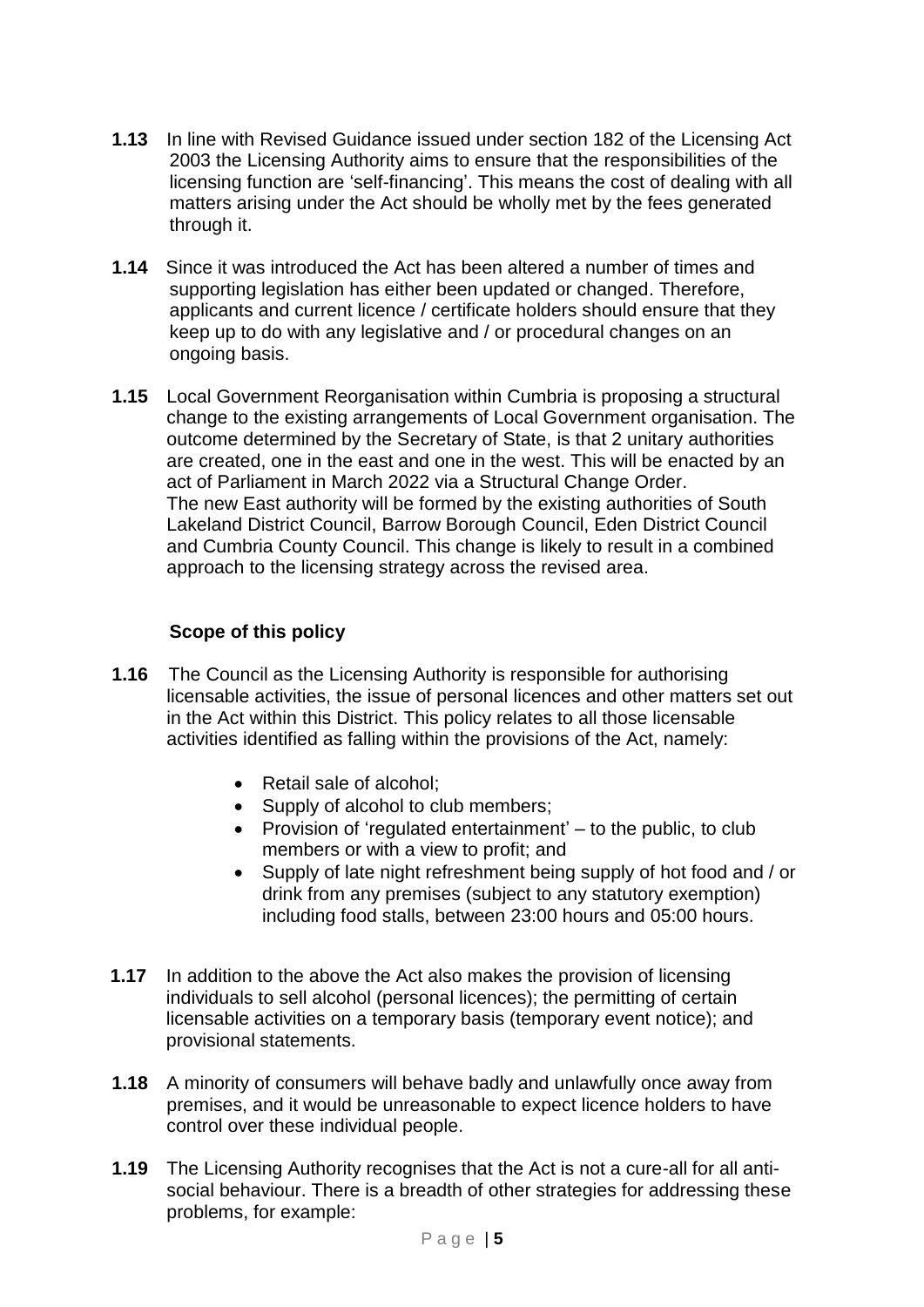- Planning controls
- Powers of local authorities to designate parts of the local authority areas as places where alcohol may not be consumed publicly
- Powers of Police and Local Authorities under the Anti-Social behaviour legislation
- Police enforcement of the general law concerning disorder and anti-social behaviour, including the issuing of fixed penalty notices
- The prosecution of any personal licence holder or member of staff selling alcohol to people who are drunk
- Confiscation of alcohol from adults and children in areas protected by Public Space Protection Orders and dispersal powers
- Police powers to close down instantly for up to 24 hours any licensed premises or temporary event on grounds of disorder, the likelihood of disorder or excessive noise emanating from the premises.
- The power of the Police, other responsible authorities or other person to seek a review of the licence or certificate
- Promotion of positive activities.

# **2.0 General matters**

- **2.1** All references to "the Act" in this document shall be deemed to mean the "Licensing Act 2003" unless otherwise stipulated.
- **2.2** South Lakeland District Council is the Licensing Authority for this district under the terms of the Act who are responsible for determining all applications forlicensable activities, as defined in Section 1 of the Act.
- **2.3** The Licensing Authority recognises that it operates services who act as 'Responsible Authorities' i.e. Environmental Health, Planning, Police, Fire Authority, Trading Standards, the Safeguarding Team at Cumbria County Council, and Licensing Authority and the local authority's Director of Public Health, who are able to make representations on any licence application submitted under the terms of the Act. The Licensing Authority will treat these submissions with the same consideration as any other representations having regard to the terms of the Section 182 Statutory Guidance on this Licensing Policy. For the purpose of the Act, Cumbria County Council's Safeguarding and Review team is the responsible authority in relating to the protection of children from harm.
- **2.4** The Act requires the Licensing Authority to keep a register containing a record of each premises licence, club premises certificate, personal licence issued and temporary event notice received and in doing so this will have regard to the information set out in Schedule 3 of the Act.
- **2.5** To comply with this requirement our register may be accessed on line by using the following link [http://www.southlakeland.gov.uk/licensing-and](http://www.southlakeland.gov.uk/licensing-and-permits/public-register/)[permits/public-register/](http://www.southlakeland.gov.uk/licensing-and-permits/public-register/)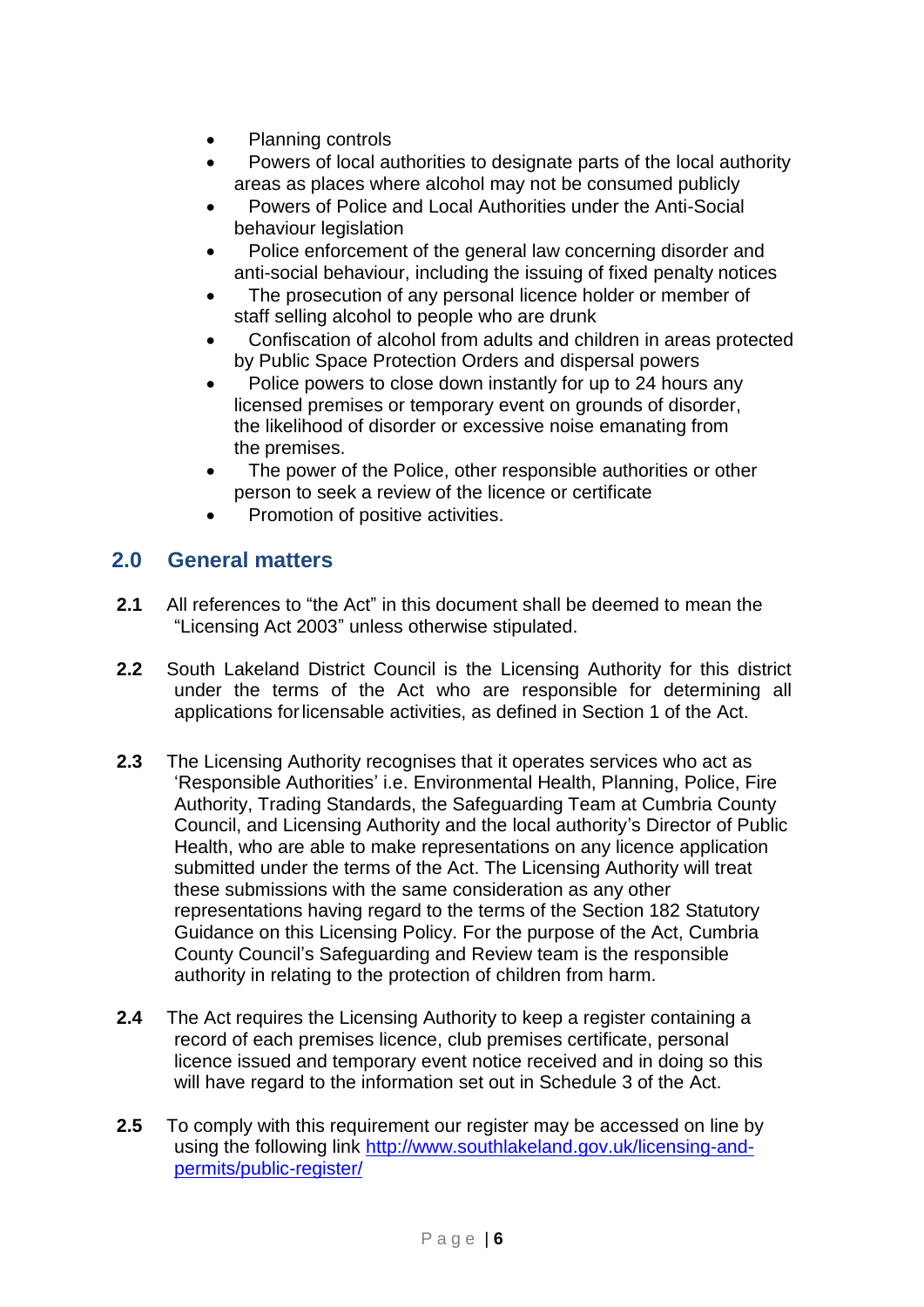#### **Disclaimer**

**2.6** Advice and guidance contained in the Statement of Licensing Policy is intended only to assist readers and should not be interpreted as legal advice or as constituent of South Lakeland District Council's Statement of Licensing Policy. Readers are strongly advised to seek their own legal advice if they are unsure of the requirements of the Licensing Act 2003 or of the Guidance or Regulations issued under the Act.

#### **Links to other Strategies**

**2.7** In preparing this Statement of Licensing Policy, the Licensing Authority has had regard to and consulted with those involved in South Lakeland District Council's local strategies on crime prevention, planning transport, culture, tourism, community, eGovernment and economic development, to ensure the proper co-ordination and integration of the aims and actions of these policies. Review and amending of these strategies will be considered for their impact upon this Statement of Licensing Policy.

Where appropriate, the licensing authority will co-ordinate and liaise with the planning authority and will provide information regarding licensed premises in the area, including evidenced alcohol related crime and disorder information where available, to enable Planning Committee to have regard to such matters when making decisions.

#### **Planning and Building Control**

- **2.8** The Licensing Authority will ensure that planning, building control and licensing regimes will be separated to avoid duplication and inefficiency.
- **2.9** The licensing authority would normally expect that applications for premises licenses for permanent commercial premises should normally be from businesses with planning consent for the property concerned. However, the licensing authority acknowledges that applications for premises licences or club premises certificates may be made prior to any relevant planning permission having being sought or granted by the planning authority. Applicants would be expected to ensure that all relevant permissions are obtained.
- **2.10** The licensing authority recognises that licensing applications should not be a re-run of planning applications nor should they cut across decisions taken by planning committee or following appeals against decisions taken by the Council's planning committee. The licensing authority's licensing committee will not be bound by decisions made by the Council's planning committee and vice versa.
- **2.11** Where the granting of any variation to a premises licence or club premises certificate involves a material alteration to a premises, the licensing authority would expect the applicant to apply for relevant planning permission or building control consent where appropriate.
- **2.12** The Licensing Authority recognises that there are circumstances when, as a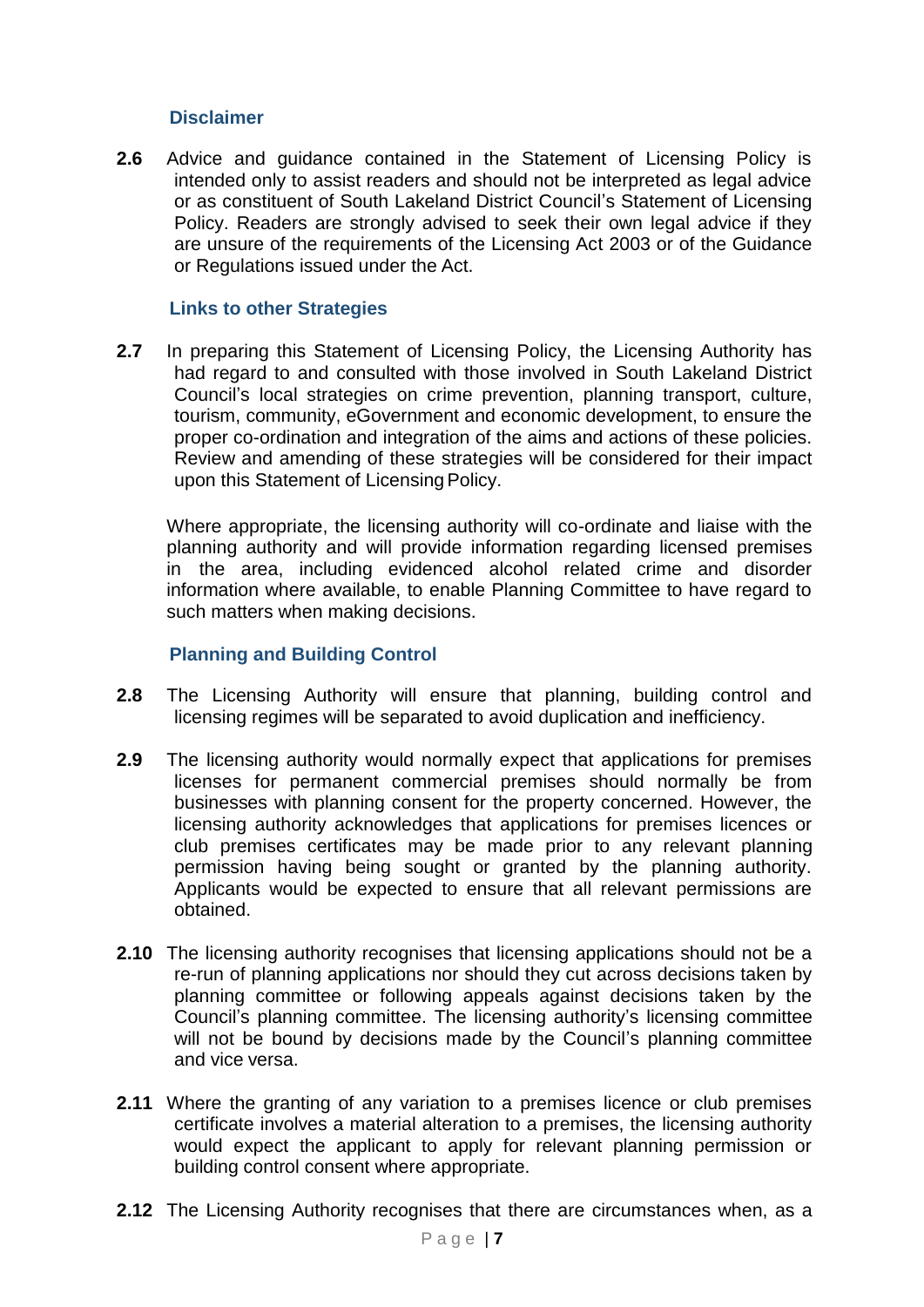condition of planning permission, a terminal hour has been set for the use of the premises for commercial purposes. Where these hours are different to the licensing hours, the applicant must observe the earlier closing time. Premises operating in breach of their planning permission would be liable to prosecution under planning law. Revised Guidance issued under Section 182 of the Licensing Act 2003 makes it clear that proper integration should be assured by licensing committees, where appropriate, providing regular reports to the planning committee.

**Special Events in the Open Air or in Temporary Structures**

- **2.13** The promotion and the organisation of live musical and similar entertainment in the open air or in temporary structures like marquees etc. can provide opportunities for community involvement, civic pride and can attract visitors to the district.
- **2.14** However, the success of such events by way of contribution to the Council's cultural and tourist strategies depends upon the quality, levels of safety and consideration for the rights of people who work and live in the vicinity and the standard of provision of facilities for those coming to enjoy the event.
- **2.15** In recognition of the special factors that are relevant, particularly with respect to major open air events such as music festivals or similar large scale events, the Council has established an event coordination group to assist organisers in co-ordinating such events. This includes council departments who have an interest in or legislative role relevant to such events, together with representatives of the various emergency services.
- **2.16** Members of the co-ordination group are notified about all proposals to hold such events and where necessary special meetings will be organised in order to consider any communication with organisers.
- **2.17** The Health and Safety Executive website contains many useful guidance documents on event safety. In addition to this, event organisers may be minded to consider obtaining 'The Event Safety Guide' (known as the purple guide), published by the Events Industry Forum.
- **2.18** Guidance on the planning of such events is available to organisers but it is important that substantial notice is given so that proper preparations and precautions can be put in place for the event. This also applies if the event is proposed under a Temporary Event Notice.

# **Community Applicants**

- **2.19** Whilst this policy is aimed at all licensable activities under the Act it should be noted that the Council sees a distinction between large or permanent activities, such as those proposed by commercial operations and small or temporary activities such as those which might be proposed by cultural or community groups.
- **2.20** Where events are proposed by cultural or community groups, it is recognised that those groups may not have the same skill or the expertise or access to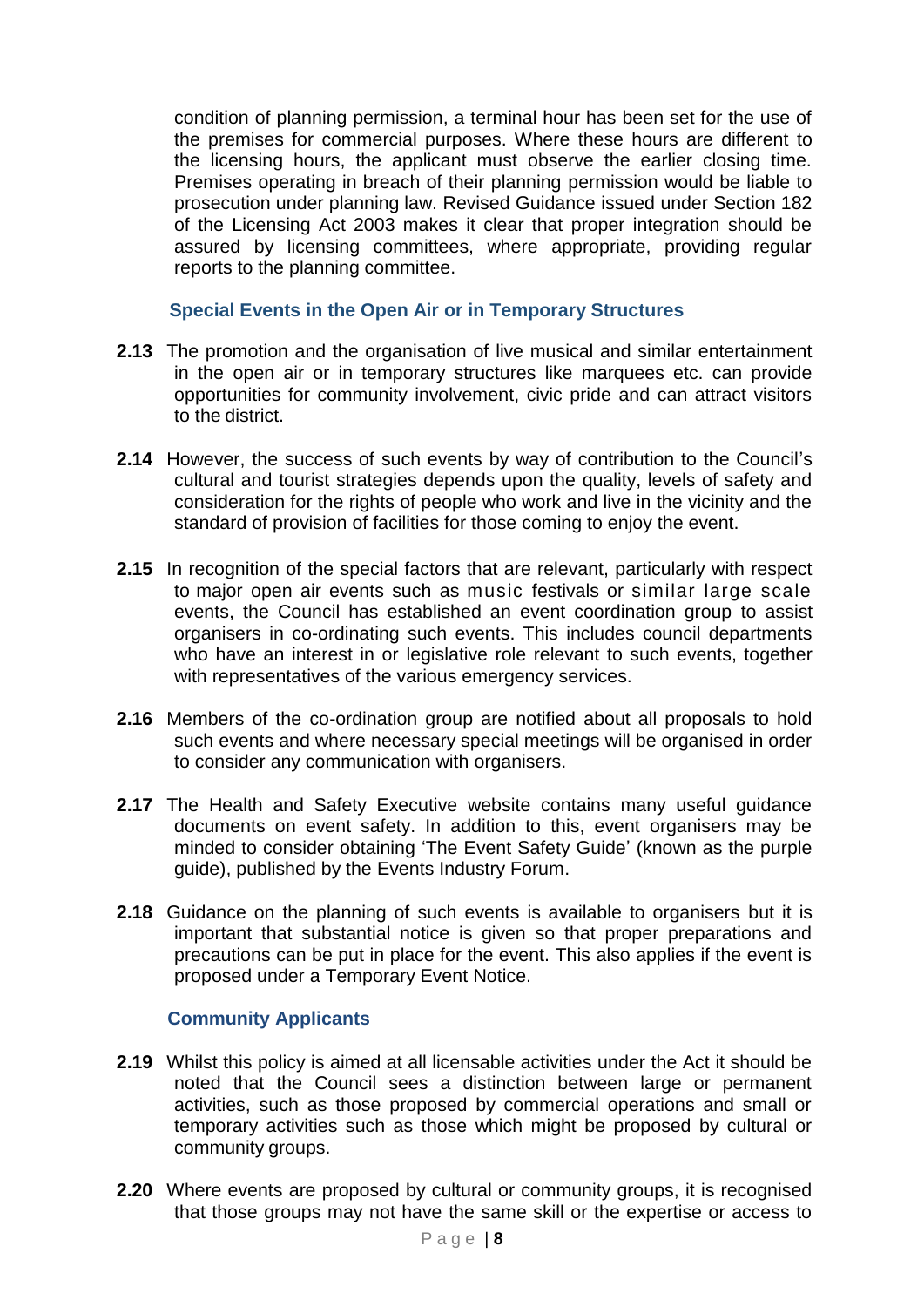professional advice. Such groups may seek assistance and guidance from the Council by contacting the Licensing Section.

**2.21** Whatever the nature of the applicant and activity proposed, the overriding matter is that the Council will consider the individual merits of the application and act to promote the licensing objectives

# **3.0 Licensing Objectives**

- **3.1** The licensing objectives are listed within Section 4 of the Act. The Licensing Authority has a duty to ensure it promotes them when discharging its functions under Act. The objectives are as follows:
- The prevention of crime and disorder
- Public safety
- The prevention of public nuisance
- The protection of children from harm
	- **3.2** The objectives are of equal importance. They are also the only matters that may be taken into account when considering and determining an application made under the Act. Thus, any conditions attached to a licence following the consideration of relevant representations must be appropriate to promote the four objectives. If there are no relevant representations, then an application must be granted and subject only to mandatory conditions and conditions consistent with the applicants operating schedule. Any conditions offered by the applicant within their operating schedule will become conditions on the licence.

Applications for new and full variations will be circulated to the ward councillors and town/parish council for the area (in addition to the Responsible Authorities) for consultation within the statutory timescales as contained within the Licensing Act 2003.

- **3.3** The Licensing Authority is of the view that the objective of the licensing process is to allow for the provision of alcohol, regulated entertainment and late night refreshment in a way which prevents crime and disorder, public nuisance and harm to children, ensures public safety and is not a detriment to the amenity of residents or businesses. This policy statement is therefore designed to deal with matters within the control of the licence holder and will focus on the impact of activities taking place on those living, working or otherwise engaged in the vicinity. Licensing law is not envisaged to be used as a mechanism to control anti-social behaviour by individuals once they are beyond the direct control of the licensee and / or any premises concerned.
- **3.4** The licensing functions are one means of securing the delivery of the licensing objectives. In addition to this their delivery must involve partnership working with neighbouring local authorities, the Responsible Authorities (now including Home Office (Immigration Enforcement) Alcohol Licensing Team), local businesses and local people towards the common promotion of the four objectives.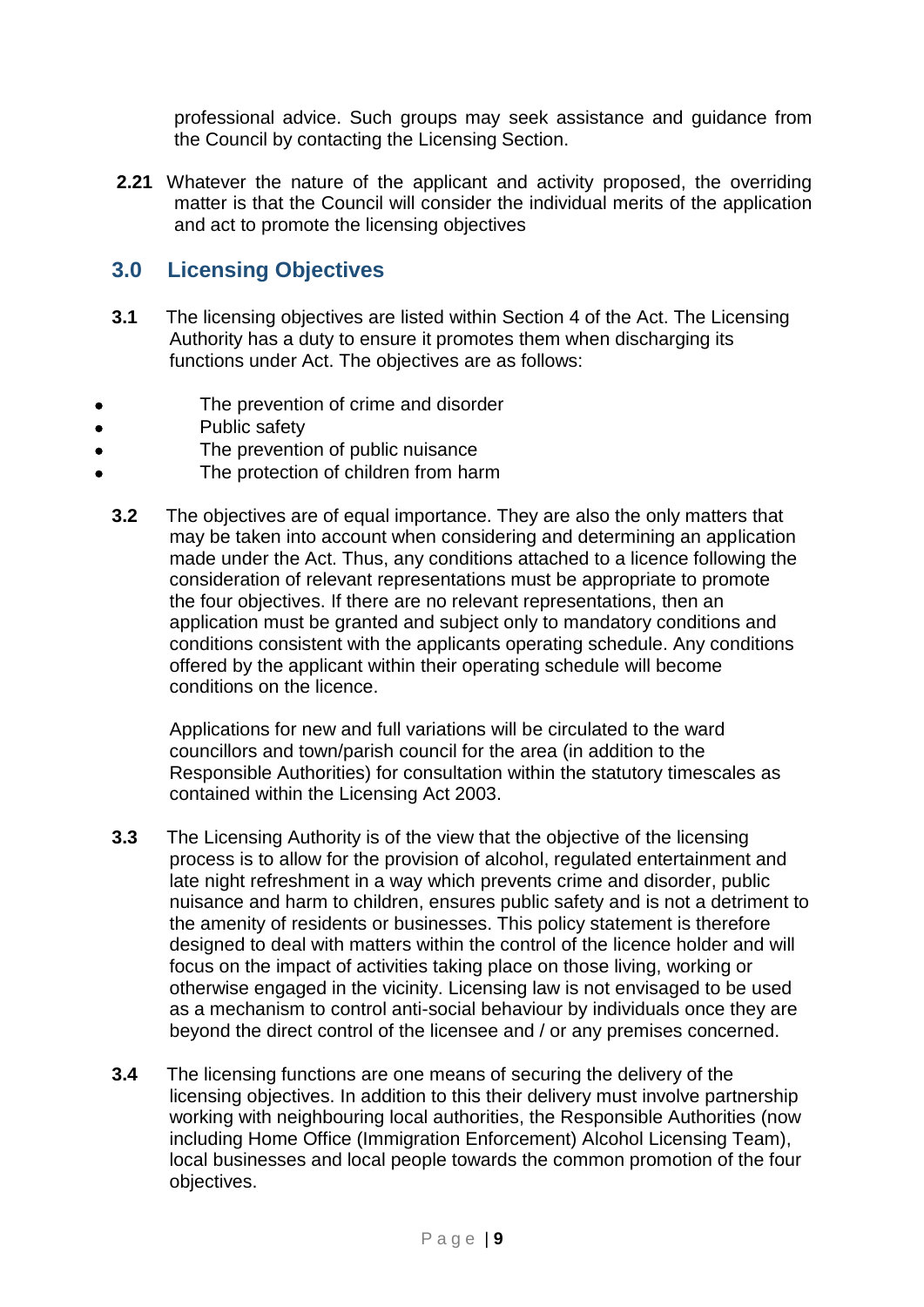- **3.5** The Licensing Authority will consider each application on its own individual merits and in accordance with this document.
- **3.6** Where necessary, applicants are expected to consider the impact of their proposal on all the objectives both within and in the vicinity of the premises and to propose practical steps in their operating schedule. Such steps could include:

# **Prevention of Crime and Disorder:**

- The use of toughened glass/polycarbonate or other plastic/non glass bottles/receptacles;
- Measures to prevent open bottles or other drinks containers being carried from premises;
- Restriction of drinks promotions and responsible retailing;
- Means of providing free water;
- Marketing promotions do not encourage excessive consumption and should be socially responsible;
- Measures to prevent binge drinking;
- Participation in pub/club watch, Best Bar None or other relevant schemes;
- Use of appropriate numbers of security personal and stewards ensuring effective controls at all times. Training staff in crime prevention measures;
- Search procedures;
- Use of CCTV inside and outside premises, ensuring digital systems comply with Home Office minimum requirements;
- Adequate lighting;
- Design premises to minimise the opportunity for crime and disorder;
- Quality supervision and surveillance in premises;
- Regular checks by staff of all public areas including toilets;
- Assessment of customer profile ensuring the effective management of customers both inside premises and in outside smoking/external seating areas;
- Anti-discriminatory policies and practice covering e.g. homophobia and racism;
- Provision of a means of communication to other venues and the Police;
- Agreed protocols with police and other organisations and a commitment to co-operate and provide such evidence as the Police require;
- Ensuring that measures are in place to disperse customers over an extended period and ensure customers leave the venue in an orderly fashion and without bottles or glasses; &
- If delivery of alcohol is part of the operating schedule, to ensure sufficient safeguards are in place, including but not limited to, challenging age, safety of delivery drivers, protocols for delivering to prevent alcohol being delivered to children, recording orders, only carrying ordered alcohol and a maximum number of items for delivery.

# **Drugs**

The Authority will expect licensees of venues likely to be affected by drugs to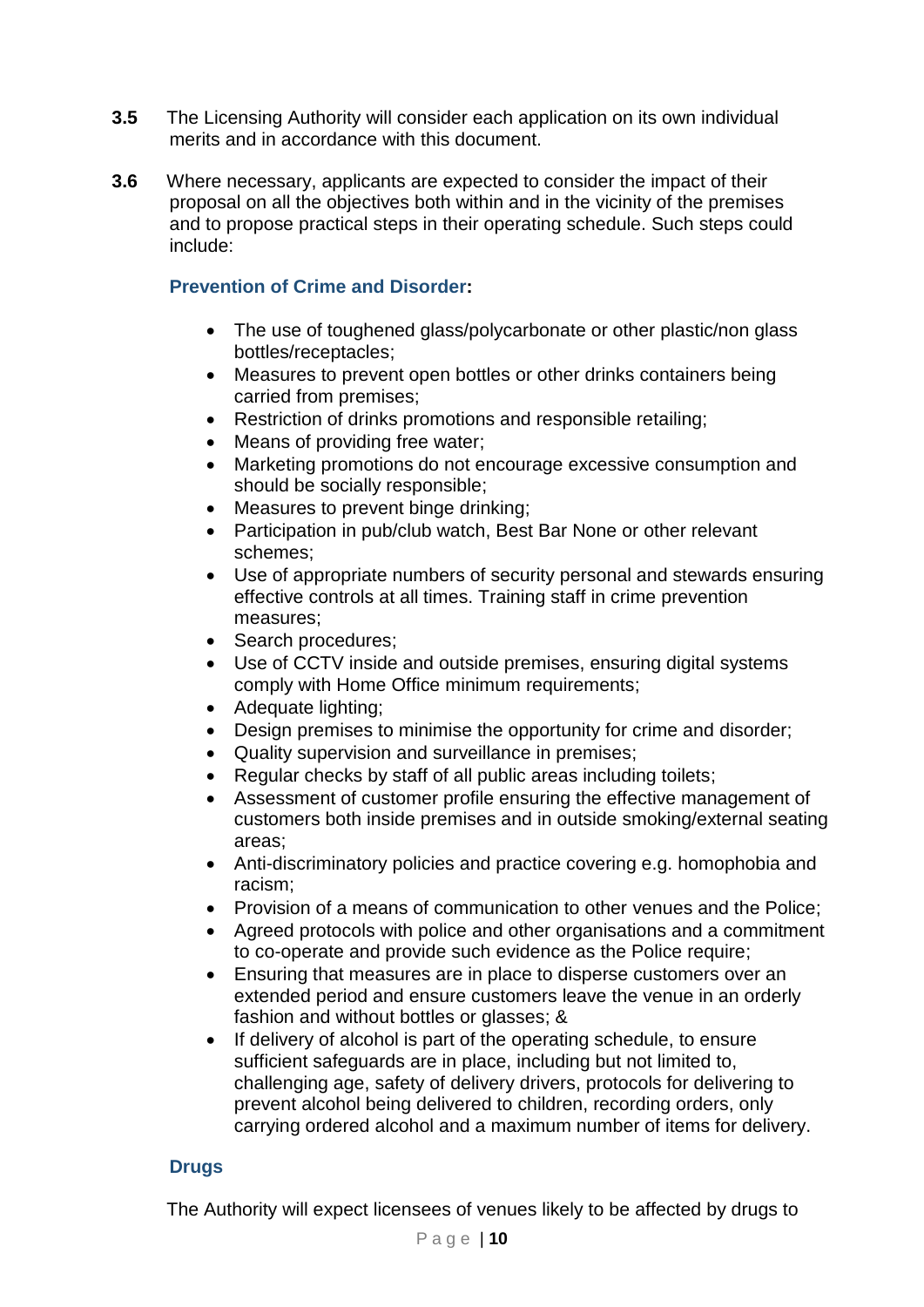take all reasonable steps to prevent the entry of drugs into licensed premises, to take appropriate steps to prevent drugs changing hands within the premises and to take practical measures to prevent problems arising as a result of drug misuse. This must include the provision of free water (in accordance with legislation) and a disposal policy for drugs, needles and the development of a drugs policy.

In particular the Authority will expect licensees and other staff in such venues to be familiar with the contents of the book "Safer Nightlife" issued by the London Drugs Policy Forum and endorsed by the Home Office and will expect licensees to follow the guidance it contains in relation to the operation of their premises.

In appropriate cases the Authority will consider imposing these recommendations by way of licence conditions.

Evidence indicates that more people are taking illegal drugs and are using a wider range than ever before. This is particularly true of what are often referred to as 'recreational drugs'. Their misuse can hold grave dangers and has even led to fatalities.

Other factors coupled with the taking of the drugs may have contributed to these deaths, such as lack of drinking water, excessive drinking of water, an overly hot environment with inadequate ventilation, or a lack of adequate information about drugs.

Drugs alter the way people behave, so law controls their distribution and possession. Controlled drugs are usually manufactured and supplied illegally, which attracts criminal involvement in their distribution. Drugs manufactured illegally often vary in quality and strength. This puts people taking such drugs in danger.

The Authority recognises that drug use by young people in a club environment is not something that is relevant to all licensed premises. However, many entertainment venues such as nightclubs and dance venues can be popular both with drug misusers and suppliers. The Authority also recognises the difficulties for those running such premises in preventing the use and supply of drugs in their premises. However, it believes that steps can be taken to increase the safety of drug users on premises.

The purpose of this policy is to further the crime prevention objective and to ensure public safety by preventing a tragic loss of life caused by overheating and other factors brought about by and associated with drug abuse.

# **Public Safety**

The Authority may inspect any premises in respect of which an application has been made. Officers will determine on the basis of risk which premises require an inspection. They will inform the applicants and arrange an appointment as soon as practicable.

Where an inspection is to be carried out, the Authority's licensing officers will aim to reduce inconvenience, confusion and inconsistency by co-ordinating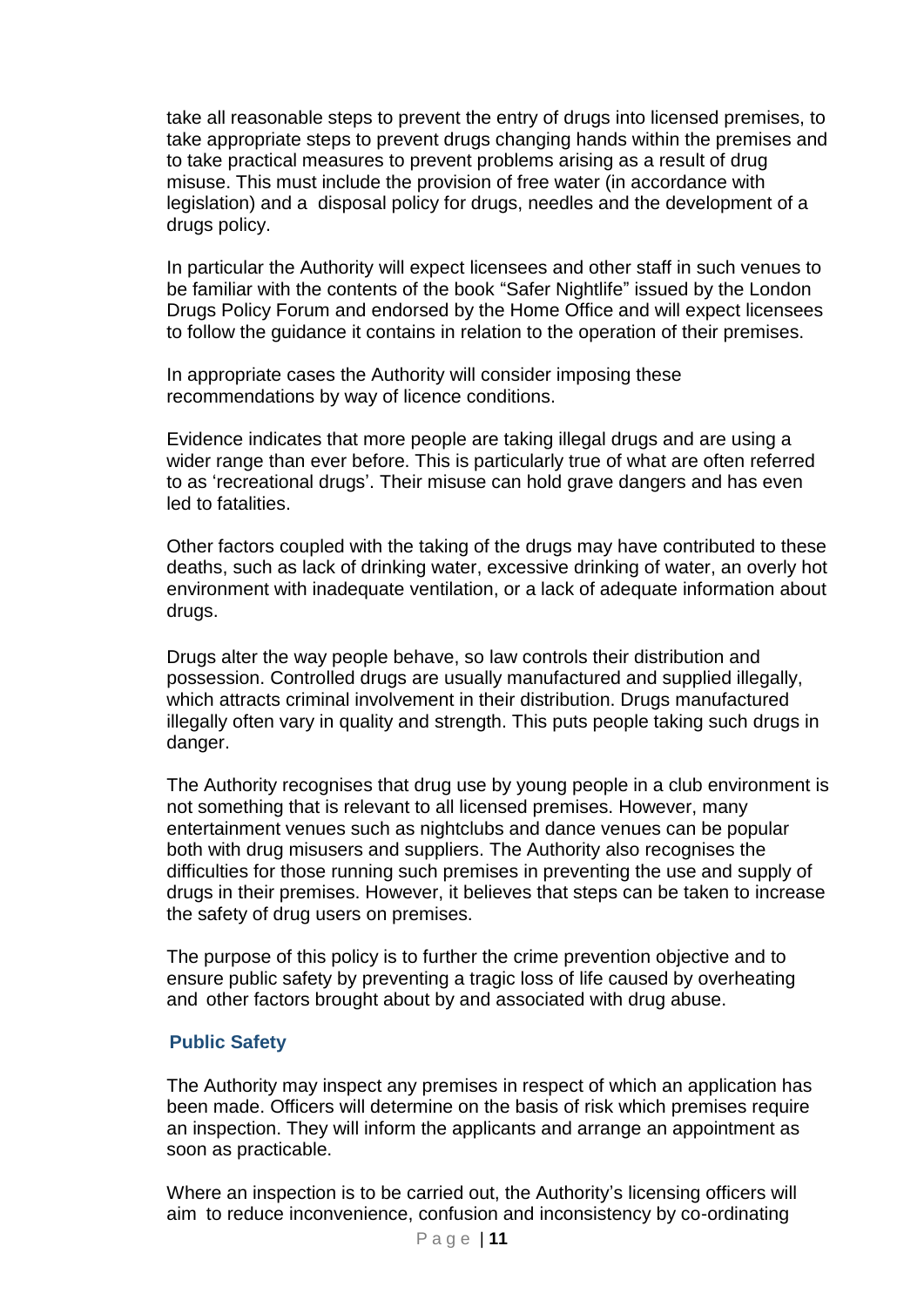inspections and visits along with representatives of the relevant Responsible Authorities.

A premises licence will not normally be granted unless the premises meets the statutory and any reasonable additional requirements of the Responsible Authorities.

It is acknowledged that the Act covers a wide range of types of premises including cinemas, concert halls, theatres, pubs, night clubs, private members' clubs, shops, restaurants and takeaways. Each type of premises has different risks associated with it. It is essential that applicants assess all of the risks presented by their premises and proposes practical steps to ensure the safety of staff and customers.

The Authority considers it best practice for all applicants to assess the risks in relation to the following issues.

- Promotion of responsible drinking;
- Awareness of drink spiking;
- Zero tolerance drug policies including the appropriate use of searching/amnesty boxes to combat drug crime;
- Assessment of the safe capacity for the venue and adequate monitoring and control measures to avoid overcrowding determined by the fire risk assessment;
- Regular removal of all glasses and bottles;
- Specific precautions for the use of special effects;
- Adequate provision for ventilation/temperature control;
- Assessment, monitoring and management of noise exposure;
- Assessment for crowd dynamics;
- Safety of gas and electrical services;
- Fire safety and emergency lighting;
- Easy accessible free drinking water;
- Sanitation:
- Safe seating; &
- Maintenance records of premises and equipment demonstrating compliance with statutory requirements any procedural requirements of relevant organisations (where such conditions will not duplicate requirements under existing legislation), for example electrical safety, fire alarm, emergency lighting, ceiling certificate etc.

The Authority expects premises that are open to customers to meet the highest standards of the relevant organisations in order to best secure the safety of staff and customers. This is also one of the licensing objectives. The Authority believes that customers should feel confident that when they enter premises they will be safe.

#### **Prevention of Public Nuisance**

Practical steps to consider include: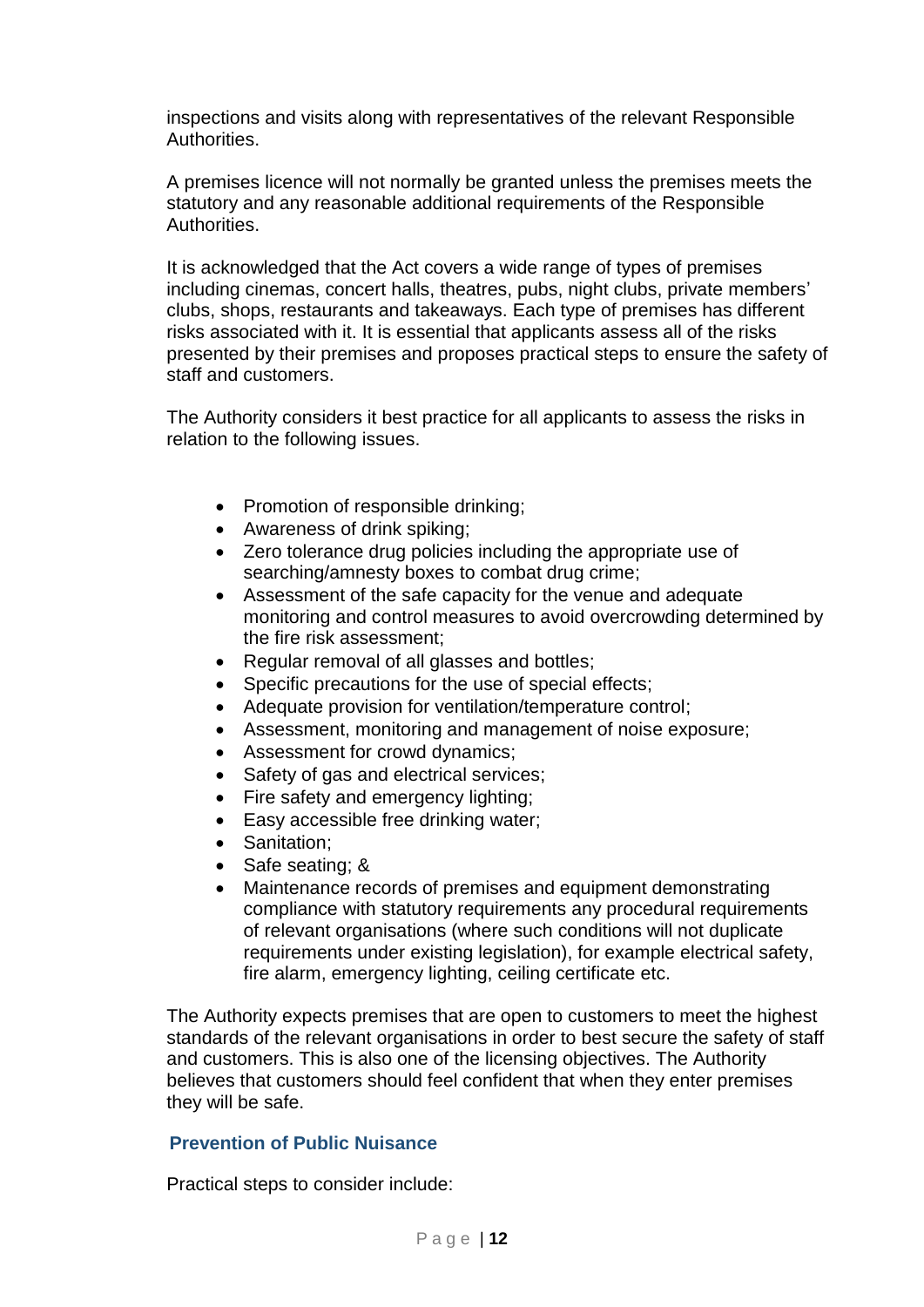- Assessment of the likelihood of nuisance affecting local communities through an assessment of the location of premises, character of the surrounding area and the proximity to residential and other sensitive premises. Nuisance could be from noise, odour or light;
- Latest admission times;
- Measures for the limitation of noise emissions from the premises. These may include as appropriate noise limitation devices, sound insulation, whether windows are to be opened, the installation of acoustic lobbies and double glazing;
- Measures to deal with queuing, where necessary;
- Use and management of outdoor areas;
- Measures to deal with dispersal of customers from the premises as necessary, including the employment of door supervisors, use of dedicated taxi firms, notices in the premises requesting customers to respect neighbours;
- Winding down periods particularly in public houses and nightclubs etc.;
- Disposal of waste, particularly glass;
- Use and maintenance of plant, including air extraction and ventilation systems;
- Litter collection in vicinity;
- Consideration of an adequate traffic management plan;
- Noise from deliveries/collections/waste collections;
- Odour and light nuisance; &
- Measures to supervise customers use of beer gardens, smoking and external seating areas

In general, the Authority will deal with the issue of licensing hours on the individual merits of each application. However, when issuing a licence, stricter conditions are likely to be imposed with regard to noise control in the case of premises that are situated in predominantly residential areas and other noise sensitive locations.

# **Location of Premises**

The Authority will assess the potential impact of the premises against the characteristics of the area in which they are situated. For example, in the event of representation being made, there would be close scrutiny of applications for a closing time of later than 11pm in respect of premises situated in quiet residential areas with low background noise. Greater flexibility on closing times would be considered where for example, applicants could demonstrate that:

- There is a high level of accessibility to public transport services;
- There is an appropriate amount of car parking, readily accessible to the premises, and in places where vehicular movement will not cause demonstrable adverse impact to local resident;
- The operating schedule indicates that the applicant is taking appropriate steps to comply with the licensing objective of preventing public nuisance;
- The licensable activities would not be likely to cause adverse impact especially on local residents, or that, if there is a potential to cause adverse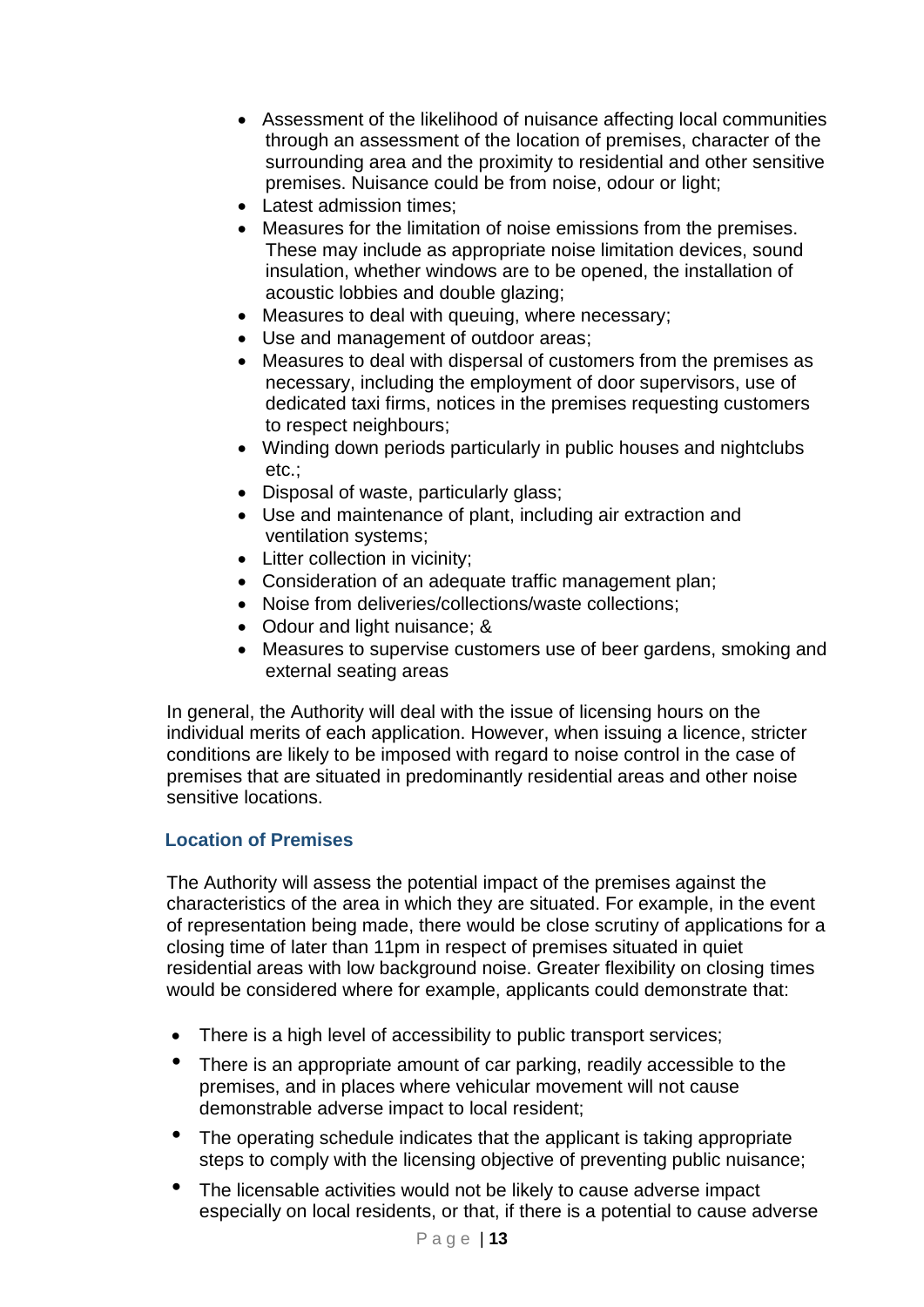impact, appropriate measures are to be put in place to prevent or minimise that impact.

 This part of the policy dealing with opening hours is based on a broad distinction between the approach to be taken in certain predominantly commercial areas like parts of the town centres and the rest of the District. Any activity involving public entertainment or eating or drinking on the premises has the potential to impact adversely on the surrounding area due to noise, smells, or congestion on the footway. Public nuisance may also be caused by customers being noisy when leaving, leaving litter or taking up on-street car parking space needed by residents. The impact of noise generated by these activities, especially customers departing either on foot or in cars, is particularly intrusive at night when ambient noise levels are much lower.

Parts of the District are sensitive to the impact of licensable activities because they are either residential in character or close to residential areas. Many shopping areas are abutted by residential areas, including housing above commercial premises. The impact of traffic and parking related to licensed premises can be considerable. Even where a majority of customers arrive on foot or by public transport, the additional parking demand may be significant, especially where there are already a number of licensed premises. The impact may be felt by local residents in preventing them from parking close to their homes and by increasing the danger from traffic in residential streets.

However, some commercial areas in the District, such as parts of town centres, may be more suitable locations for licensed activities, especially for those, which have late opening hours or attract significant numbers of people. In town centres, more customers are likely to travel by public transport and the activities may help bring vitality to the area after normal shopping hours. The ambient noise levels are also likely to be higher in the evening particularly when compared with predominantly residential areas so that additional noise may be less objectionable.

An entertainment use attracting large numbers of people should be very close to bus routes or taxi ranks, for instance. For the same reasons, the level of public transport accessibility will be an important factor in considering any exception to the normal closing times in any location.

#### **Noise**

In the event of representations being made, the Authority will not normally grant a premises licence in terms which are, in its opinion, likely to result in increased noise disturbance to people living or working in the vicinity.

In particular, the Authority will give careful consideration to an application for a licence for premises situated in an area where there are residences in the vicinity which would be adversely affected, such that the proposed hours of operation would be likely to result in unreasonable noise disturbance between the hours of 11pm and 7am.

The Authority expects the applicant to assess the likely sources of noise disturbance that could arise due to the proposed use, consider the existing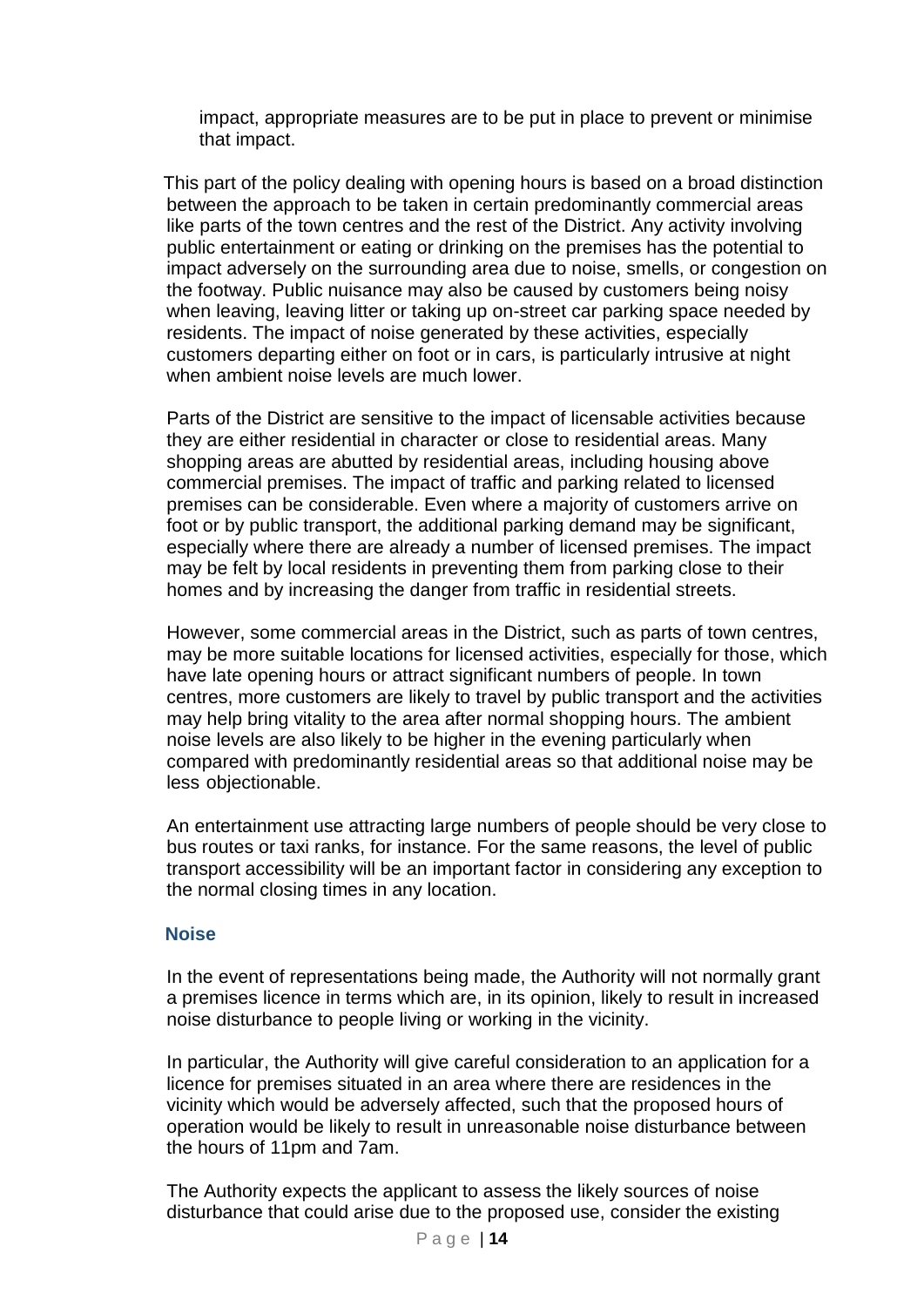noise context of the area and propose practical steps to prevent noise disturbance or minimise its effects.

Potential sources of noise include:

- Sound leakage from the licensed premises (from entertainment provided, customers on the premises, mechanical equipment etc);
- Customers and staff arriving and leaving the premises (including car doors slamming);
- Excessive noise from outside entertainment; &
- Customers occupying outside areas for the purpose of smoking and/or the consumption of alcohol

The Authority may impose conditions to ensure that appropriate steps are taken to minimise noise disturbance.

The prevention of public nuisance is a licensing objective. Noise disturbance can be a public nuisance. The Authority is required to promote the licensing objectives. Granting a licence in circumstances where nuisance is likely to be caused will undermine that objective. The Council recognises that noise from licensed premises can cause great disturbance to people living and working near those premises. The Authority recognises that noise can be a nuisance during the day and at night in both residential and commercial areas and other noise sensitive locations if not properly managed or controlled.

# **Littering**

Licences for premises, in particular for the provision of late night refreshment for consumption off the premises, will not normally be granted where nuisance is likely to be caused by way of litter/food refuse being deposited on streets surrounding the premises and such nuisance is expected, due to the nature of the premises and likely customers, to exceed the level of nuisance caused by similar premises open during the day (for which no licence is required). Single use plastic items are discouraged and take away containers should be recyclable or compostable. In their operating schedule, applicants are expected to propose practical steps to reduce the likelihood of such problems arising, which could include:

- Provision of litter bins and smoking bins on/in vicinity of premises
- Litter patrols in the area after premises close

Conditions may be imposed seeking to limit the nuisance caused by litter.

Litter and food waste can be detrimental to the amenity of an area and can also represent a public health risk and encourage vermin. This policy seeks to prevent such nuisance occurring in promotion of the relevant licensing objective.

# **Protection of Children from Harm**

The Authority will not normally impose conditions prohibiting the admission of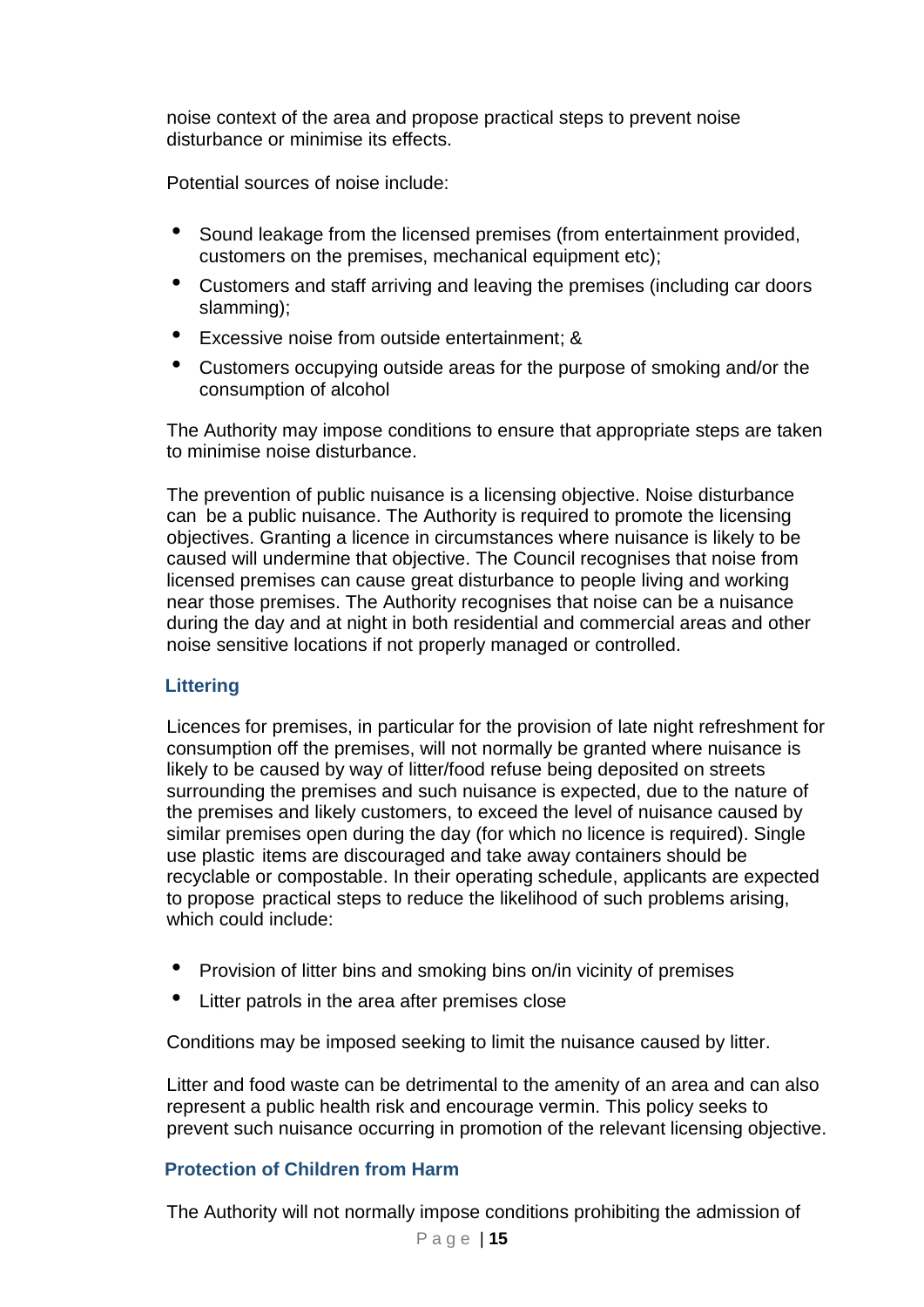children to any premises, unless relevant representations have been made, believing this should remain a matter of discretion for the licence holder. Licence holders should be aware that there may be restrictions imposed by legislation. In some cases, however, it may be necessary to impose conditions designed to protect children.

The Authority will take strong measures to protect children from harm where it believes from the nature of the premises or proposed activities that harm would be likely. Measures considered may include:

- Limitation of access dependent on nature of activities;
- Limitation on the hours when children may be present;
- Limitation on the age at which children are to be permitted to enter the premises;
- Requirements for accompanying adults;
- Use of British Board of Film Classification for film exhibition;
- Robust proof of age provisions to include the prevention of under 18s entering the premises where appropriate and the requirement for anyone looking under 18 to provide proof of age in the form of a photo driving licence, passport or accredited proof of age scheme identity card. It is recommended that any systems should be accredited and approved by the British retail consortiums Proof of Age Standards Scheme (PASS);
- Adoption of the Challenge 21/25 policy;
- Adequate staff training on age restricted sales;
- Adequate warning signage;
- Measures to avoid proxy sales;
- Control measures to protect child performances;
- Records of refusals (refusal log); &
- Suitable design and layout of alcohol display

Where there is provision of entertainment specifically for children (for example, a children's disco) the Authority will require the presence of sufficient adults to control the access and egress of the children and assure their safety.

Where children are working in licensed premises or are taking part in any regulated entertainment the Authority will expect the responsible adult to obtain guidance from Cumbria County Council Children's Services.

Children are vulnerable and can easily become the victims of crime or get drawn into crime. If they were allowed unrestricted access to all licensed premises, they could witness or become involved in activities inappropriate for their age. These policies are designed to allow flexibility for the licensee, to ensure that where appropriate licensed premises are "user friendly" for children but to ensure they are adequately protected. The policy seeks to ensure that children are adequately protected whilst still able to enjoy licensed premises.

#### **Adult Entertainment**

No-one under the age of 18 should be permitted to enter premises whilst entertainment of an adult nature is being provided.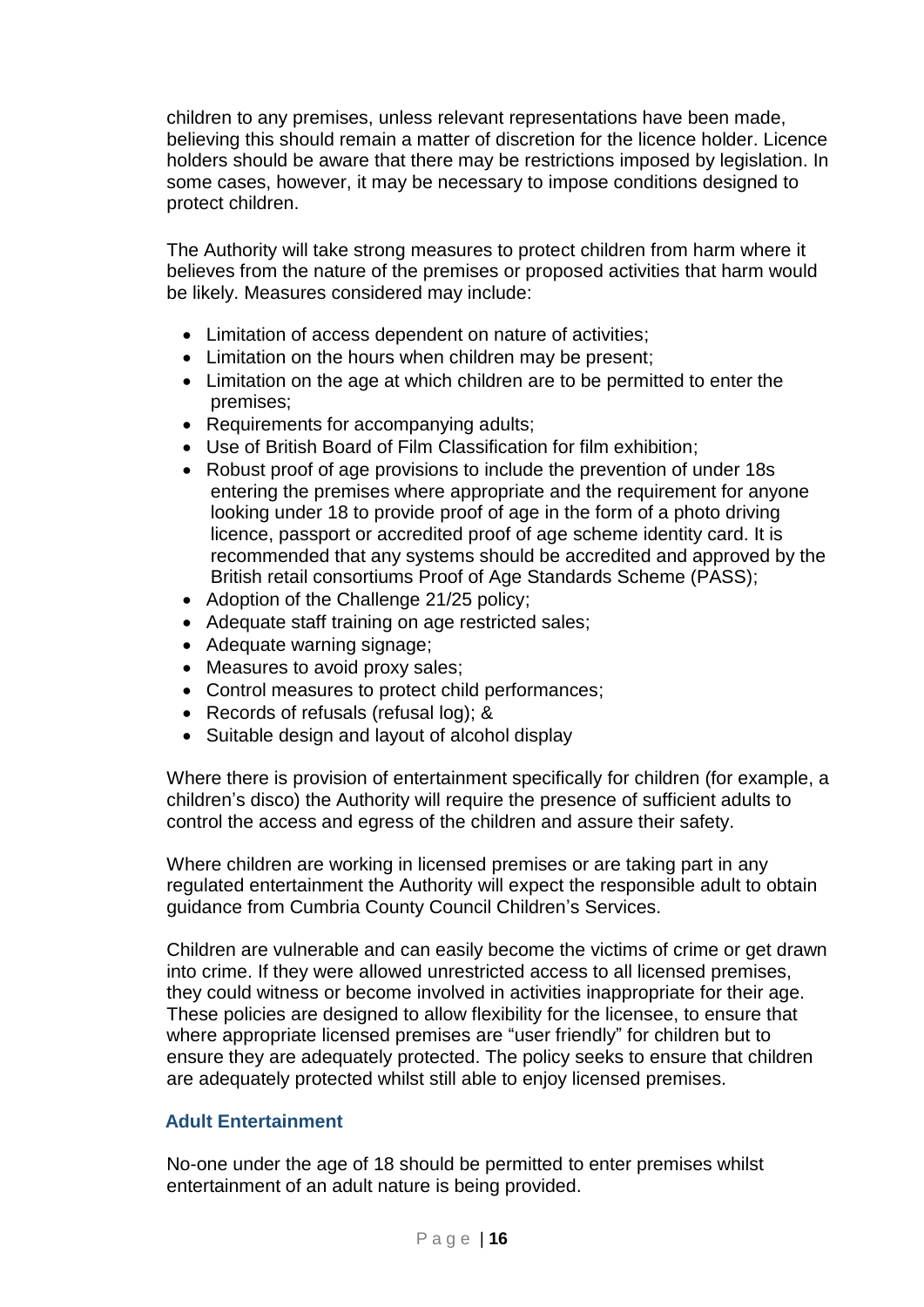Adult entertainment should not take place in such a location as could be viewed from the outside of the premises. Advertising of adult entertainment should not include any photographs of the entertainment.

In the event of representations being made, applications that include provision for adult entertainment to be provided will not normally be granted unless the applicant can demonstrate that performers will be safe and that unlawful activities will not take place.

In considering the grant of applications involving striptease, nudity (partial or otherwise) and other forms of adult entertainment the Authority will also have regard to the increased risk of nuisance to nearby residents and will consider rejecting the application or attaching appropriate conditions.

The Authority has adopted Schedule 3 of the Local Government (Miscellaneous Provisions) Act 1982 as amended by section 27 of the Policing and Crime Act 2009 in relation to the licensing of sex establishments. This is subject of a separate policy - [https://www.southlakeland.gov.uk/media/5539/sex](https://www.southlakeland.gov.uk/media/5539/sex-establishment-licensing-policy.pdf)[establishment-licensing-policy.pdf.](https://www.southlakeland.gov.uk/media/5539/sex-establishment-licensing-policy.pdf)

These policies are designed to further the licensing objective of protecting children by preventing them being exposed to unsuitable material or acts. They are also designed to further the crime prevention and prevention of nuisance objectives by recognising the increased risk of nuisance or illegal activities such as performers offering "extras" to customers or the plying for trade by prostitutes.

# **Exhibition of Films**

Where the exhibition of films is permitted, the Authority will expect the age restrictions of the British Board of Film Classification (BBFC) in respect of the films to be exhibited to be complied with and will normally impose conditions to that effect. Only in exceptional cases will variations to this general rule be granted by the Authority and then only with appropriate safeguards.

Applicants will be expected to include in the operating schedule arrangements for restricting children from viewing age related films classified according to the recommendations of the BBFC.

The Licensing Authority anticipates that the BBFC's recommendations will apply to the vast majority of films shown at licensed premises within the borough. However, in a small number of cases, the Licensing Authority may be called upon to exercise its powers and issue an overriding recommendation, which would only apply to licensed premises within the borough. Such situations can be approximately characterised in one of the three groups:

In cases where the Licensing Authority has concerns about a particular film, and has of its own volition made an alternate recommendation. This may allow admission of persons of a higher or lower age than the recommendation made by the BBFC, or in extreme circumstances may prevent the showing of a particular film. This power will be rarely, if ever, utilised.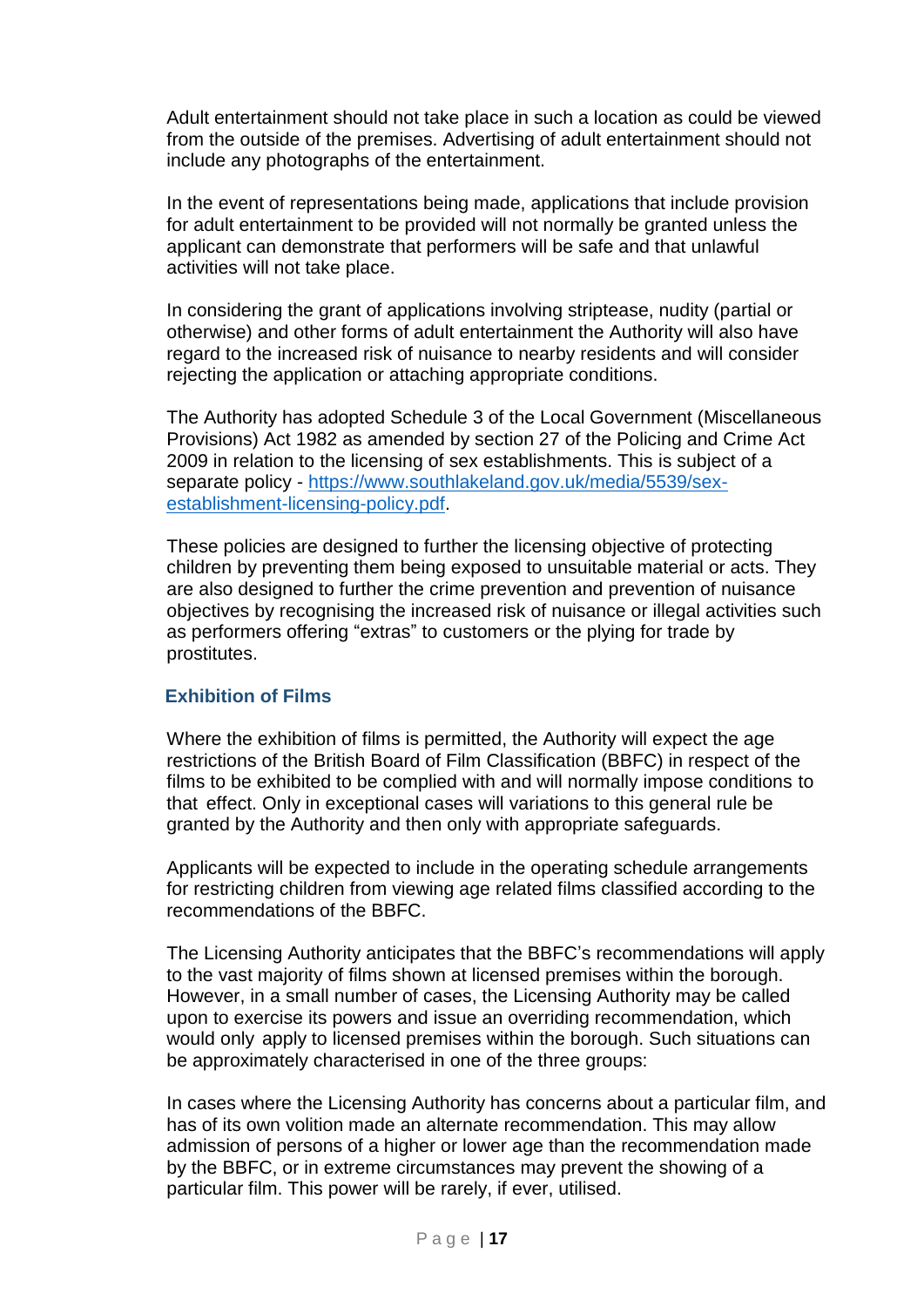In cases where a film has not been classified by the BBFC. This is likely to be the case with small, local, independent films, or foreign films, where a wider UK release is not intended.

In cases where the Licensing Authority is approached by a third party asking the authority to override a recommendation made by the BBFC.

The third of these groups may include films intended to be shown at 'parent and baby' screenings, which have increased in popularity in recent years. The Act and Guidance are silent on the admission of babies to a film which is subject to an age-related recommendation therefore on a strict interpretation of the Act, babies must be excluded from such screenings. The Licensing Authority is aware that some cinemas across the country have agreed schemes whereby the applicable Licensing Authority makes an alternate recommendation in respect of a specified film, expressly permitting the admission of babies and very young children to special screenings of that film with only parents of such children in attendance.

It is recommended that any premises considering the provision of such screenings contacts the Licensing Authority to discuss the proposals first. The authority will typically expect special provisions to be made for such screenings, including higher light levels and reduced sound levels, in order that parents can better ensure the safety of their children.

If satisfied that the content will not present any issues if viewed by children under 24 months of age, the authority may agree to issue an alternate recommendation, consistent with the BBFC's original classification but including a specific exemption for accompanied children below 24 months of age, at screenings advertised and restricted to 'parent and baby' only. Issues will be assessed on a film-by-film basis, but it is anticipated that scenes of strong violence and gore, sex and strong threat will lead to greater concern around viewing by children of that age than strong language, mild nudity and discriminatory content will. No alternative recommendation would be issued unless the authority is satisfied that allowing young children below 24 months of age to be admitted will not lead to the child protection licensing objective being undermined.

Licensees will not generally be permitted to exhibit any films that are not classified by BBFC without the prior written consent of the Authority.

To achieve consistency and the protection of children the Authority will use the guidelines published by the BBFC. Where it is desired to show films not classified by the BBFC the Authority will, provided at least 4 weeks' notice has been given, classify the films concerned. Where licensees wish the Authority to reconsider the BBFC classification of a film, a similar procedure will be followed. In such circumstances, the authority will require the organiser of the exhibition to provide a copy of the film for classification purposes, or to arrange a viewing for representatives of the Licensing Authority.

The purpose of this policy is to protect children from exposure to films containing adult themes including scenes of violence or of a sexual nature inappropriate to their age.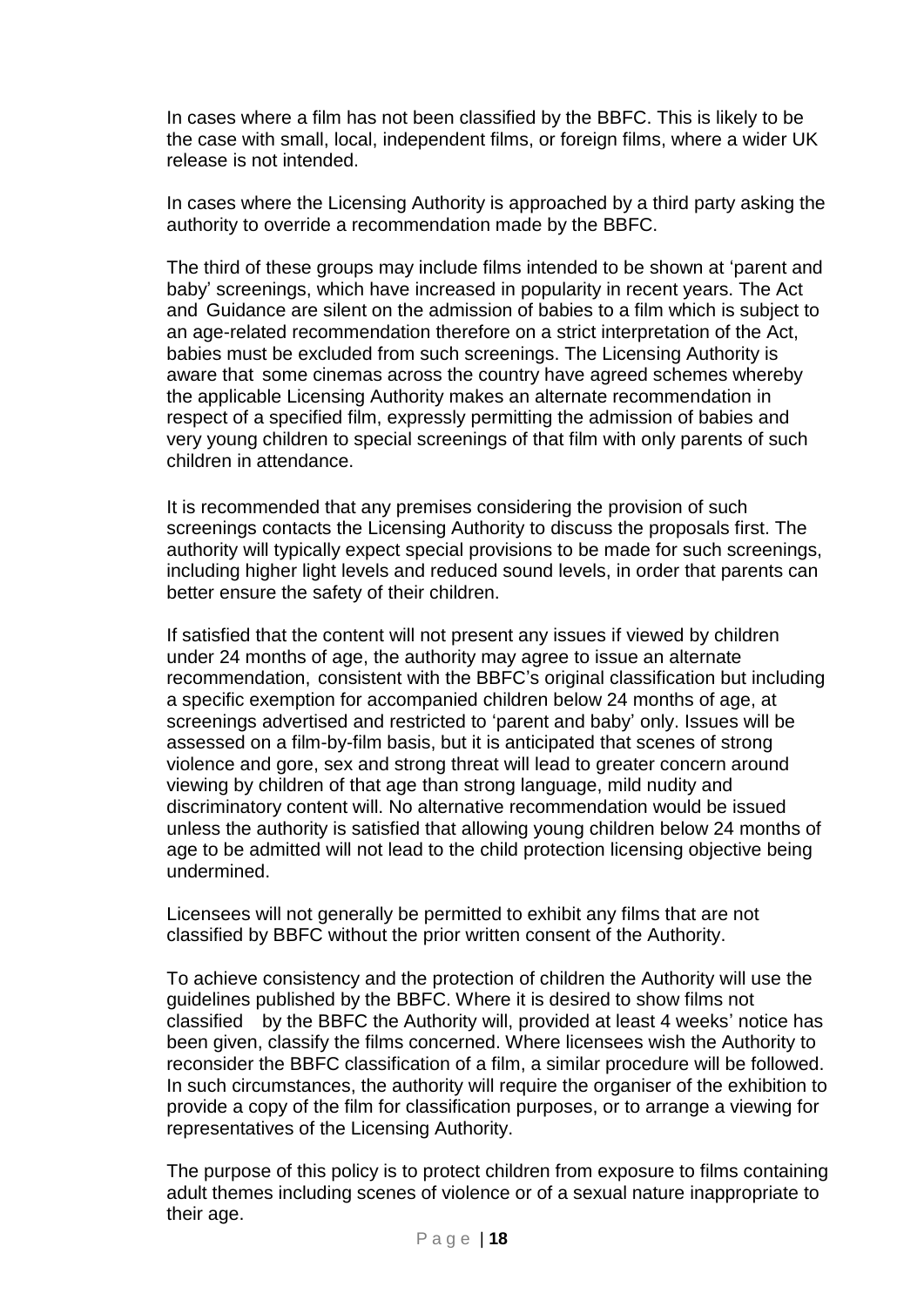# **Staging of Plays**

The Authority would not wish to impose any restriction as to the plays which may be performed on premises licensed for that purpose. The law does not allow any conditions to be imposed regarding the nature of plays which may be performed or the manner in which they may be performed. However, where a play involves:

- The use of bad language;
- Nudity or the portrayal of sexual activity;
- Violence;
- Drug use; &
- Other 'adult' themes or content

The Authority may impose a condition in relation to the age of children who shall be permitted to watch the play. In this regard, the Authority will be guided by the BBFC guidelines relating to films and would encourage theatres and other venues which intend to stage plays to consider each play they intend to stage in the light of those guidelines and impose an age restriction where appropriate and/or ensure that sufficient information is given to parents in the promotional material for plays to allow them to make an informed choice as to whether to allow their child to attend.

This is to protect children from exposure to adult themes or content which is not appropriate to their age.

# **Designated Premises Supervisor (DPS)**

- **3.7** In line with Revised Guidance issued under section 182 of the Licensing Act 2003 the Licensing Authority recognises that it is ultimately for the Designated Premises Supervisor to decide how best to manage their premises. However, the Authority expects that the DPS or another personal licence holder should normally be on the premises when alcohol is supplied (except where a community premises and mandatory licence condition in S19 of the Act has been disapplied). In instances where they are absent from the premises they will still be responsible for the actions of those they authorise to permit sales of alcohol. Thus, it is considered good practice that any such authorisations are maintained in writing. Where any person who does not hold a personal licence and is authorised to sell alcohol, the DPS is encouraged to provide, or ensure that, the authorised person has received some training on the requirements of the Licensing Act, and any conditions attached to the licence for the premises concerned. It is recommended that a record of such training be maintained.
- **3.8** A DPS should have sufficient experience and knowledge appropriate for the operation under their control. A DPS should be able to control the activities on site and respond quickly and efficiently to problems.
- **3.9** A DPS should be able to demonstrate that they: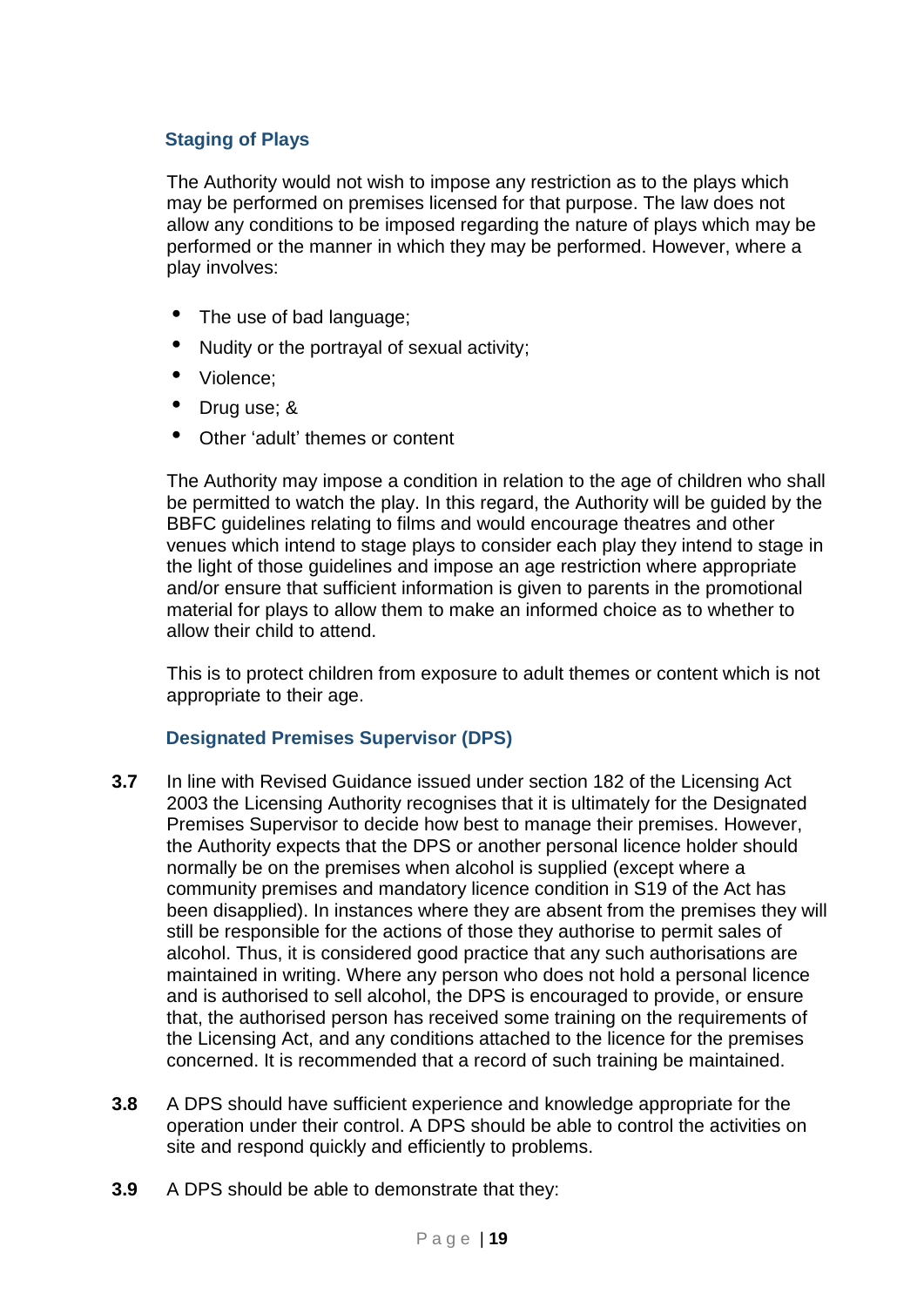Have sufficient knowledge and experience appropriate to the premises that they intend to control

Are able to respond to problems quickly and to meet with responsible authorities, local residents and ensure adequate direct management of individual premises in a timely manner.

**3.10** Following a Police representation the Licensing Authority may refuse an application or remove a DPS where:

> A problem premises exists and the DPS is not capable of fulfilling the duties and expectations of a DPS

A proposed DPS cannot demonstrate their suitability for the licenced premises

# **4.0 Personal licences**

- **4.1** Every supply of alcohol under the premises licence must be made or authorised by a person who holds a Personal Licence. The Act does not require the presence of a Personal Licence holder at all material times but if any sales are made when a Personal Licence holder is not present, then they must have been authorised by somebody who holds a Personal Licence. Regardless of whether a Personal Licence holder is present or not they will not be able to escape responsibility for the action of those authorised to make such sales.
- **4.2** The Council recommends that authorisations for the sale of alcohol be made in writing to ensure that those authorised are clear on their legal responsibilities. Any premises where alcohol is sold or supplied may employ one or more Personal Licence holders. This paragraph should be read in conjunction with paragraphs 3.7 to 3.10 above, which outline the role of the Designated Premises Supervisor.
- **4.3** The Council recognises it has no discretion regarding the granting of Personal Licences where:
	- The applicant is 18 years or over;
	- **•** Possesses a licensing qualification;
	- Has not had a licence forfeited in the last five years; and Has not been convicted of a relevant offence.
- **4.4** An application for a Personal Licence to sell alcohol must be made on the form specified in relevant legislation. The application form must be accompanied by the requisite fee and the applicant should also be able to produce evidence of the relevant qualification. In addition to this applicants are required to produce a Basic Disclosure and Barring Certificate and, effective from 6 April 2017, evidence of right to work in the UK. Where the immigration status of an applicant is time limited a licence may still be granted but it will become invalid at such point when their immigration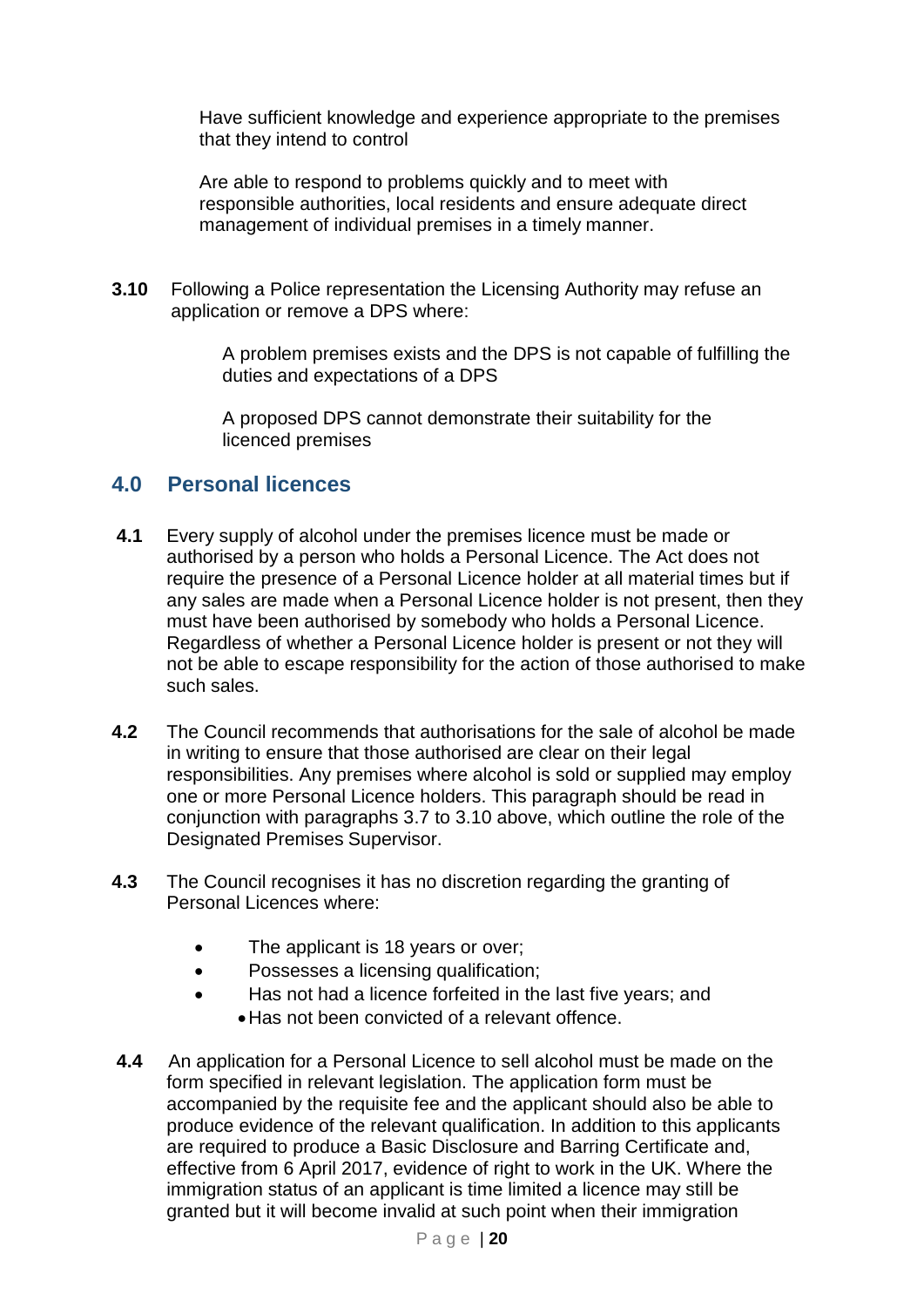permission has expired.

- **4.5** The police or Home Office (Immigration Enforcement) may make representations to the grant of a person licence to an individual. Such an objection can only be made where the applicant has been convicted of a relevant offence or any foreign offence or has received a civil penalty after 6 April 2017 and the police or Home Office consider that the grant of the licence would undermine the prevention of crime and disorder objective.
- **4.6** The Policing and Crime Act 2017 gives licensing authorities from 6 April 2017 the power to revoke or suspend personal licences where a licence has already been granted and the Authority becomes aware that the licence holder has been convicted of a relevant offence or a foreign offence or has been required to pay an immigration penalty.
- **4.7** Where an application discloses relevant unspent convictions the council will notify the Chief Officer of Police of that application and the convictions. In turn, the police may then make objections on the grounds of crime and disorder. Where representations are submitted by the police or Home Office a hearing must be held to determine the matter.
- **4.8** In considering a new application or licence already granted, the Licensing Authority will afford the applicant a right to a hearing before its Licensing Panel. It will, at such a hearing, consider carefully whether the grant of the licence will compromise the promotion of the crime prevention objective. Factors the Authority will take into account when considering representations in this matter include (but are not limited to) the nature and type of offence, how serious the offence was, whether the offence was premeditated or was the result of a genuine mistake, the period that has elapsed since the offence was committed, whether the applicant abused a position of trust when he committed the offence, whether the offence was motivated by discrimination and the conduct of the applicant since the commission of the offence and any mitigating circumstances.
- **4.9** The Authority has a duty when exercising its licensing functions to promote 'The prevention of crime and disorder' and the other licensing objectives equally. Unless the circumstances are exceptional, granting a licence to an individual with a relevant conviction would undermine the Authority's ability to promote the crime prevention objective. Personal licence holders are expected to act in accordance with the law and will be key to ensuring that the provisions of the Act, and any conditions attached to a premises licence, are complied with. The Authority also has a duty under the Crime and Disorder Act 1998 to have regard to the effect on crime and disorder on the exercise of any of its functions and to do all it can to prevent such crime and disorder.

# **5.0 Applications**

- **5.1** When considering applications, the Licensing Authority will have regard to:
	- The Licensing Act and licensing objectives;
	- Revised Guidance issued under Section 182 of the Licensing Act 2003;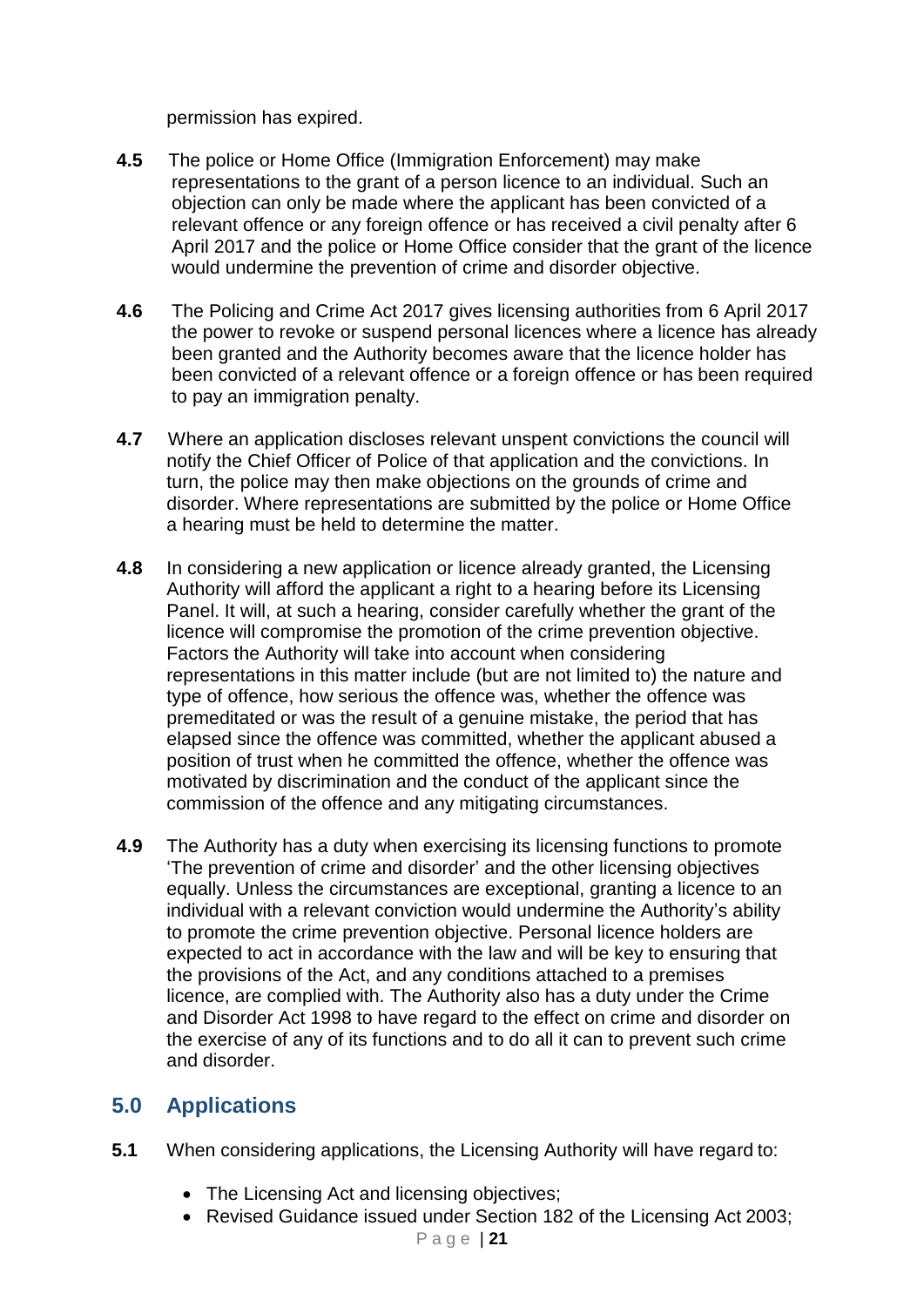- Any supporting regulations;
- Representations made following consultation;
- Duties and obligations under other legislation; &
- This statement of Licensing Policy.
- **5.2** This does not, however, undermine the rights of any person to apply under the 2003 Act for a variety of permissions and have the application considered on its individual merits, nor does it override the right of any person to make representations on any application to seek a review of a licence or certificate where they are permitted to do so under the 2003 Act.
- **5.3** The Licensing Authority recognises that, in some circumstances, longer licensing hours for the sale of alcohol may help to avoid concentrations of customers leaving premises simultaneously and reduce the potential for disorder. It also recognises that overly restrictive hours may inhibit the development of the night time economies that are important for investment, employment and tourism.
- **5.4** When determining applications where representations have been made the Licensing Authority will seek to balance those factors against its duty to promote the four licensing objectives and the rights of residents to peace and quiet.
- **5.5** This policy is not intended to duplicate existing legislation and other regulatory regimes that place duties on employers and operators e.g. Health and Safety at Work etc. Act 1974, Environmental Protection Act 1990, Equality Act 2010, Building Regulations and the Regulatory Reform (Fire Safety) Order 2005. The Licensing Authority will therefore only impose conditions which are appropriate in promoting licensing objectives.
- **5.6** Other than personal licences in all other cases, applicants and those making representations in respect of applications to the Licensing Authority have a right of appeal to the Magistrates' Court against the decision of the Licensing Authority. In the case of personal licences an appeal must be made to the Magistrates' Court for the petty sessions area of the Licensing Authority (or part of it) that made the decision is situated. (See Appendix 2.)
- **5.7** It should be noted that incomplete applications will not be accepted but returned with an explanation of why it is incomplete.
- **5.8** The Licensing Authority welcomes applications made via South Lakeland District Council's electronic application facility.

# **Community Halls**

**5.9** The Legislative Reform (Supervision of Alcohol Sales in Church and Village Halls etc.) Order 2009 amends the Act to allow management committees of community premises to make an application for a premises licence or to vary an existing premises licence which includes an application to remove the requirement of a designated premises supervisor and the authorisation of the sale of alcohol by a personal licence holder.

# **New and Varied Premises Licences/Club Premises Certificates**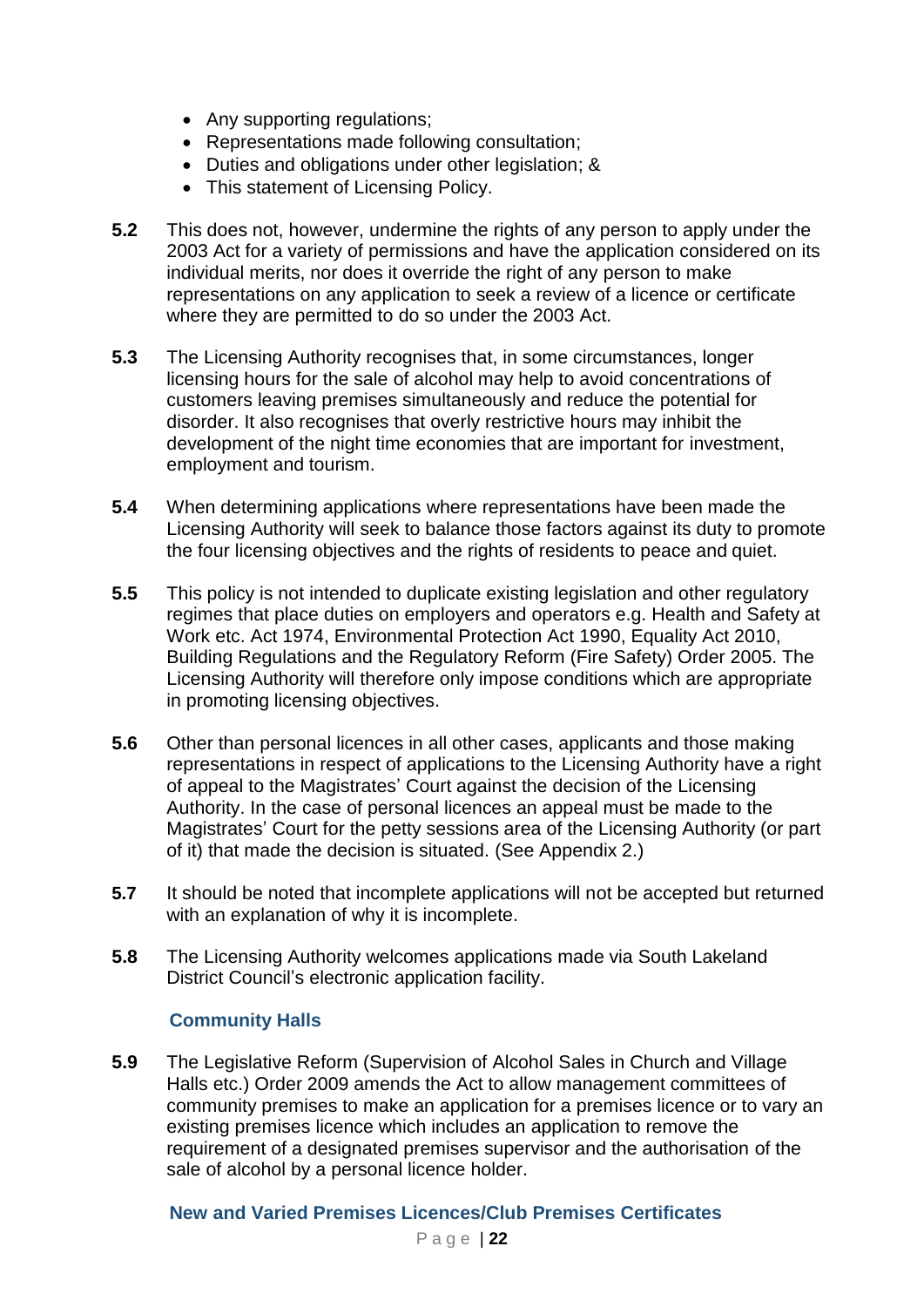- **5.10** Where no premises licence or club premises certificate exists in respect of a premises, an application for a new premises licence or club premises certificate must be made to enable the carrying out of licensable activities.
- **5.11** An application to vary an existing premises licence or club premises certificate should be made where the proposed variation is in respect of changes to the types of licensable activities that are to be undertaken and/or the hours that those activities are to take place, or where structural changes are made to the premises.
- **5.12** Where the proposed variation to a premises licence or club premises certificate is in respect of structural alterations, the application must always be accompanied by a plan of the proposed alterations in additions to the existing premises licence or club premises certificate and the plan to which it relates.
- **5.13** Where a premises licence holder or club premises wishes to amend a premises licence or club premises certificate, the licensing authority will allow for an application to vary to be made rather an than requiring an application for a new premises licence or certificate. The process the applicant will undertake will depend on the nature of the variation and its potential impact on the licensing objectives. The variation process will include:
	- Change of name and address of a person named in the licence;
	- Variation of the licence to specify a new individual as designated premises supervisor;
	- Request to be removed as designated premises supervisor;
	- Request of community premises to display the mandatory condition concerning the supervision of alcohol sales by a personal licence holder and the need for a designated premises supervisor who holds a personal licence; &
	- An application for minor variation of a premises licence or club premises certificate.
- **5.14** In addition, when completing section 3 of the application, it is important applicants ensure they provide sufficient time for the alterations to be carried out when stating the date upon which the variation is to take effect. This is to ensure that when the premises licence or club premises certificate comes in to force, the plan to which it relates accurately reflects the layout of the building.
- **5.15** If the actual date when the alterations have been completed differs from that requested, applicants must inform the licensing authority so that the premises licence or club premises certificate can be issued correctly. Failure to do so may result in an offence being committed under Section 136 of the Licensing Act 2003 of carrying on a licensable activity otherwise than under and in accordance with an authorisation.

# **Minor Variations**

**5.16** In August 2009, the Government introduced a streamlined process for applicants to make minor variations to their premises licences and club premises certificates where the change is considered to have 'no adverse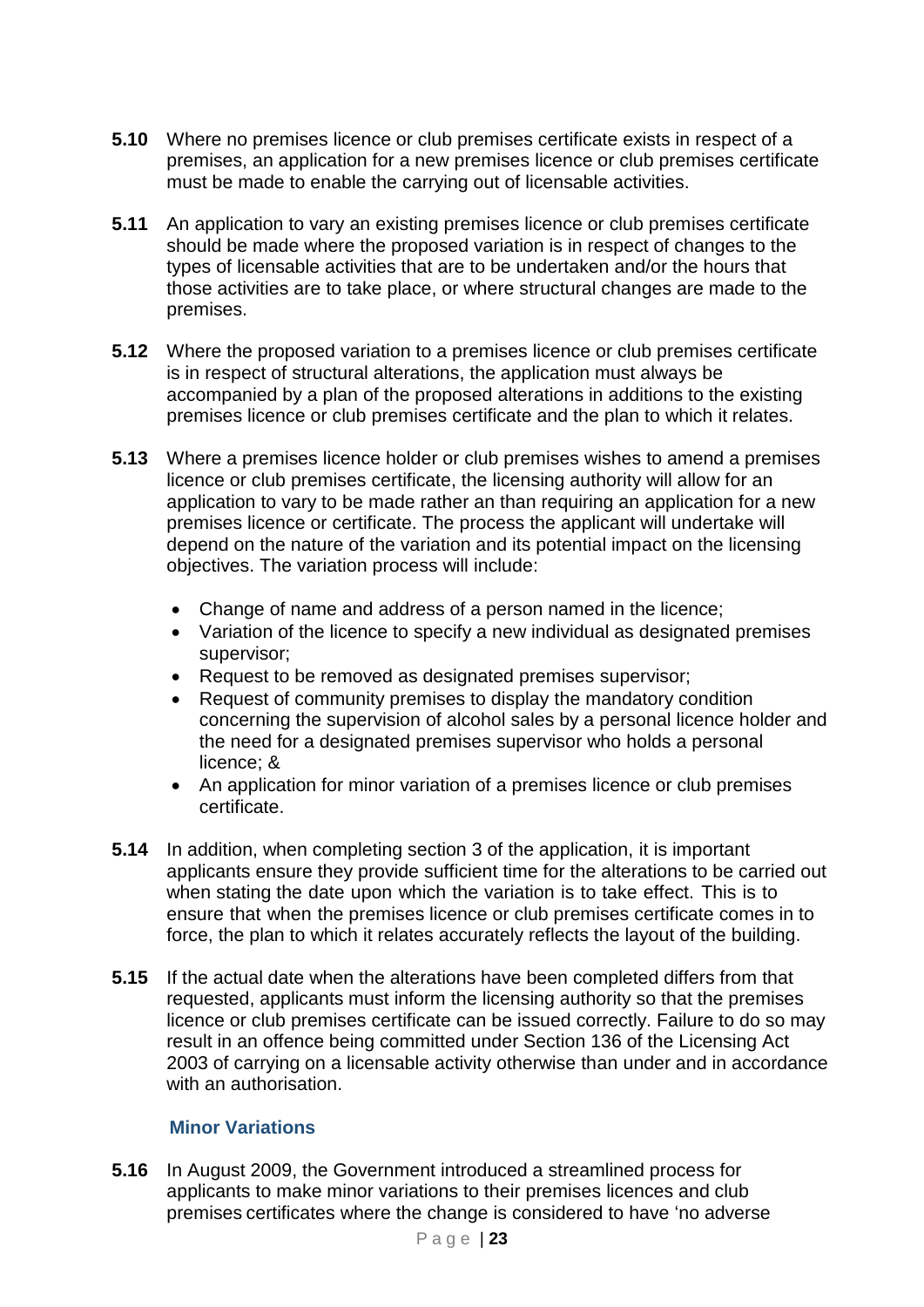impact' on the promotion of any of the four licensing objectives. It is typically expected that a Licensing Specialist will review will review a matter of this type and assess whether the proposal carries a risk of undermining a licensing objective. In instances where the proposal is deemed to carry a risk of undermining a licensing objective it should be referred through the full variation route under Section 34 of the 2003 Act. Where this happens the Licensing Specialist will advise the applicant of the decision and their reasons for it. Please note there is no route of appeal available to the person wishing to lodge the application if a decision is taken to reject the proposed application.

- **5.17** Minor variations **can be** used to:
	- Make minor changes to the structure or layout of a premises
	- Make small adjustments to the licensing hours
	- Remove out of date, or unenforceable conditions
	- Add or remove certain licensable activities
	- Add volunteered conditions to a premises licence or club premises certificate
- **5.18** Examples of where the new minor variation process **cannot be** used to:
	- Extend the period for which the licence or certificate has effect
	- Specify, in a premises licence, an individual as the premises supervisor
	- Add the sale by retail or supply of alcohol as an activity authorised by a licence or certificate
	- Authorise the sale by retail or supply of alcohol at any time between 23:00 hours and 07:00 hours
	- Authorise an increase in the amount of time on any day during which alcohol may be sold by retail or supplied
	- Vary a licence for community premises so as to apply the condition that every supply of alcohol under that licence must be made or authorised by the management committee
	- Substantially vary the premises to which the licence or club premises certificate relates
- **5.19** On receipt of a minor variation application, the Licensing Authority will consider the application and consult the relevant responsible authorities as it considers appropriate. In deciding on the application the Licensing Authority will consider any relevant representations received within the statutory time limit (ten working days from the day after the application was received by the Licensing Authority). The Licensing Authority will either grant the application or refuse it where it considers that the proposed application could impact adversely on any of the four licensing objectives.
- **5.20** If the Licensing Authority fails to determine the application within 15 working days, the application will be treated as being refused and the fee returned. However in such cases the Licensing Authority and applicant may agree instead that the undetermined application should be treated as a new minor variation application and that the fee originally submitted may be treated as a fee for the new application thus avoiding the need for a new application to be submitted.

# **6.0 Responsible Authorities and Other persons**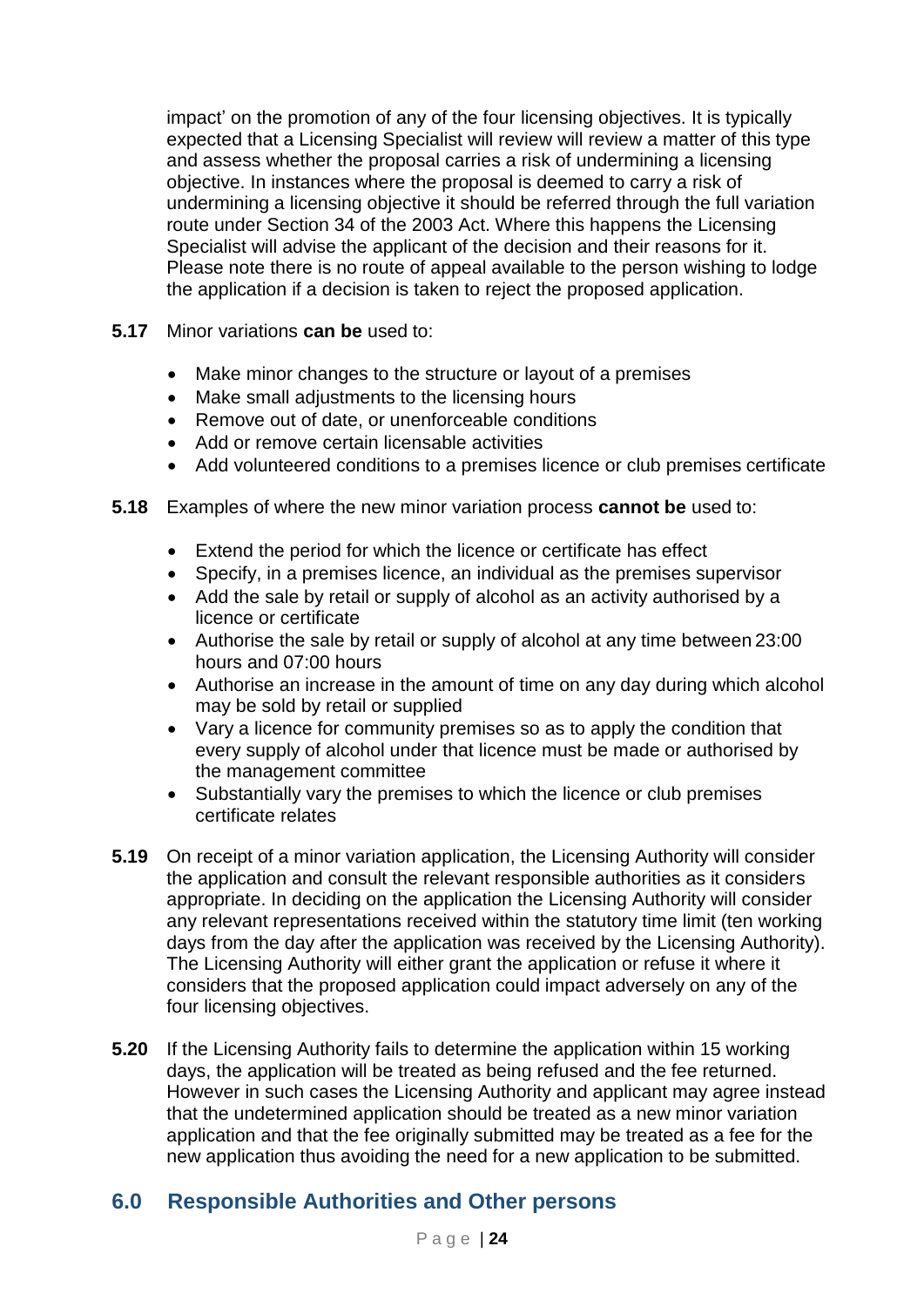- **6.1** In addition to Responsible Authorities, any other person can be involved in a number of licensing processes under the Act. This includes any individual, body or business entitled to make representations to licensing authorities in relation to applications for the grant, variation, minor variation or review of premises licences and club premises certificates in regardless of their geographic proximity to the premises. These persons may themselves seek a review of a premises licence.
- **6.2** Any representations made by these persons must be 'relevant', in that the representation relates to one or more of the licensing objectives. The Licensing Authority should also consider whether the representation made is frivolous or vexatious. In the case of applications for reviews, there is an additional requirement that the grounds for the review should not be considered by the Licensing Authority to be repetitious.
- **6.3** While any of these persons may act in their own right, they may also request that a representative makes the representation to the Licensing Authority on their behalf. A representative may include a legal representative, a friend, a Member of Parliament, a Member of the Welsh Government, or a local ward or parish councillor who can all act in such a capacity.
- **6.4** The Licensing Authority acknowledges that local councillors can make representations in their own right if they live, or are involved in a business in the vicinity of the premises in question or if they have concerns about any premises regardless of whether they live or are involved in a business in the vicinity of the premises.
- **6.5** The Licensing Authority considers that Trading Associations, Trade Unions and residents and Tenant's Associations qualify as other persons.
- **6.6** The Licensing Authority will not generally view these bodies as other persons unless they have a member who can be classed as an Interested Party.
- **6.7** The Licensing Authority will generally require written evidence that a person is authorised to represent other persons in any case other than that is mentioned in paragraph 8.4 above.

# **Representations**

- **6.8** Any Responsible Authority or other persons may make relevant representations on applications for the grant of a premises licence or club premises certificate and request reviews of licence or certificates that have been granted.
- **6.9** A representation will only be 'relevant' if it relates to the likely effect of the grant of the licence on the promotion of at least one of the four licensing objectives. In addition, the representation must not be frivolous or vexatious.
- **6.10** The police may object to the designation of a new designated premises supervisor (DPS) where, in exceptional circumstances, they believe that the appointment would undermine the crime prevention objective.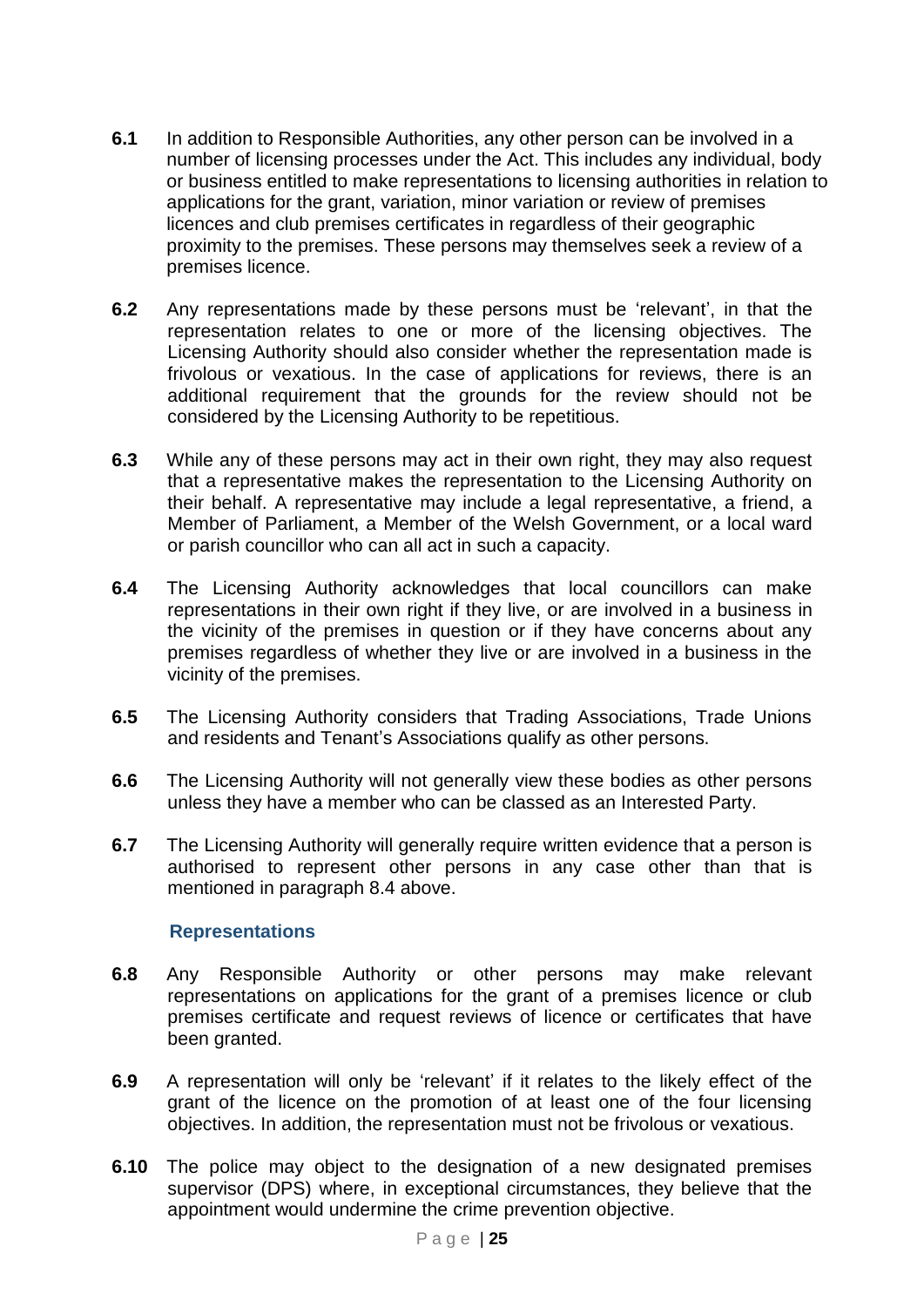- **6.11** Where the police do object, the licensing authority must arrange for a hearing at which the issue can be considered and both parties can put forward their arguments. The 2003 Act provides that the applicant may apply for the individual to take up post as DPS immediately and, in such cases, the issue would be whether the individual should be removed from this post. The licensing authority considering the matter must restrict its consideration to the issue of crime and disorder and give comprehensive reasons for its decision. Either party would be entitled to appeal if their argument is rejected.
- **6.12** The 2003 Act also provides for the suspension and forfeiture of personal licences by the courts following convictions for relevant offences, including breaches of licensing law. The police can at any stage after the appointment of a DPS seek a review of a premises licence on any ground relating to the licensing objectives if problems arise relating to the performance of a DPS.
- **6.13** The Police and Environmental Health department may make representations in respect of a notification of a temporary event notice on the basis of any of the licensing objectives.
- **6.14** The Licensing Authority must be satisfied that the representation is made by another person, who can generally only be determined by reference to the name and address of the person making it, this authority will not consider and representations that fail to provide those details.
- **6.15** Where relevant representations are made, the Licensing Authority must provide copies of those representations to the applicant or his / her representative. The Licensing Authority accepts that in exceptional circumstances an Interested Party may not wish for his / her personal details to be disclosed to the applicant.
- **6.16** Where a relevant representation has been submitted and the Licensing Authority is satisfied that exceptional circumstances apply it may decide to withhold the personal details of the person making the representation from the applicant or their agent.
- **6.17** In all cases, applications and those making representations that are genuinely aggrieved by a decision of the Licensing Committee are entitled to appeal to the Magistrates' Court against the decision of the committee.
- **6.18** Where the Responsible Authorities or other persons do not raise any relevant representations about the application made to the Licensing Authority, the Licensing Authority will grant the premises licence or club premises certificate subject only to conditions that are consistent with the operating schedule and any mandatory conditions prescribed by the Licensing Act 2003.

#### Review of Licences

**6.19** Where possible and appropriate, the Licensing Authority and Responsible Authorities will give early warning to licence holders of any concern about problems identified at premises and of the need for improvement.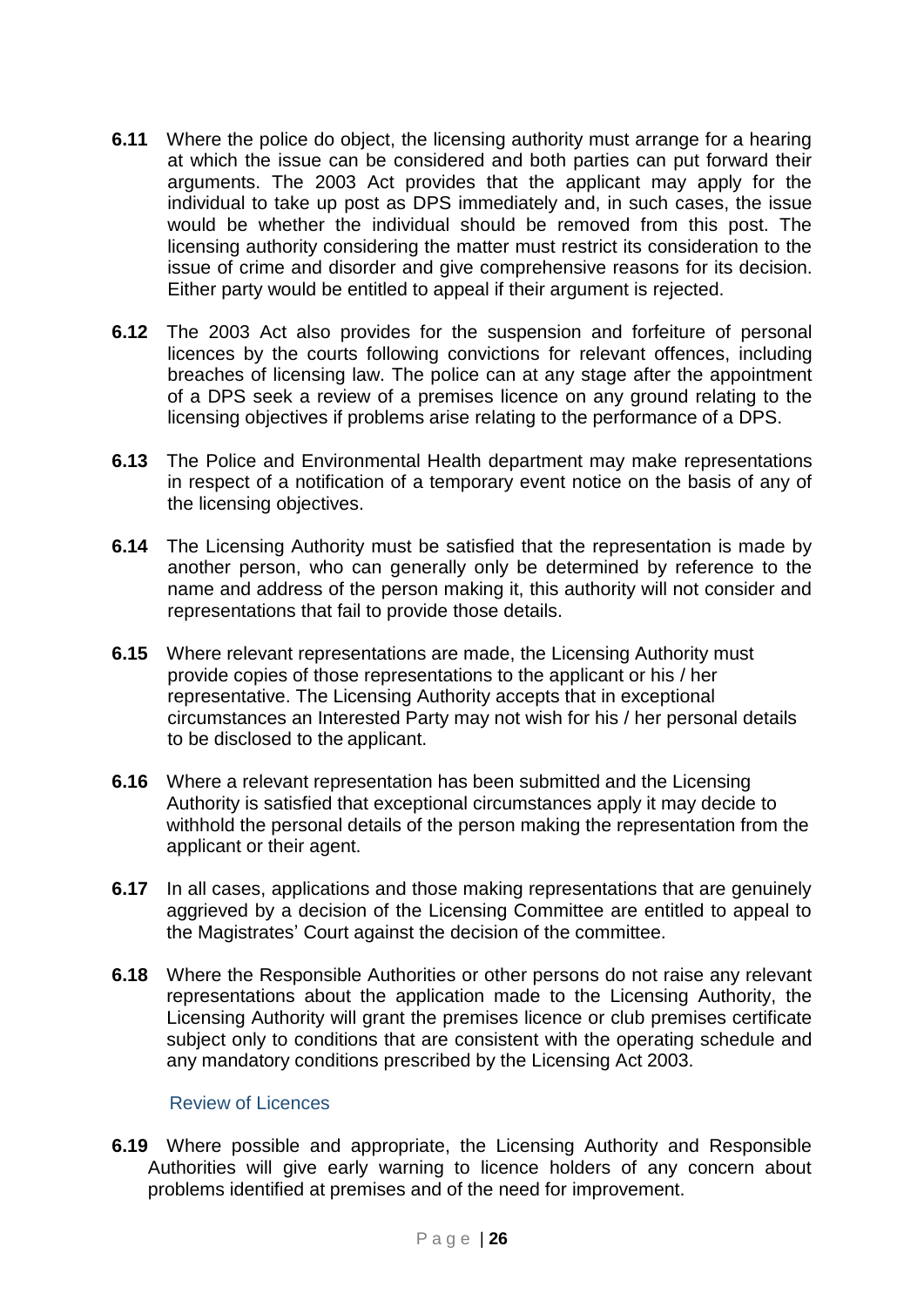- **6.20** Any Responsible Authority or other person may apply for a review of a premises licence or a club premises certificate by serving a notice containing details of the application on the holder of a licence or certificate and to each of the Responsible Authorities.
- **6.21** An application for review will be only 'relevant' if the grounds upon which it is made relates to the promotion of at least one of the four licensing objectives and is not frivolous, vexation or repetitious. An evidentiary basis will be required to be presented to the Licensing Authority.
- **6.22** Where other person applies for a review, the Licensing Authority must be satisfied that a review is relevant. There is no appeal to the decision of the Licensing Authority other than by the way of Judicial Review.
- **6.23** No more than one review from a person other than responsible authorities will be normally permitted within any 12 month period on similar grounds except in exceptional and compelling circumstances or where it arises following a closure order.

# **Conditions**

- **6.24** The Licensing Authority may not impose any conditions unless its discretion has been exercised following receipt of relevant representations and it is satisfied as a result of a hearing (unless all parties agree a hearing is not necessary) that it is appropriate to impose conditions to promote one or more of the four licensing objectives. This provision also applies to minor variations.
- **6.25** The Licensing Authority may not impose any conditions unless its discretion has been engaged following the making of relevant representations and it has been satisfied at a hearing of the necessity to impose conditions due to the representations raised. It may then only impose such conditions as are necessary to promote the licensing objectives arising out of consideration of the representation
- **6.26** The Licensing Authority actively promotes the benefits of partnership working between the Council and local businesses to enhance business operations and thereby achieve the community benefits of minimisation of waste, enhancement of the street scene, promotion of community safety, reduction of the fear of crime and the encouragement of tourism and inward investment. It is recommended that Premises Licence holder contact the Licensing Authority to ensure up to date mandatory conditions are on display.
- **6.27** To maximise the efficiency of administering licences and reduce the necessity for hearings, the Licensing Authority will actively encourage applicants and clubs to consult with the Responsible Authority and seek professional guidance from Council services, when operating schedules are being prepared to allow for proper liaison to take place in such areas as noise reduction, CCTV, refuse and litter etc., to avoid representations being necessary. The Licensing Authority accepts that while some applicants may find it useful to contact the Responsible Authorities and Council services for advice and professional assistance, others will not need to do so, and that applications cannot be refused on the basis that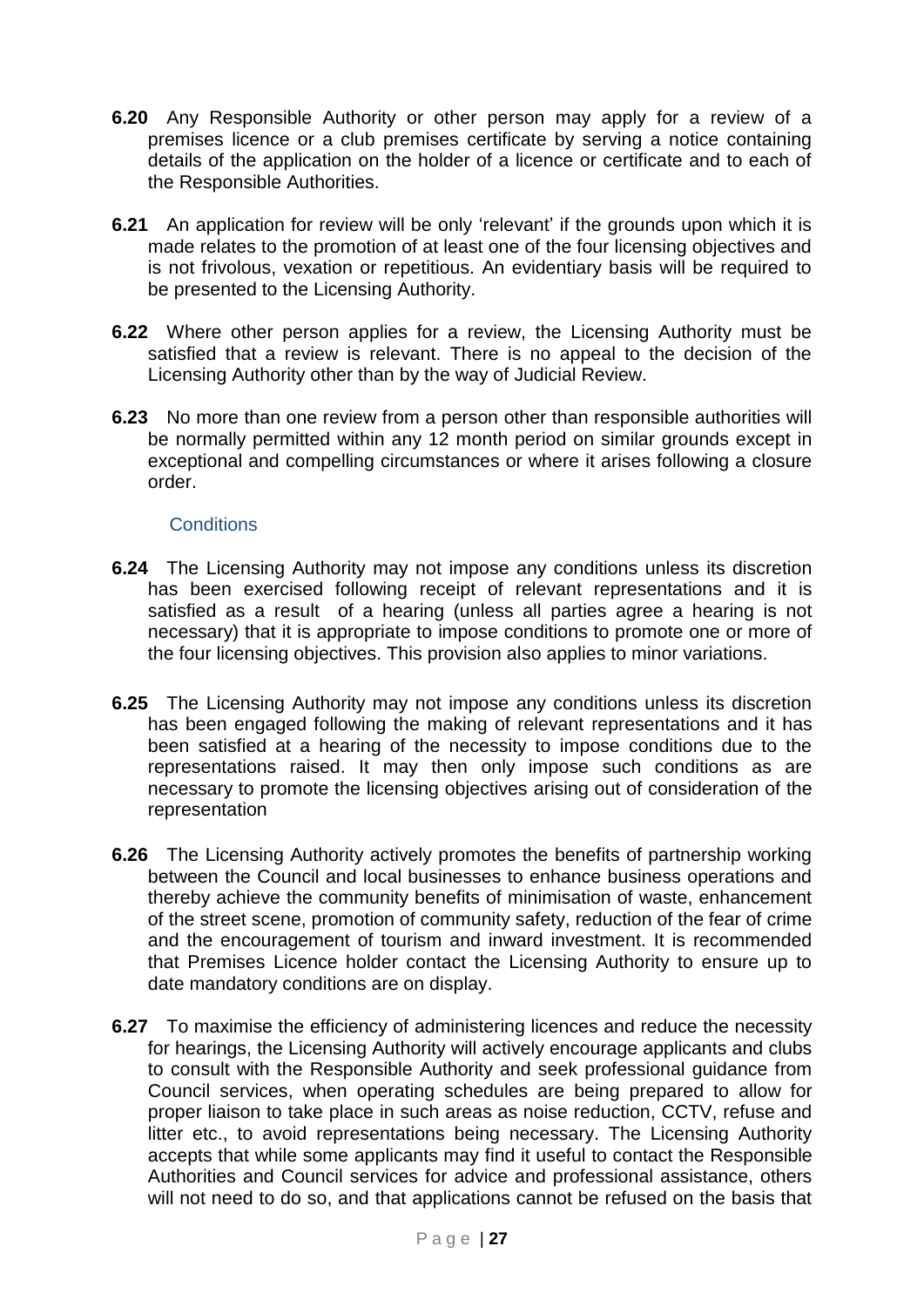such consultation has not taken place.

- **6.28** Where relevant representations are made, the Licensing Authority will seek to make objective judgements as to whether conditions may need to be attached to various authorisations and others in possession of relevant authorisations, to secure achievement of the licensing objectives.
- **6.29** Any conditions arising from the operating schedule or as a result of representations will focus primarily upon the direct impact of the activities taking place at licensed premises on those attending the premise sand members of the public living, working or otherwise engaged in normal activity in the areas concerned and will cover matters that are within control of the individual licensees.
- **6.30** If an applicant volunteer's prohibition or restriction in his/her operating schedule because his/her own risk assessment had determined such prohibition or restriction to be appropriate, such volunteered prohibitions or restrictions will become conditions attached to the licence or certificate and will be enforceable as such.
- **6.31** The Licensing Authority recognises that all applications should be considered on an individual basis and any condition attached to such a licence will be tailored to each individual premises, to avoid the imposition of disproportionate and other burdensome conditions on those premises. Standard conditions, other than mandatory conditions, will, therefore, be avoided and no condition will be imposed that cannot be shown to be necessary for promotion of the licensing objective.

# **7.0 Temporary Event Notices (TEN's)**

- **7.1** The Act sets out the legal requirements relating to TEN's. A TEN is a notification given by an individual to the Licensing Authority where it is proposed to use premises for one or more licensable activities during a period not exceeding 168 hours and can be used to authorise relatively small-scale ad hoc events held in or any premises involving no more than 499 people at any one time.
- **7.2** A TEN is typically used to:
	- Authorise a licensable activity at a premises not currently licensed e.g. selling alcohol at a fete;
	- Temporarily extending the hours for providing a licensed activity at an existing licensed premises for a specific event;
	- Provide for licensable activities not authorised by the existing licence.
- **7.3** Where a TEN or any part of it, is submitted in writing, it is the responsibility of the person or body submitting the notice to ensure that a copy of the notice is sent to the Police as stipulated in the Act. Where a TEN has been submitted electronically copies of the notice will be forwarded to the responsible authorities by the Local Authority.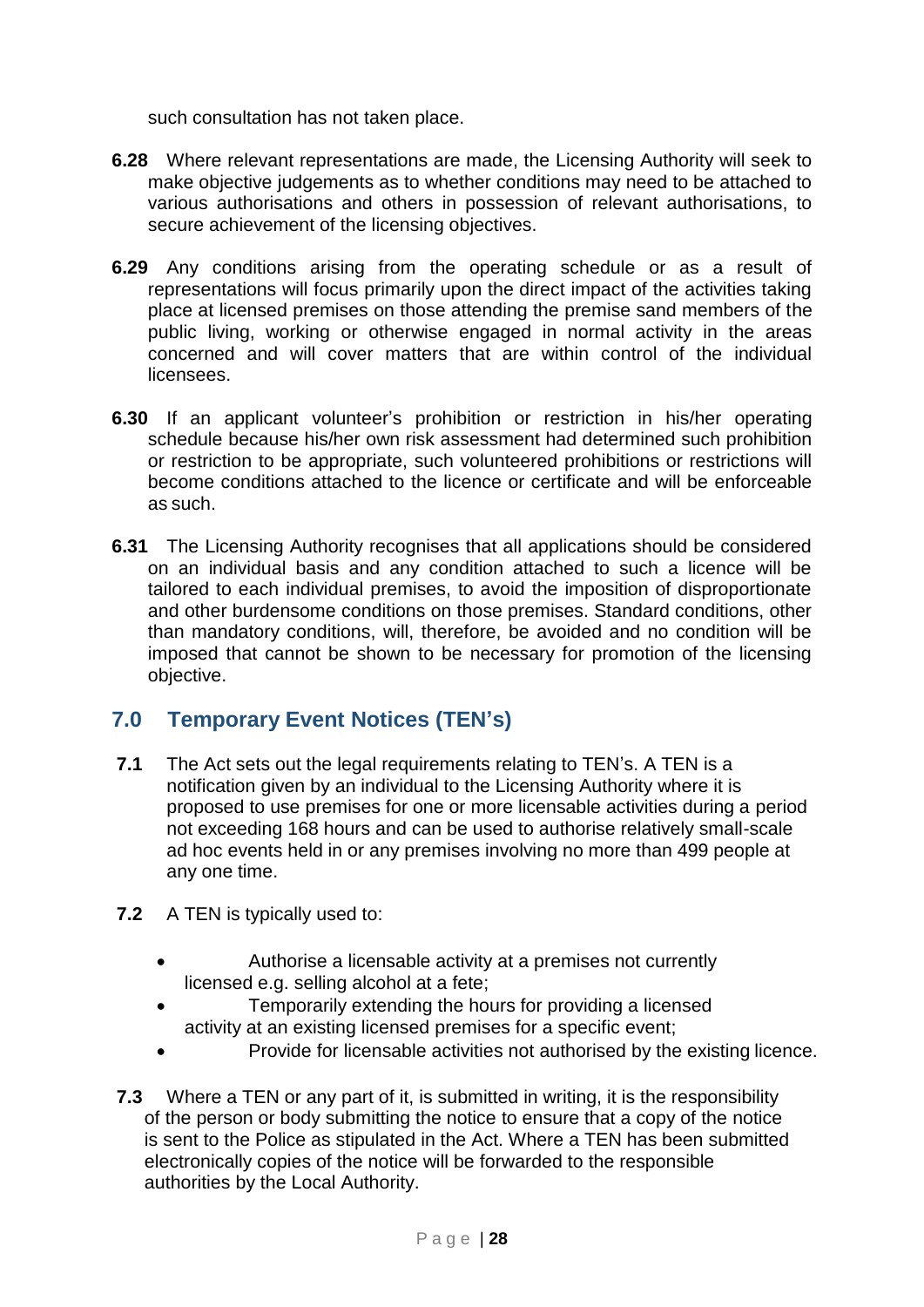- **7.4** The organiser must normally give the Licensing Authority a minimum of 10 clear working days' notice. This does **NOT** include the date of submission, the date of the event, weekends or bank holidays. In a significant number of cases this time period does not allow sufficient time for the organiser to liaise with the Police or Environmental Health and other relevant bodies to ensure that the event passes off safely with minimum disturbance to local residents. Therefore the Licensing Authority will normally expect that the notice be submitted no earlier than 28 days before the planned event. The giving of 28 days' notice allows for responsible discussions to take place with the Police and Environmental Health. The Licensing Authority will consider any breach of previous informal agreements to be an important matter when considering an objection to a TEN.
- **7.5** Late TENs can be submitted up to five working days but no earlier than nine working days before the event due to take place, and unless given electronically to the Licensing Authority, must also be sent to the Police and Environmental Health. A late TEN given less than five days before the event to which it relates will be returned as void and the activities to which it relates will not be authorised.
- **7.6** A key difference between standard and late TENs is the process following an objection notice from the Police or Environmental Health. Where an objection notice is received in relation to a standard TEN the Licensing Authority must hold a hearing to consider the objection, unless all parties agree that a hearing is unnecessary. If the Police or Environmental Health gives an objection to a late TEN the notice will not be valid and the event will not go ahead as there is no scope for a hearing or the application of any existing conditions.
- **7.7** The Licensing Authority will also actively encourage the organiser to notify other relevant agencies such as the Fire Authority (crowd safety and management) in order to obtain expert advice on how best to minimise the risk of injury and public nuisance. A TEN does not exempt the premises user from any requirements under planning law who should ensure that the appropriate planning consent is in place.

# **8.0 Cumulative Impact Policy**

# **Cumulative Impact of a Concentration of Licensed Premises**

- **8.1** The concept of 'Cumulative impact' is outlined within Section 14 of Revised Guidance issued under section 182 of the Licensing Act 2003. 'Cumulative impact assessments' were introduced in the 2003 Act by the Policing and crime Act 2017, with effect from 6 April 2018.
- **8.2** "Cumulative Impact" means the potential impact upon the promotion of the licensing objectives of a significant number of licenced premises concentrated in one area. The cumulative impact of licenced premises on the promotion of the licensing objectives is a proper matter for a Licensing Authority to consider in discharging its responsibilities under the Licensing Act 2003.
- **8.3** The Licensing Authority acknowledges that a concentration of licensed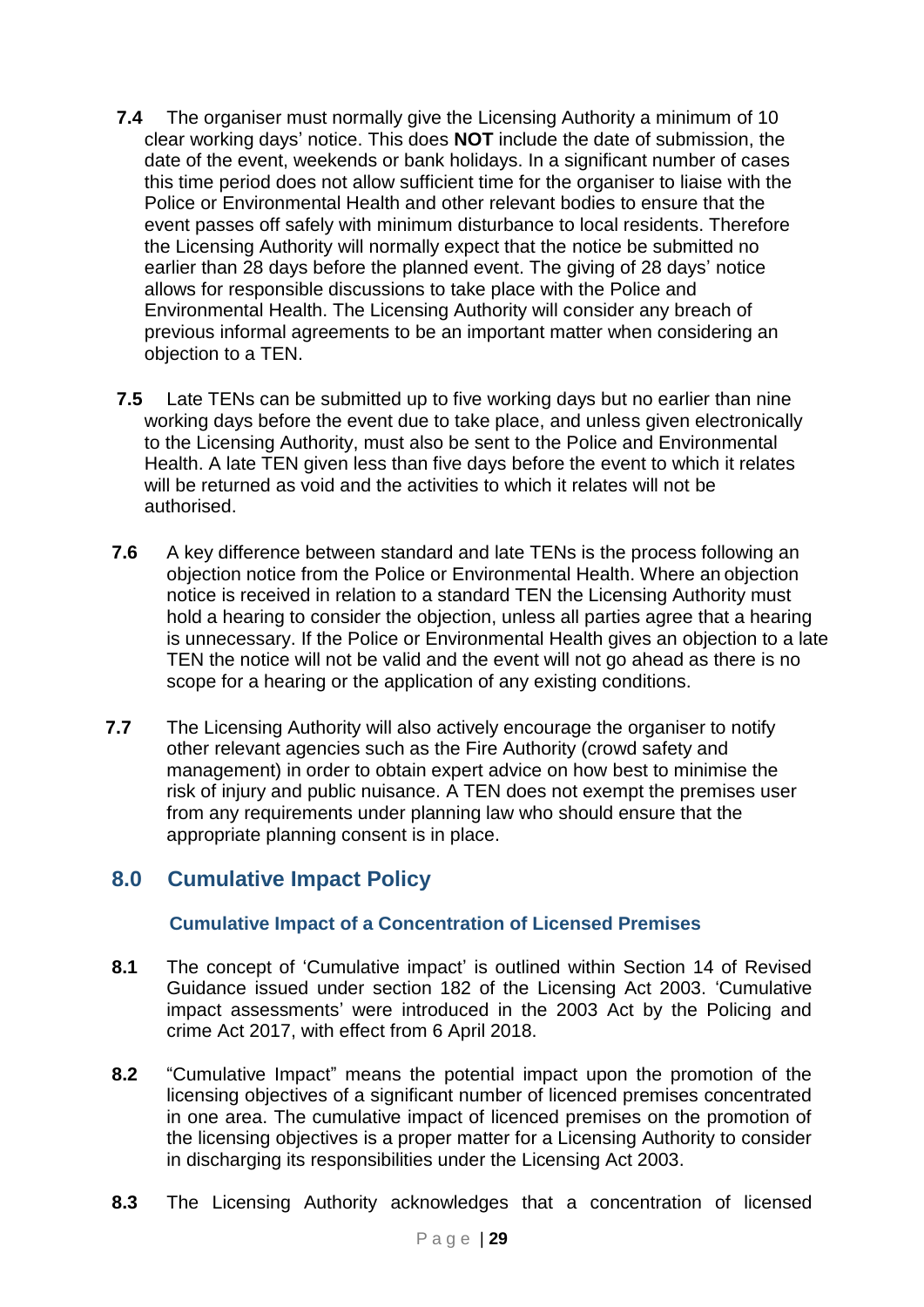premises in a particular area can result in an increased number of people walking through or congregating in streets during the night with the potential impact of an increase in crime, anti-social behaviour, noise pollution and other disturbance to residents, together with an increase in littering or fouling. In such cases, the amenity of local residents can be placed under severe pressure but may not be attributable to any individual premises.

- **8.4** The Licensing Authority can only adopt a special policy on cumulative impact if there is evidence that a significant number of licensed premises concentrated in one area are resulting, or likely to result, in unacceptable levels of crime and disorder or public nuisance.
- **8.5** The Licensing Authority, having regard to the evidence currently available, considers that there is no particular part of the district causing a cumulative impact on any part of the licensing objective.
- **8.6** However, the cumulative impact of licensed premises in a particular area may, at a future time, on representation from residents or businesses or a responsible authority, trigger the consideration of whether any additional licences or substantial variations to existing licences, to increase such aspect as capacity or operating hours, would lead to an unacceptable saturation in an area. The onus will be upon the objectors to provide evidence that additional licences or the variation of existing licences would produce the cumulative impact claimed.
- **8.7** Other mechanisms for controlling cumulative impact include:
	- Planning controls;
	- Positive measures to create a safe and clean town centre environment in partnership with local businesses, transport operators and other departments of the local authority;
	- The provision of CCTV surveillance in town centres, ample taxi ranks, provision of public conveniences open late night, street cleaning and litter patrols;
	- Powers of local authorities to designated parts of the local authority areas where alcohol may not be consumed publicly, namely the issuing of Public Protection Orders to these areas;
	- Police enforcement of the general law concerning disorder and antisocial behaviour, including the issuing of fixed penalty notices;
	- The prosecution of any personal licence holder or member of staff at such premises who is selling alcohol to people who are drunk;
	- The confiscation of alcohol from adults and children in areas with Public Spaces Protection Orders;
	- Police powers to close down instantly for up to 24 hours any licenced premises to temporary event on grounds of disorder, the likelihood of disorder or noise emanating from the premises causing a nuisance; &
	- The power of police, other responsible authorities or local resident or business to seek a review of the licence or certificate in question.

#### **Advice and Guidance**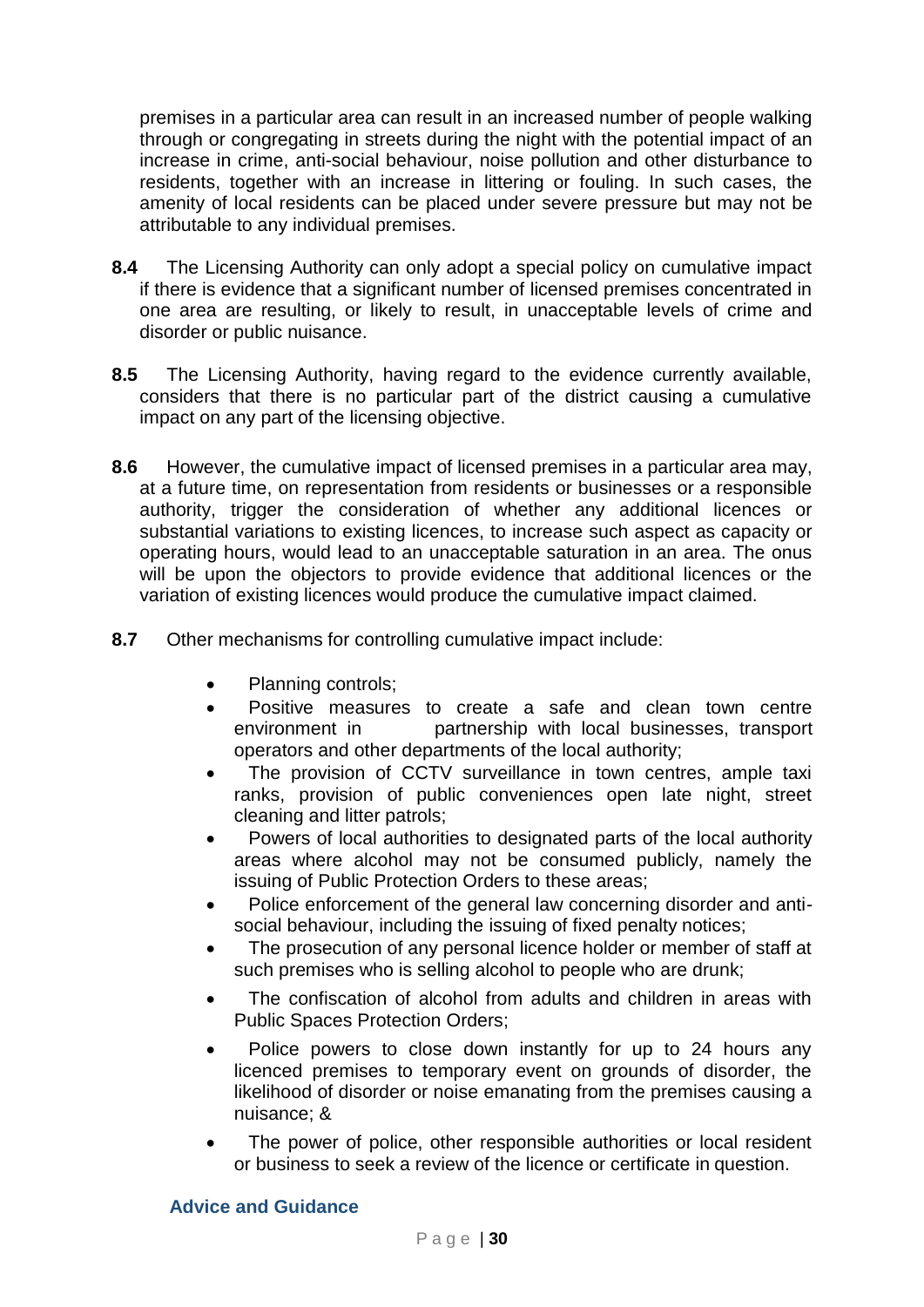- **8.8** The Licensing Authority recognises the valuable cultural, social and business importance that premises and events requiring a licence under the Licensing Act 2003 provide and welcomes the diversity of activities that are provided by licence holders. For this reason, pre-application discussions will be encouraged to assist applicants to develop their operating schedule. The Licensing Authority and the Responsible Authorities will offer as much advice and guidance to applicants as resources permit.
- **8.9** The Licensing Authority will also seek to liaise with applicants and/or mediate between applicants and others who may make representations, to achieve a satisfactory outcome for all involved, wherever possible and where resources permit. Where an applicant considers that mediation and liaison may be likely or probable, it is recommended that he/she discusses his/her proposal with the Licensing Team and those from who they think representations are likely prior to submitting an application. Once an application has been logged, there are statutory timescales imposed upon the application and determination process, which restricts the opportunity for such discussions, liaison and mediation.

# **9.0 Early Morning Restriction Orders (EMRO)**

- **9.1** The power for Licensing Authorities to make, vary or revoke an EMRO are set out in sections 172A to 172E of the Act. Additionally, full guidance on the EMRO process can be found at section 17 of Revised Guidance issued under section 182 of the Licensing Act 2003.
- **9.2** An EMRO enables a Licensing Authority to prohibit the sale of alcohol for a specified time period between the hours of 12am and 6am in the whole or part of its area, if it is satisfied that this would be appropriate for the promotion of the licensing objectives.
- **9.3** EMROs are designed to address recurring problems such as high levels of alcohol related crime and disorder in specific areas at specific times; serious public nuisance and other instances of alcohol related anti-social behaviour which is not directly attributable to specific premises.
- **9.4** It is the Council's intention to support businesses rather than hinder them whilst ensuring promotion of the licensing objectives. However where this has deemed to fail then an EMRO could be considered as a possible solution.

# **9.5** An EMRO:

- Applies to the supply of alcohol authorised by premises licences, club premises certificate and temporary event notices
- Applies for a limited or unlimited period (e.g. an EMRO could be introduced for a few weeks to apply for a specific event)
- Applies for any period beginning at or after 12am and ending at or before 6am. It does not have to apply on every day of the week and can apply for different time periods or unlimited time period (e.g. an EMRO could be introduced for a few weeks to apply to a specific event)
- Applies to the whole or any part of the Licensing Authority's area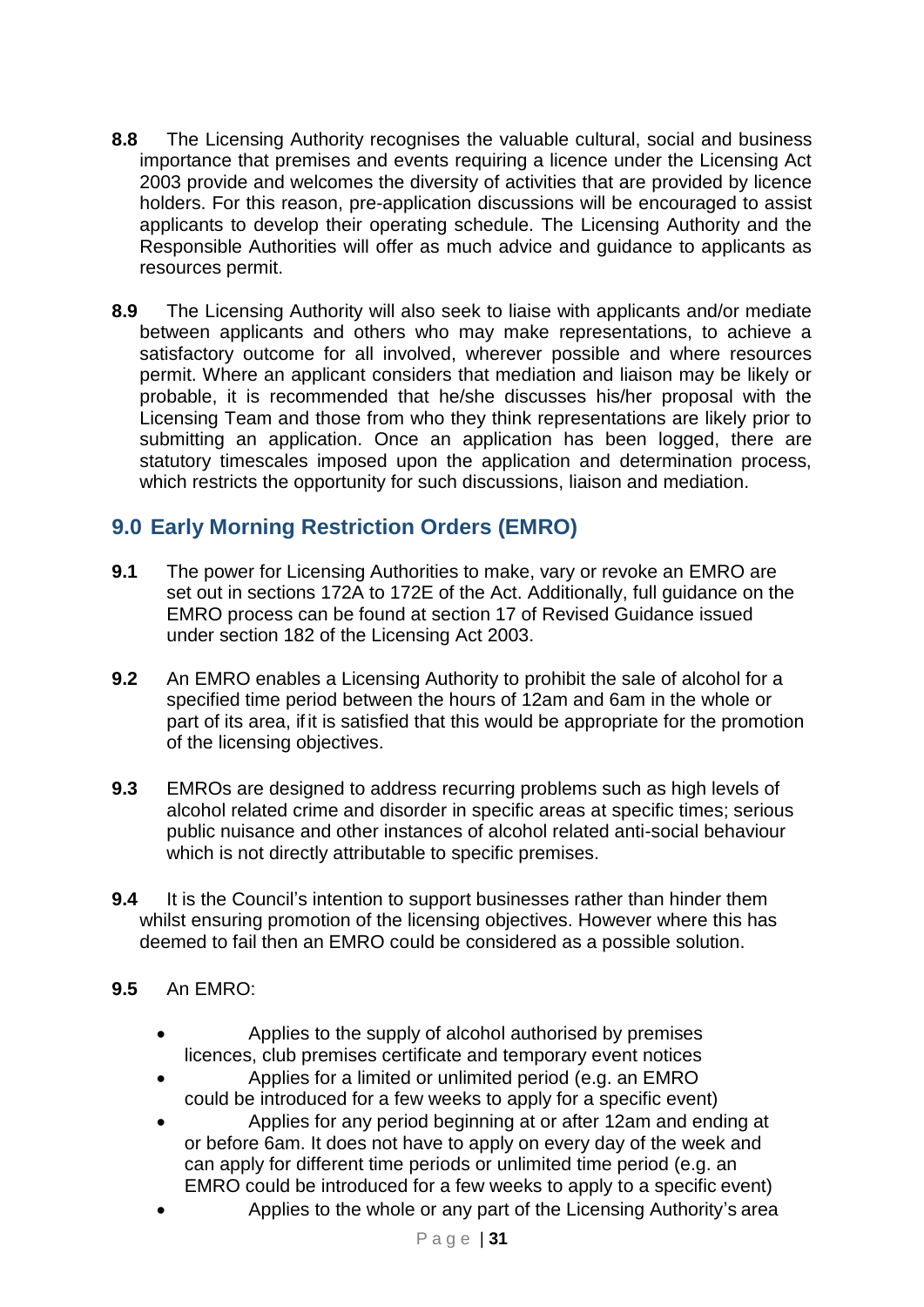- Will not apply to the supply of alcohol to residents by accommodation providers between 12am and 6am, provided the alcohol is sold through mini- bars/room service
- Will not apply to any premises on New Year's Eve (defined at 12:00 a.m. to 06:00 a.m. on 1 January every year)
- Will not apply to a relaxation of licensing hours by virtue of an order made under section 172 of the Act

# EMRO Request

- **9.6** It is expected that the need of an EMRO may be identified by a number of different organisations. For example the request for an EMRO may originate from Cumbria Police, Environmental Health or residents association. It may come via another Responsible Authority. It is likely more than one organisation may be involved in the process.
- **9.7** It is anticipated that the request would be referred to the licensing authority where a designated procedure will be applied to determine if an EMRO is appropriate. Where applicable the request will be referred to the Licensing Committee. In instances such as these members must be supplied with evidence of the issues being experienced in the area to demonstrate the necessity of an EMRO being implemented. The Licensing Committee will decide if, on the strength of the evidence provided, that an EMRO is appropriate for the promotion of the licensing objectives and if further work is to be undertaken to support the case. Members may decide that other measures would be more effective in dealing with the problems, or that licence holders should engage with the authorities in an attempt to rectify matters before the request is considered further.

# **Evidence**

- **9.8** Revised Guidance issued under section 182 of the Licensing Act 2003 outlines that 'when establishing its evidence base for making an EMRO, a licensing authority may wish to consider the approach set out in paragraphs 14.24 to 14.28 of this Guidance which includes indicative types of evidence, although this should not be considered an exhaustive list of the types of evidence which may be relevant. These matters are not necessarily determinative. They include but are not necessarily limited to:
	- local crime and disorder statistics, including statistics on specific types of crime and crime hotspots, statistics on local anti-social behaviour offences;
	- environmental health complaints, particularly in relation to litter and noise;
	- complaints recorded by the local authority, which may include complaints raised by local residents or residents' associations;
	- residents' questionnaires;
	- trends in licence applications, particularly trends in applications by types of premises and terminal hours;
	- changes in terminal hours of premises; &
	- Capacities of different premises at different times of night and the expected concentrations of drinkers who will be expected to be leaving premises at different times.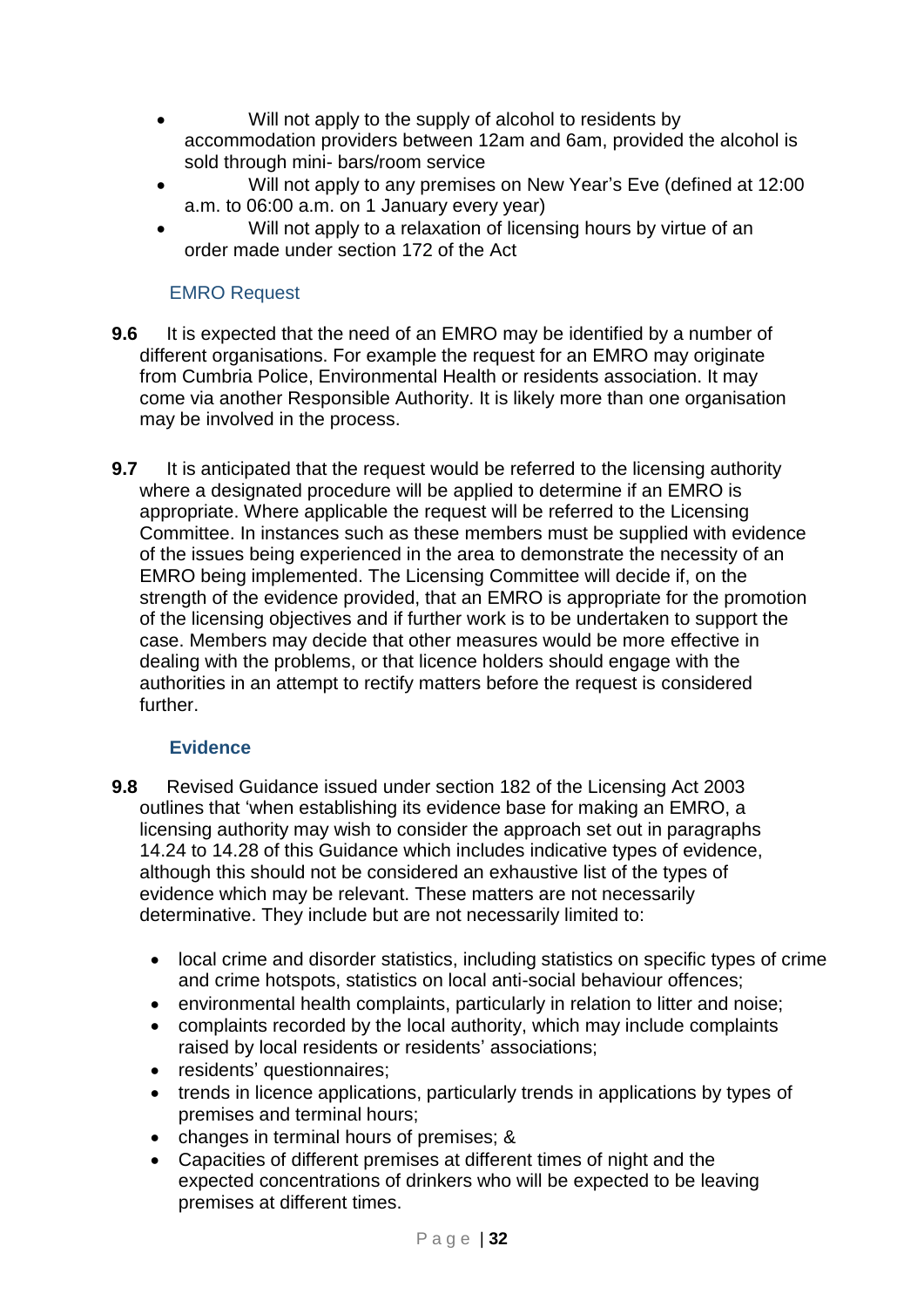- **9.9** Revised Guidance issued under section 182 of the Licensing Act 2003 states that the Licensing Authority "should be satisfied that it has sufficient evidence to demonstrate that making the EMRO would be appropriate for the promotion of licensing objectives. The requirement to take an evidence- based decision to promote the licensing objectives should enable licensing authorities to draw on their experience from other licensing decisions they make under the 2003 Act, such as the determination of applications for the grant of a premises licence. The Licensing Authority should consider the evidence from partners, including responsible authorities and local Community Safety Partnerships, alongside its own evidence, to determine where an EMRO would be appropriate for the promotion of licensing objectives."
- **9.10** In instances where the licensing authority identifies a problem in a specific area and it is attributable to supply of alcohol at two or more premises in that area, and there is sufficient evidence to demonstrate that it is appropriate for the promotion of the licensing objectives, it can propose making an EMRO. As a prerequisite measure the licensing authority should first decide on the matters which must be subject of the proposal. These are:
	- The days (and periods on those days) on which the EMRO would apply
	- The area to which the EMRO would apply
	- The period for which the EMRO would apply (if it is a finite period); &
	- The date from which the proposed EMRO would apply.

# **Consultation**

- **9.11** Revised Guidance issued under section 182 of the Licensing Act 2003 makes it clear that a proposed EMRO must be advertised, that the licensing authority should include a short summary of the evidence that underpins proposition, include information in the document outlining the manner in which representations can be made and include details of the proposed EMRO. The proposed EMRO must be advertised for at least 42 days. The proposal will be published on the Council's website and in a local newspaper (either Westmorland Gazette or North West Evening Mail). A notice will be sent to all affected people in the area. They are:
	- holders of (and applicants for) premises licences or club premises certificates to which the proposed EMRO would apply;
	- premises users in relation to TENs to which the proposed EMRO would apply; &
	- Those who have received a provisional statement in respect of a premises to which the proposed EMRO would apply.
- **9.12** In addition to the above requirements, the Licensing Authority at South Lakeland District Council is required to ensure that a notice relating to proposal is displayed within the area to which it relates and in a manner likely to bring the proposal to the attention of those who may have an interest in it. Alongside this, the responsible authorities for the area and neighbouring licensing authorities should be informed of the proposal to make an EMRO. The Council may also consider what future (if any) steps may be taken and this may include taking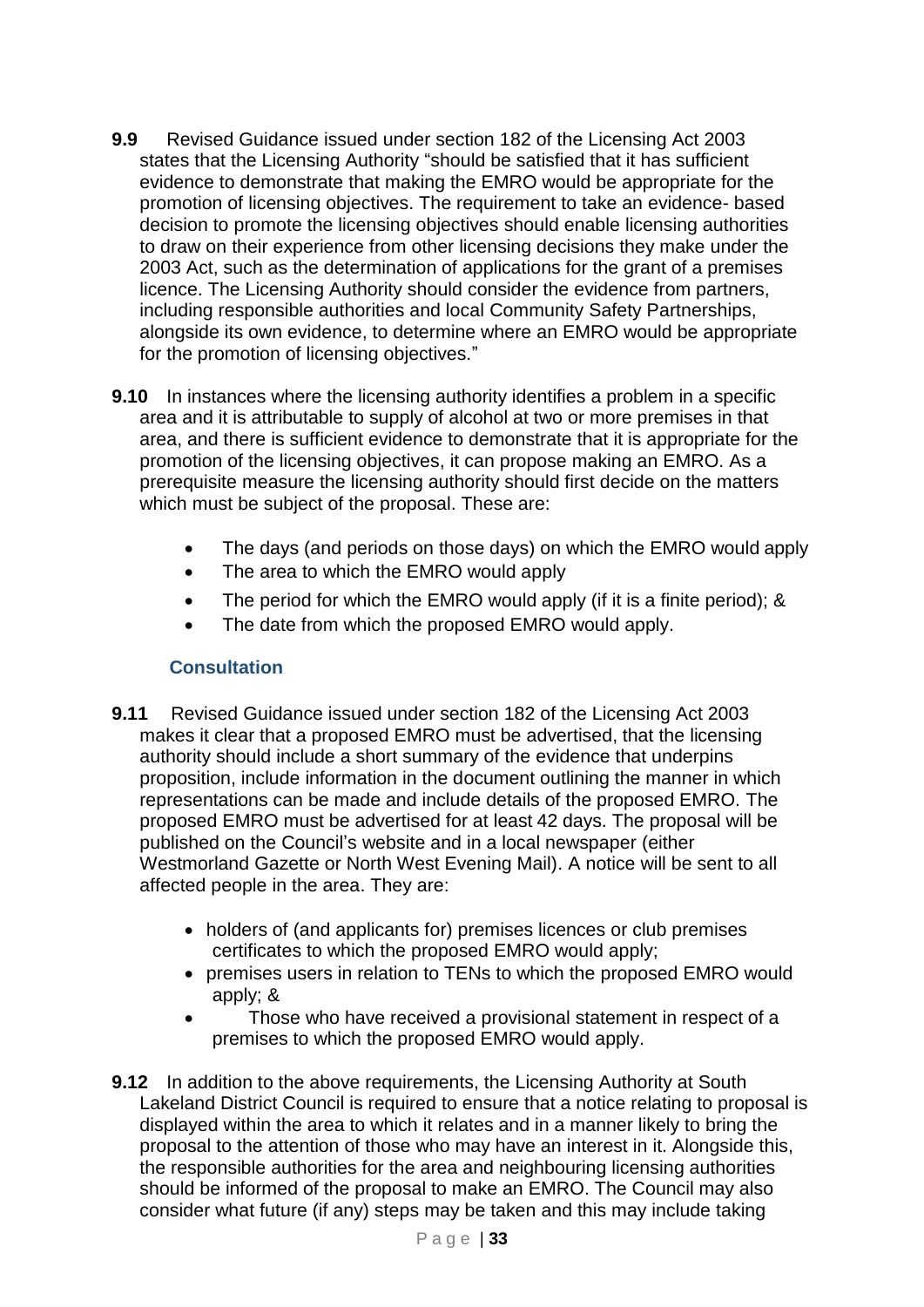opportunity to publicise the proposal to a wider audience who are likely to have an interest in it.

- **9.13** Those affected by the proposal have 42 days in which to make a representation (this period commences on the first day after which the proposal is advertised). Where relevant representations are received then a hearing will be held to consider them. If there are a number of representations, the Licensing Authority may consider whether to hold the hearing over several days. The hearing will commence within 30 working days of the end of the notice period.
- **9.14** As a result of the hearing the Licensing Authority has three options:
	- To determine that the proposed EMRO is appropriate for promotion of the licensing objectives;
	- To determine that the proposed EMRO is not appropriate for the promotion of the licensing objectives and therefore the process should be ended;
	- To determine that the proposed EMRO should be modified. (In this instance it maybe necessary to advertise the proposal again – further information relating to this can be viewed within Revised Guidance issued under section 182 of the Licensing Act 2003).

# **Formal Decision**

- **9.15** Where the Licensing Authority is satisfied that the proposed order is appropriate for the promotion of the licensing objectives, its determination will be put to full Council for its final decision (no time is specified in legislation by which full council must make this decision). No later than 7 days after the day on which the EMRO is made, , the authority will send a notice to all affected persons and make the order available for 28 days on the website and by displaying a notice in the relevant area.
- **9.16** Any variation or revocation of an order will follow the same process. However an order could be applied for a specified time and in this case the order ceases to apply on the final day.
- **9.17** At this time there a no EMROs in place within the controlled district of South Lakeland. Should an EMRO be put in place this section of the policy will be updated to include reference to it.

# **10.0 Late Night Levy**

**10.1** The Police Reform and Social Responsibility Act 2011 has also introduced via the Act the power for the Licensing Authority to charge a late night levy ("the levy") to all premises within the Local Authority area. The late night levy is a discretionary power allowing Councils to collect an annual fee from all licensed premises in the Council area that are authorised to sell alcohol between the hours of midnight and 6am as a means of raising a contribution towards the costs of policing the night time economy.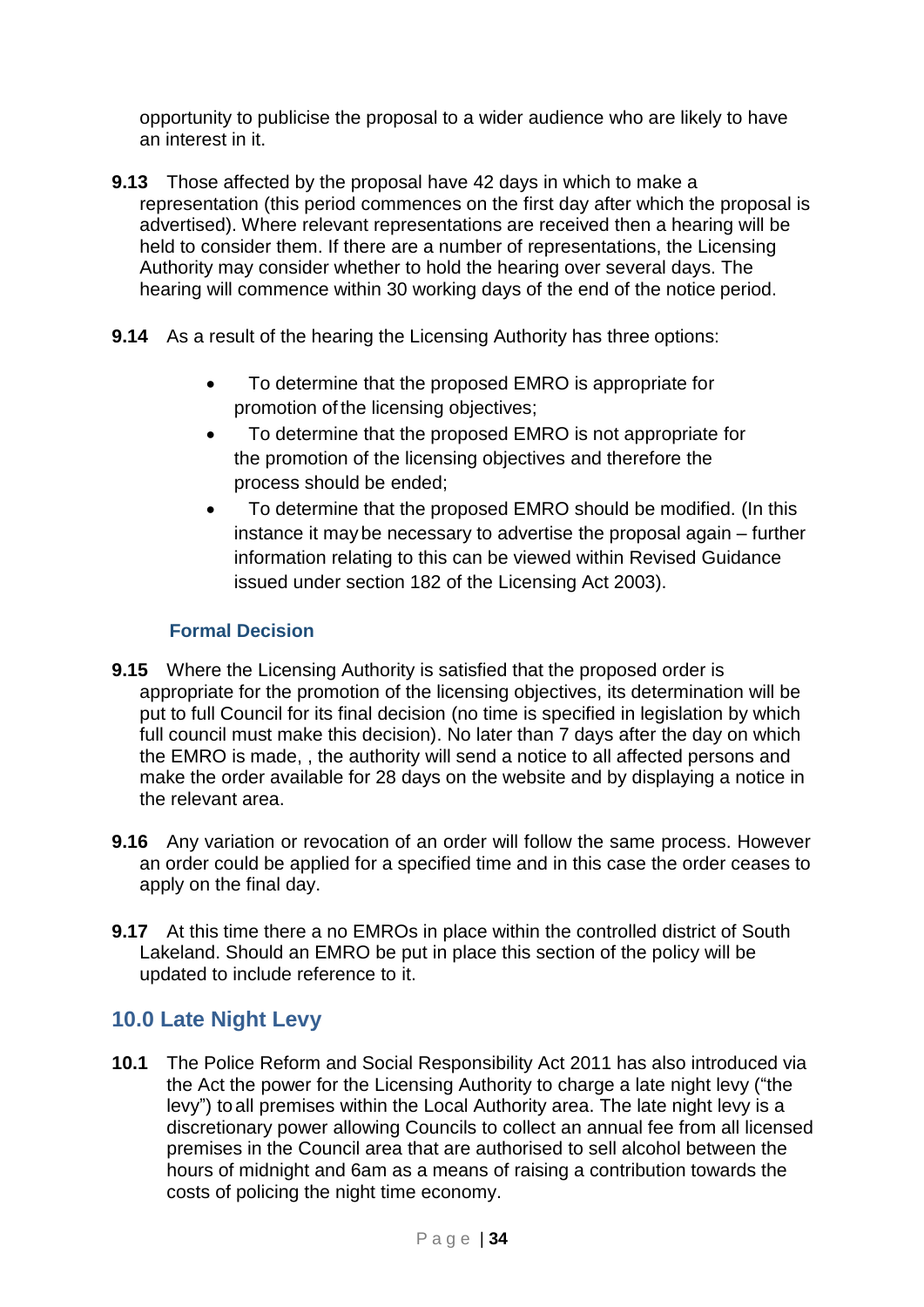- **10.2** Any decision to introduce, vary or cease a levy will be made by full Council in conjunction with the Police and Crime Commissioner and Local Constabulary. However any decision in relation to the administration and design of the levy will be delegated to the Licensing Committee.
- **10.3** The Licensing Authority recognises that a levy would cover the whole of the Council area and not just those premises that may be associated with problems or those premises within any cumulative impact area. Therefore, serious consideration will always be given to the introduction of a levy. Furthermore, the Licensing Authority will always give serious consideration as to whether or not a levy would be an economically viable proposal.

# **11.0 Enforcement**

- **11.1** South Lakeland District Council delivers a wide range of enforcement services aimed at safeguarding the environment and the community, and at providing a 'level playing field' on which businesses can trade fairly. The administration and enforcement of the licensing regime is one of these services. The Authority has adopted the Better Regulation Delivery Office Regulators' Code designed to ensure effective and efficient Public Protection services. South Lakeland District Council is committed to accordance with the principles of good enforcement practice by carrying out its regulatory functions in a fair, open and consistent manner.
- **11.2** The Licensing Authority recognises the interests of both citizens and businesses and will work closely, with partners, to assist licence holders to comply with the law the four licensing objectives that it seeks to promote. However, proportionate but firm action will be taken against those who commit serious offences or break the law consistently.
- **11.3** In the event of the Licensing Authority receiving evidence of an offence under the Licensing Act 2003, it will consider what action should be taken this may take the form of informal action (advice and warnings), the issue of a caution or if permitted a fixed penalty notice or prosecution. The action taken will depend on the circumstances of the case and will take into account the seriousness of the matter and past history. Formal action by way of prosecution will be a last resort and proportionate to the degree of risk.
- **11.4** The Licensing Authority works in partnership with all of the Responsible Authorities under the Act on enforcement issues. This joint working provides for the targeting of resources towards high-risk premises and activities that require greater attention, while providing a lighter touch in respect of low risk premises that are operatedwell.

# **12.0 Administration, Exercise and Delegation of functions**

- **12.1** The Licensing Authority is involved with a wide range of licensing decisions and functions. In order to administer them it has established a Licensing Committee.
- **12.2** Appreciating the need to provide a speedy, efficient and cost-effective service to all parties involved in the licensing process, the Committee has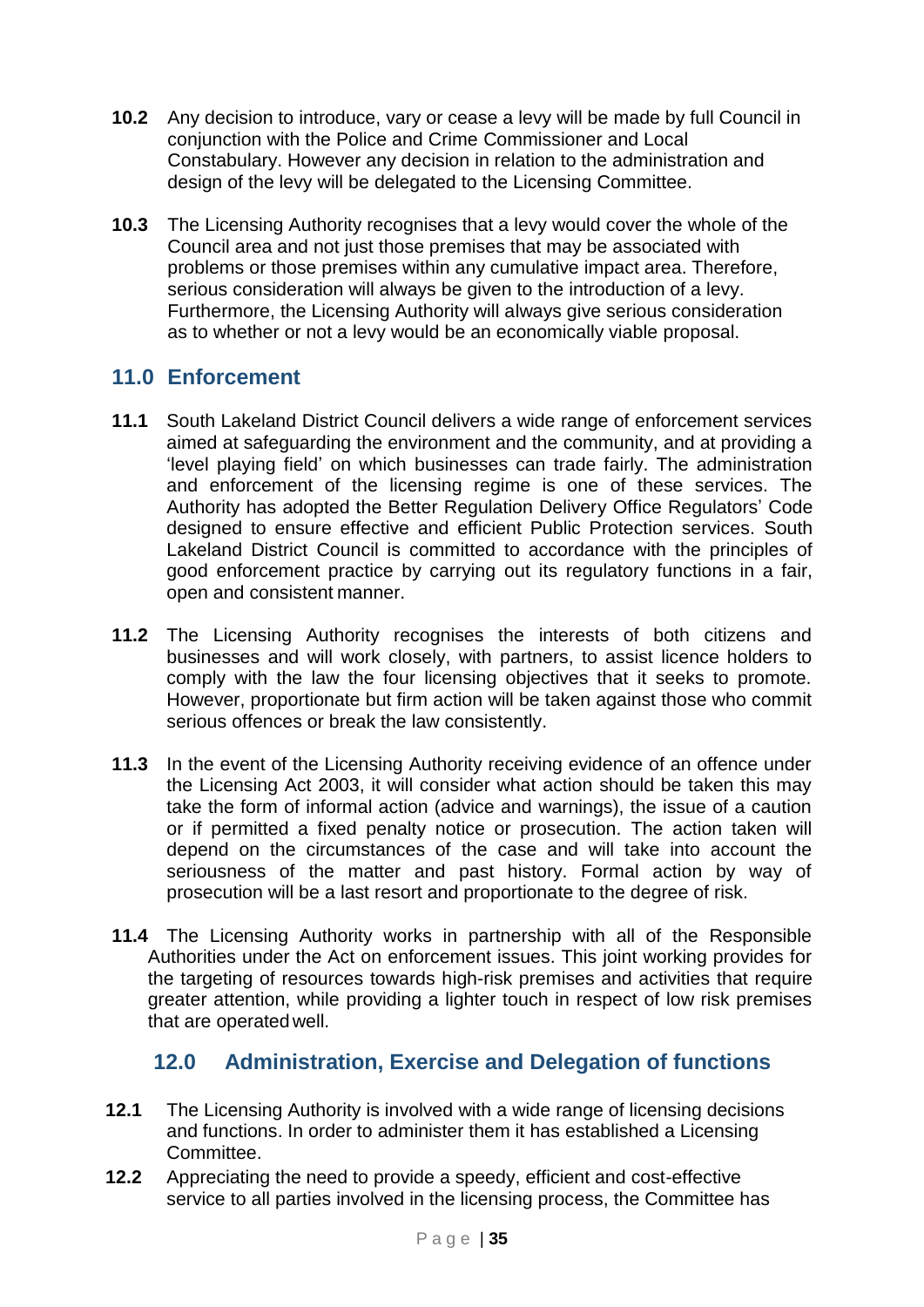delegated certain decisions and functions and has established a number of Licensing Panels to deal with them.

- **12.3** Further, with many of the decisions and functions being purely administrative in nature, the grant of non-contentious applications, including for example, those licence and certificates where no representations have been made, has been delegated to Licensing Authority officers.
- **12.4** The Licensing Committee will consist of 15 Councillors. Where hearings are necessary a Licensing Panel (also known as the Sub-Committee) of three Councillors are expected to consider the bulk of applications. To mitigate potential conflicts of interest Ward Councillors will not sit on a panels involving an application within their ward.
- **12.5** Every determination of a licensing application by the Licensing Committee or Licensing Panel shall be accompanied with clear, cogent reasons for the decision.
- **12.6** It is expected that the authority's licensing officers will handle with the majority of licence applications and will decide whether representations are irrelevant, frivolous or vexatious. The person making a representation, which is considered to be frivolous or vexatious, will be given written reasons for that decision.
- **12.7** The authority will ensure that members and officers are appropriately trained to carry out their duties under the Act.
- **12.8** The table at Appendix 1 sets out the agreed delegation of decisions and functions to Licensing Committee, Sub-Committee and Officers.
- **12.9** Officers, a Licensing Panel and even the full Licensing Committee may decline to exercise their delegated powers in any particular case. On such occasions, officers may refer a matter to a Panel, the Panel to full Committee and the full Committee to the full Council.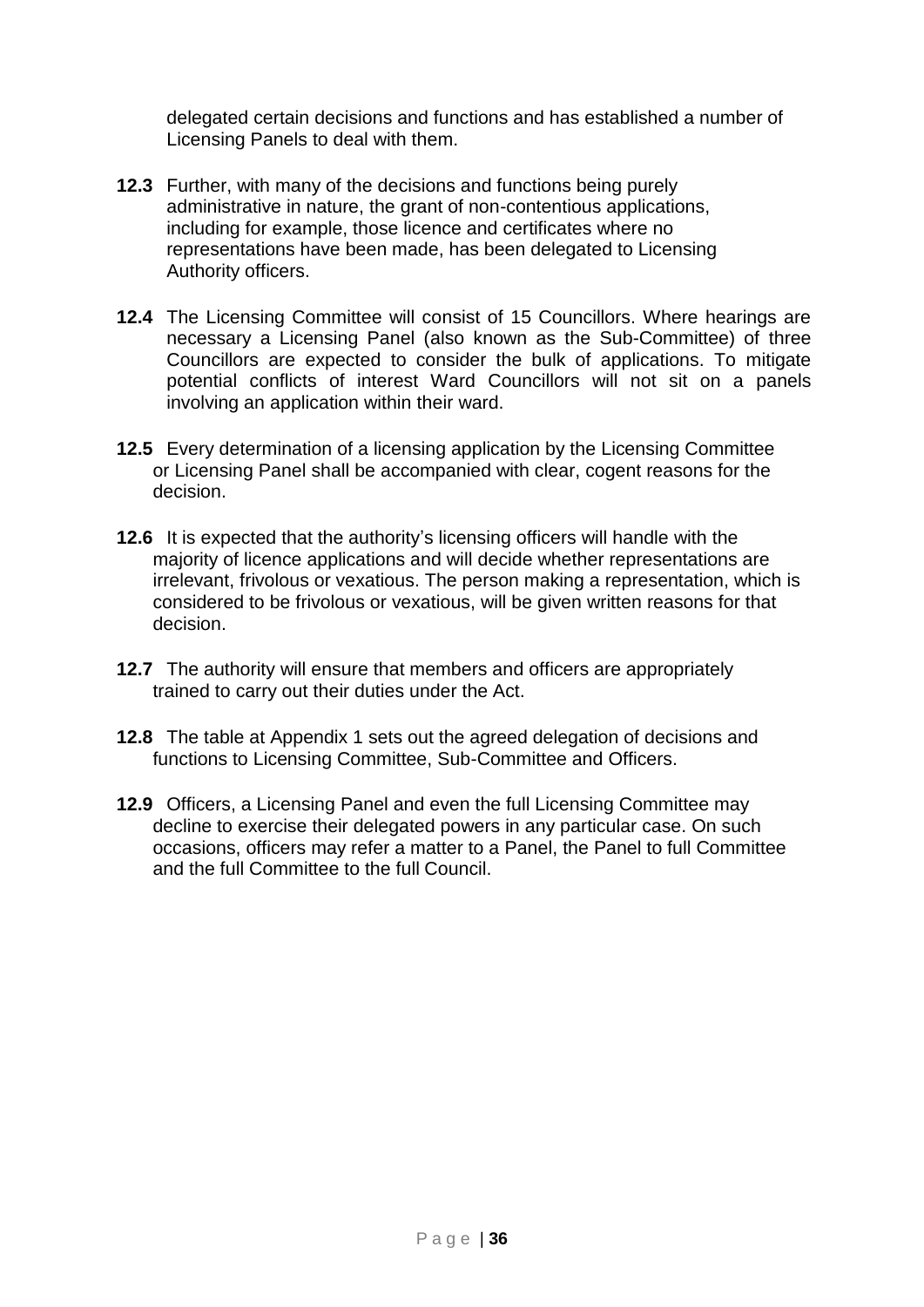# **Appendix 1 – Table of delegations and licensing functions**

| Matter to be dealt with                                                                                                       | <b>Sub Committee</b>                                                                     | <b>Officers</b>                                                                                                 |
|-------------------------------------------------------------------------------------------------------------------------------|------------------------------------------------------------------------------------------|-----------------------------------------------------------------------------------------------------------------|
| Application for<br>personal licence with no<br>convictions                                                                    |                                                                                          | All cases                                                                                                       |
| Application for personal licence<br>with unspent convictions                                                                  | If objection notice or<br>immigration objection<br>notice is given and not<br>withdrawn. | If no objection notice or<br>immigration objection<br>notice given / objection<br>notice has been<br>withdrawn. |
| Application for premises<br>licence/club premises<br>certificate<br>Application for provisional<br>statement                  | If a relevant<br>representation<br>made<br>If a relevant<br>representation<br>made       | If no relevant<br>representation<br>made<br>If no relevant<br>representation<br>made                            |
| Application to vary premises<br>licence/club<br>premises certificate<br>Determination of a minor<br>variation application     | If a relevant<br>representation<br>made                                                  | If no relevant<br>representation<br>made<br>All cases                                                           |
| Application to vary designated<br>premises supervisor (DPS)                                                                   | If police object                                                                         | All other cases                                                                                                 |
| Request to be removed as<br>designated premises supervisor                                                                    |                                                                                          | All cases                                                                                                       |
| Application to transfer of<br>premises licence                                                                                | If police object                                                                         | All other cases                                                                                                 |
| Application for interim authorities<br>Application to review premises<br>licence/club premises certificate                    | If police object<br>All cases                                                            | All other cases                                                                                                 |
| Decision on whether a<br>representation is irrelevant,<br>frivolous, vexatious, etc.                                          |                                                                                          | All cases                                                                                                       |
| Decision to object when local<br>authority is a consultee and not<br>the relevant authority considering<br>the application    | All cases                                                                                |                                                                                                                 |
| Determination of an objection to<br>a temporary event notice                                                                  | All cases                                                                                |                                                                                                                 |
| Determination of application to<br>vary premises licence at<br>community premises to include<br>alternative licence condition | If police object                                                                         | All other cases                                                                                                 |
| Decision on whether to consult<br>other responsible authorities in<br>relation to a minor variation<br>application            |                                                                                          | All cases                                                                                                       |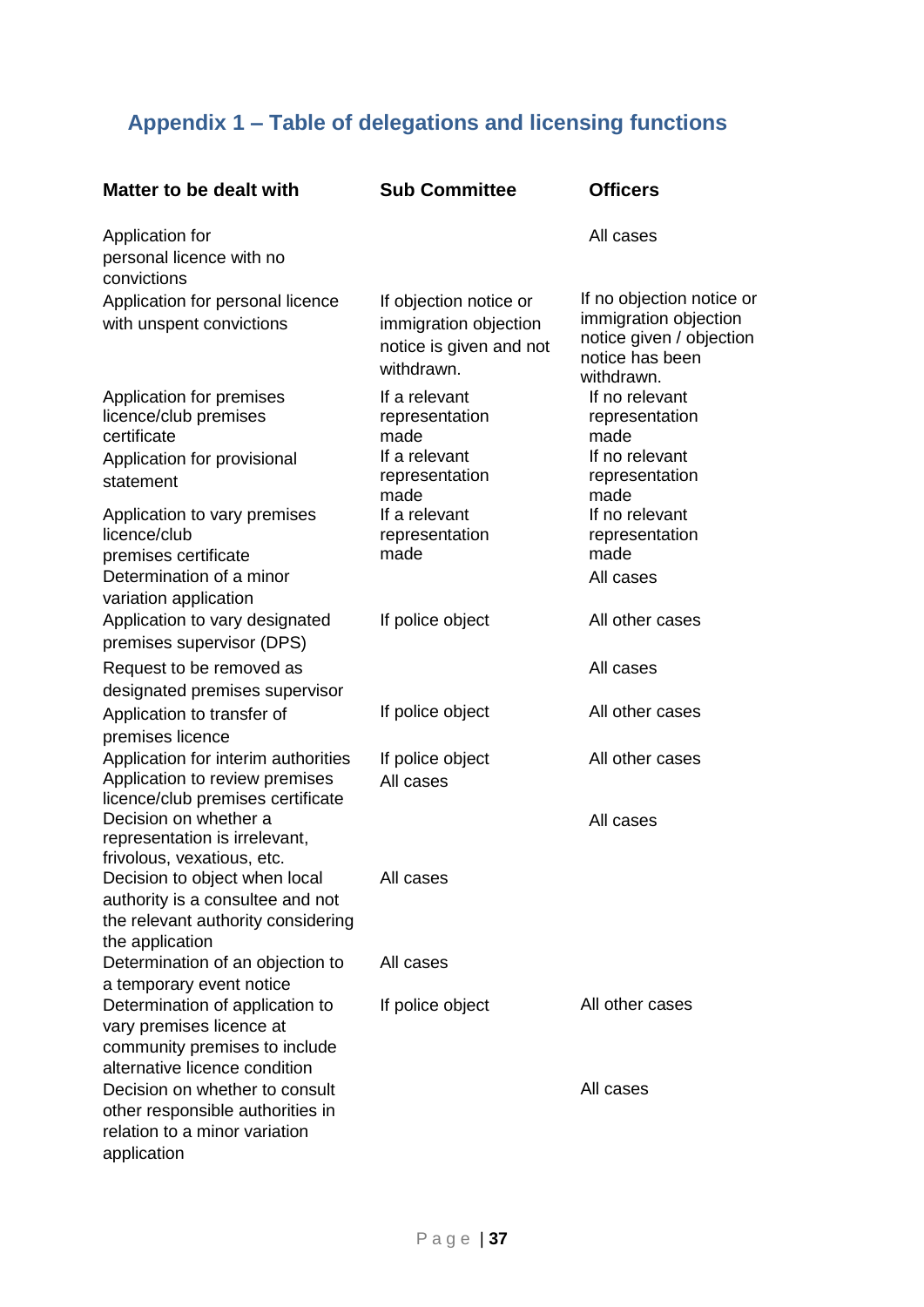A Full Committee will consist of 15 members. A Panel (Sub-Committee) will consist of 3 members.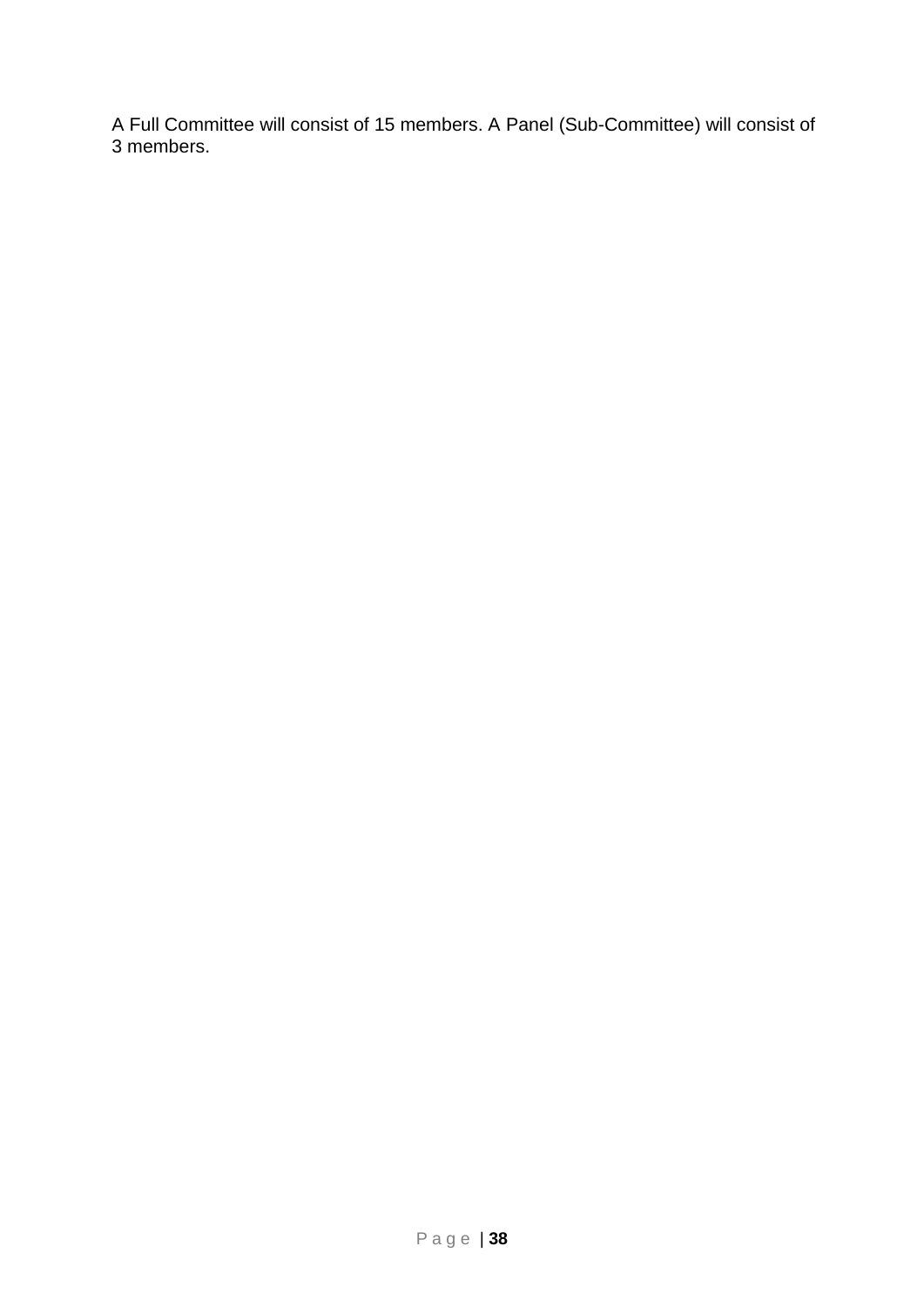# **Appendix 2 – Appeals procedure**

With the exception of appeals in relation to closure orders, an appeal may be made to any magistrates' court in England or Wales. Despite this it is expected that appellants commence the process at the magistrates' court in the area which they or the premises are situated. In South Lakeland the appeal process can be commenced by giving notice to the designated officer at Cumbria Magistrates Court Service, South Cumbria Magistrates Court, Abbey Road, Barrow-in- Furness, Cumbria, LA14 5QX.

An appeal has to be commenced by the giving of notices of appeal by the appellant to the Magistrates' Court with a period of 21 days beginning with the day on which the appellant was notified by the Licensing Authority of the decision to be appealed against.

On determining an appeal, the court may:

- Dismiss the appeal;
- Substitute for the decision appeal against any other decision which could have made by the licensing authority; or
- Remit the case to the licensing authority to dispose of it in accordance with the direction of the court and make such order as to costs as it thinks fit.

All parties should be aware that a court may make an order for one party to pay the costs of the other party.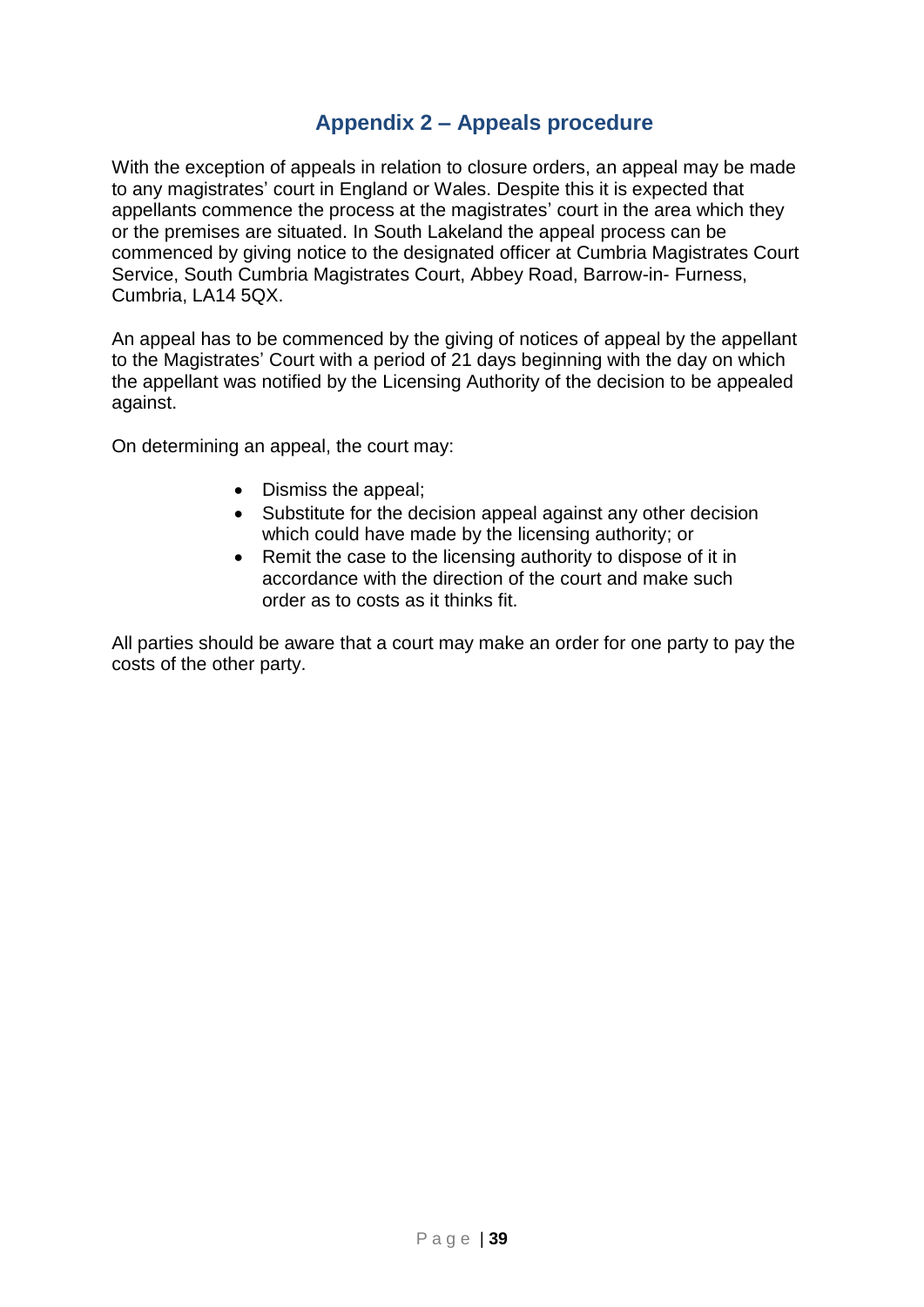# <span id="page-39-0"></span>**Appendix 3 – [Guides of best practice](#page-39-0)**

- 1. Health and Safety Executive Website Events Industry Forum Purple Guide and many other guidance documents [www.hse.gov.uk](http://www.hse.gov.uk/)
- 2. The Guide to Safety at Sports Grounds ("The Green Guide") plus supplementary guidance [www.sgsa.org.uk](http://www.sgsa.org.uk/)
- 3. Good Practice Guide on the Control of Noise from Pubs and Clubs 2003 The Institute of Acoustics [www.ioa.org.uk/publications](http://www.ioa.org.uk/publications)
- 4. Safer Nightlife Managing drugs at pubs, clubs and festivals [www.safernightlife.info](http://www.safernightlife.info/)
- 5. Talk to Frank Drugs A Z [www.talktofrank.com](http://www.talktofrank.com/)
- 6 The Portman Group Code of Practice on the Naming, Packaging and Promotion of Alcoholic Drinks and the Code of Practice on Alcohol Sponsorship [www.portmangroup.org.uk](http://www.portmangroup.org.uk/)
- 7. British Board of Film Classification Guidelines [Classification](https://www.bbfc.co.uk/about-classification/classification-guidelines)  [Guidelines|BBFC](https://www.bbfc.co.uk/about-classification/classification-guidelines)
- 8. The Government Alcohol Strategy [www.gov.uk](http://www.gov.uk/)
- 9. Alcohol Change UK [www.alcoholchange.org.uk](http://www.alcoholchange.org.uk/)
- 10. Independent Street Arts Network [Independent Street Arts Network | Arts](https://www.artscouncil.org.uk/art-leadership/independent-street-arts-network)  [Council England](https://www.artscouncil.org.uk/art-leadership/independent-street-arts-network)
- 11. British Beer & Pub Association assorted policies [www.beerandpub.com](http://www.beerandpub.com/)
- 12. DCMS Alcohol Licensing [www.gov.uk/guidance/alcohol-licensing](http://www.gov.uk/guidance/alcohol-licensing)
- 13. National Pubwatch [www.nationalpubwatch.org.uk](http://www.nationalpubwatch.org.uk/)
- 14. Best Bar None [www.bbnuk.com](http://www.bbnuk.com/)

This is not intended to be an exhaustive list of reference guides but is offered for guidance and may be revised. Where a proposed activity is not covered by the above, every effort should be made to research current best practice guidance.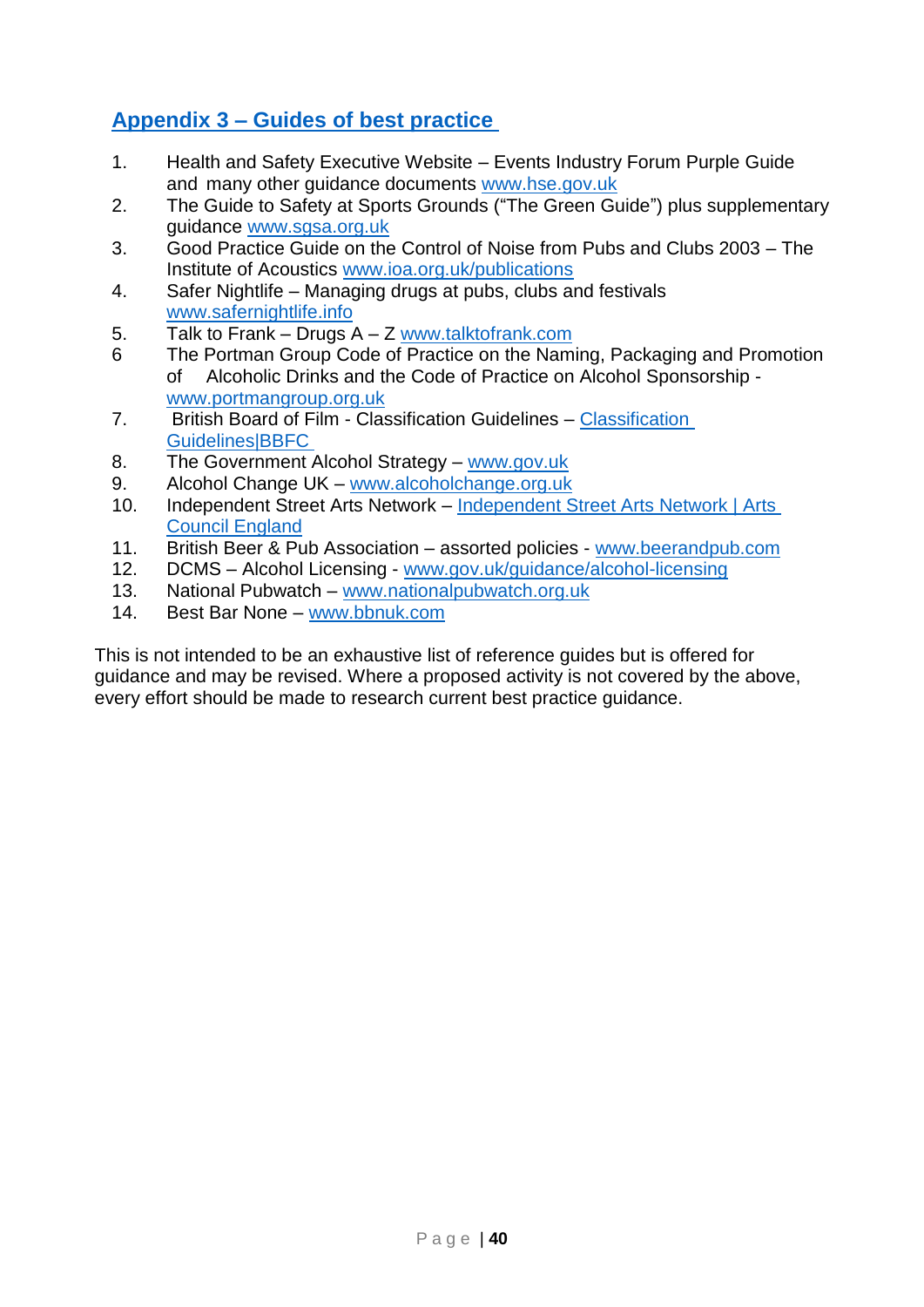# **Appendix 4 – List of consultees**

# **South Lakeland District Council**

All Town / Parish Councils within the South Lakeland District All Elected Members Specialist Health & Environment Team Specialist Planning and Development Management Team Communications Team Website

#### **Cumbria Constabulary**

Cumbria Constabulary, Busher Walk, Kendal. Chief Constable, Carleton Hall, Penrith

#### **Cumbria Fire and Rescue Service**

 **Cumbria County Council Children's Services** 

 **Cumbria County Council Trading Standards** 

 **Health and Safety Executive** 

 **Cumbria County Council Public Health** 

**All Responsible Authorities listed in appendix 5**

 **Advertisement in Westmorland Gazette and North West Evening Mail**

 **South Lakeland District Council newsletter subscribers**

 **Neighbouring Licensing Authorities – Lancaster City Council, Eden District Council, Allerdale Borough Council, Barrow Borough Council Richmondshire District Council, Copeland Borough Council and Carlisle City Council**

**Cumbria Alcohol and Drug Advisory Service**, Stephenson Centre, Ann Street, Kendal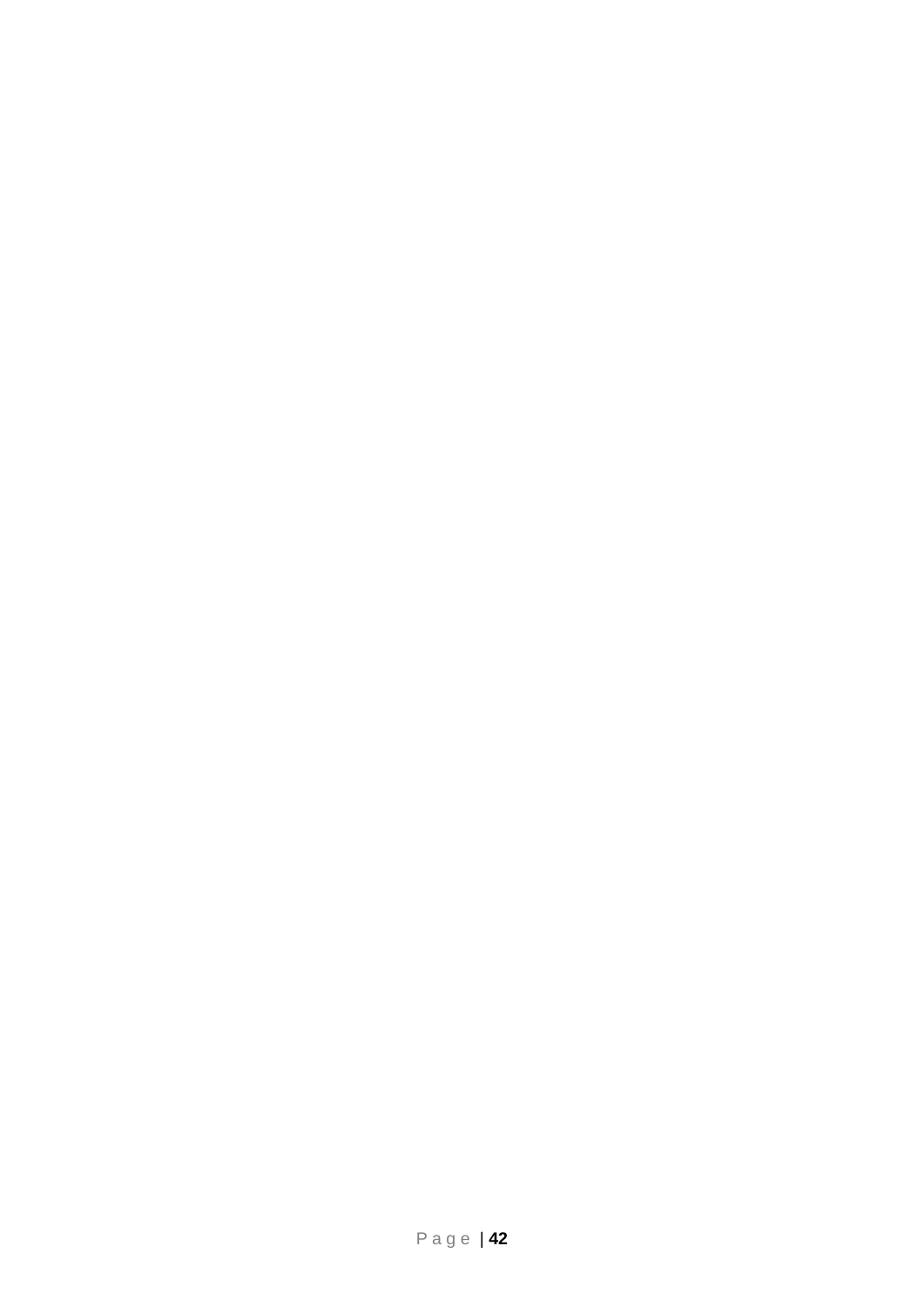# **Appendix 5 – Contact information for Responsible Authorities**

# **Contact information –**

**Completed applications and the applicable fee should be sent to -**

Licensing Authority South Lakeland House Lowther Street Kendal Cumbria LA9 4UD Tel: 01539 733333 Email: [licensing@southlakeland.gov.uk](mailto:licensing@southlakeland.gov.uk)

#### **Responsible Authorities. Completed applications are circulated to the following agencies -**

# **Public Protection Group (Licensing, Environmental Protection, Health and Safety)**

South Lakeland District Council South Lakeland House Lowther Street Kendal Cumbria LA9 4UD Tel: 01539 733 333 Email: [publicprotection@southlakeland.gov.uk](mailto:publicprotection@southlakeland.gov.uk)

#### **Chief Officer of Police**

Cumbria Constabulary Busher Walk Kendal LA9 4RJ Email: [southevents@cumbria.police.uk](mailto:southevents@cumbria.police.uk)

#### **Planning: SLDC**

South Lakeland House Lowther Street Kendal Cumbria LA9 4UD Tel: 01539 733 333 Email[:developmentmanagement@southlakeland.gov.uk](mailto:developmentmanagement@southlakeland.gov.uk)

#### **Home Office (Immigration Enforcement)** Alcohol Licensing Team Lunar House 40 Wellesley Road Croydon CR9 2BY Email: [alcohol@homeoffice.gsi.gov.uk](mailto:alcohol@homeoffice.gsi.gov.uk)

#### **Cumbria Fire and Rescue Service** Kendal Fire Station Busher Walk Kendal LA9 4RJ Email: [kendal.technical@cumbria.gov.uk](mailto:kendal.technical@cumbria.gov.uk)

# **Planning: Yorkshire Dales**

Yoredale House Bainbridge North Yorkshire DL8 3EL Tel: 01969 652 310 Email: [planning@yorkshiredales.org.uk](mailto:planning@yorkshiredales.org.uk)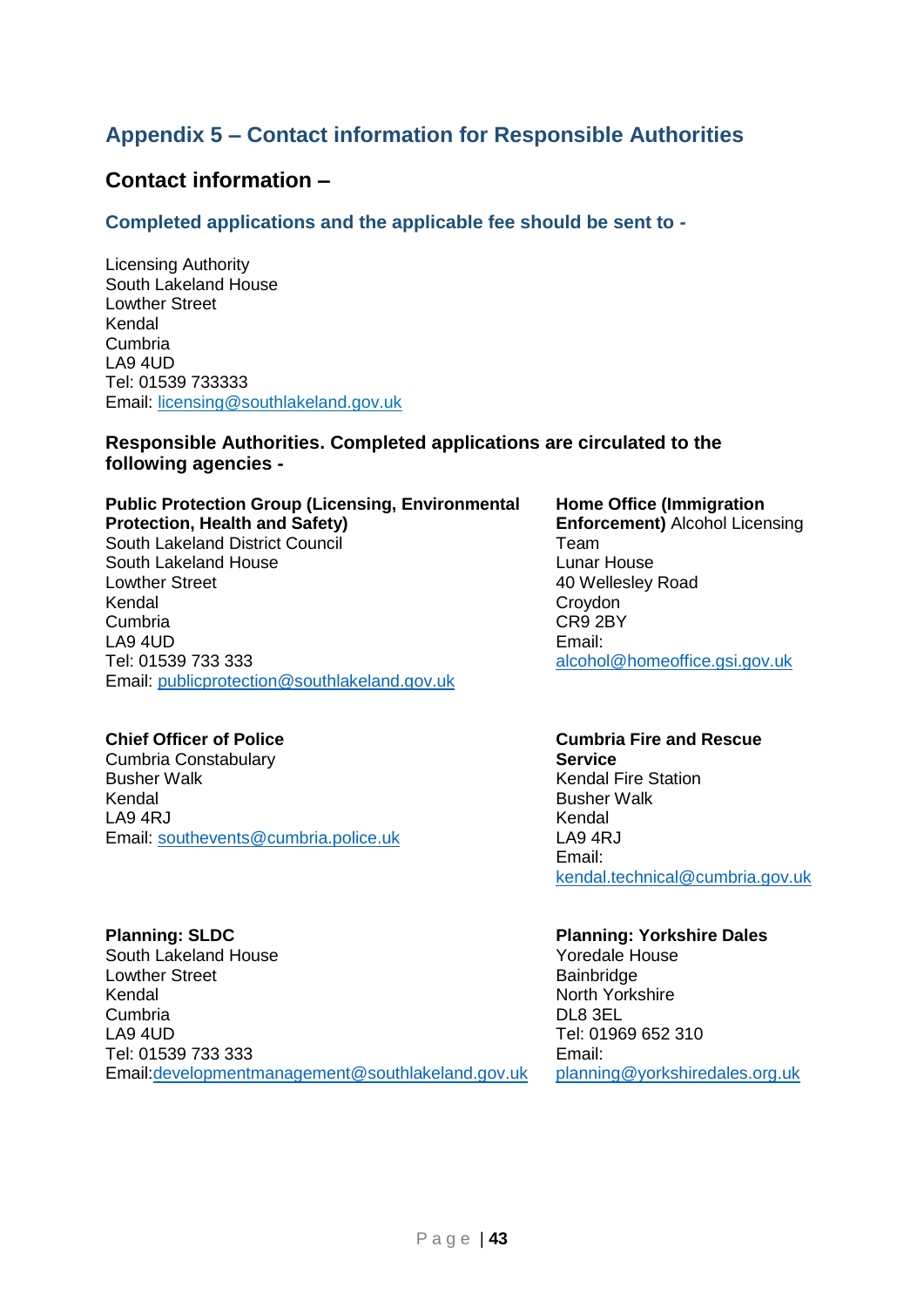#### **Planning: Lake District**

Murley Moss Oxenholme Road Kendal LA9 7RL Tel: 01539 792 609 Email: [planning@lake-district.gov.uk](mailto:planning@lake-district.gov.uk)

#### **Child Protection**

Cumbria Safeguarding Children Partnership Cumbria House 117 Botchergate **Carlisle** CA1 1RD Email: [cscp@cumbria.gov.uk](mailto:cscp@cumbria.gov.uk)

#### **Trading Standards**

County Offices **Stricklandgate** Kendal LA9 4RQ Telephone: 01539 713 594 Email: [trading.standards@cumbria.gov.uk](mailto:trading.standards@cumbria.gov.uk) 

#### **Director of Public Health**

Cumbria County Council Cumbria House 117 Botchergate **Carlisle** CA1 1RD Email: [pauline.mitchell@cumbria.gov.uk](mailto:pauline.mitchell@cumbria.gov.uk)

# **Appendix 6 Other Useful Addresses -**

#### **British Institute of Innkeeping**

Wessex House 80 Park Street **Camberley** Surrey GU15 3PT Tel: 01276 684449 Email: reception@bii.org

#### **City and Guilds**

1 Giltspur Street London EC1A 9DD Tel: 020 7294 2468 Email: [general.enquiries@cityandguilds.com](mailto:general.enquiries@cityandguildsgroup.com)

# **Arts Council (North – Manchester office)**

49 Lever Street Manchester M1 1FN Web: [www.artscouncil.org.uk](http://www.artscouncil.org.uk/)

# **Security Industry Authority (SIA)**

PO Box 74957 London E14 1UG Tel: 0300 123 9298

#### **Disclosure and Barring Service**

DBS customer services PO Box 3961 Royal Wootton Bassett SN4 4HF Tel: 0300 200 190 Email: [customerservices@dbs.gov.uk](mailto:customerservices@dbs.gov.uk)

#### **Disability Rights Commission**

DRC Helpline Freepost MID01264 Stratford upon Avon CV37 9BR Tel: 08457 622 633 Web: [www.drc.org.uk](http://www.drc.org.uk/)